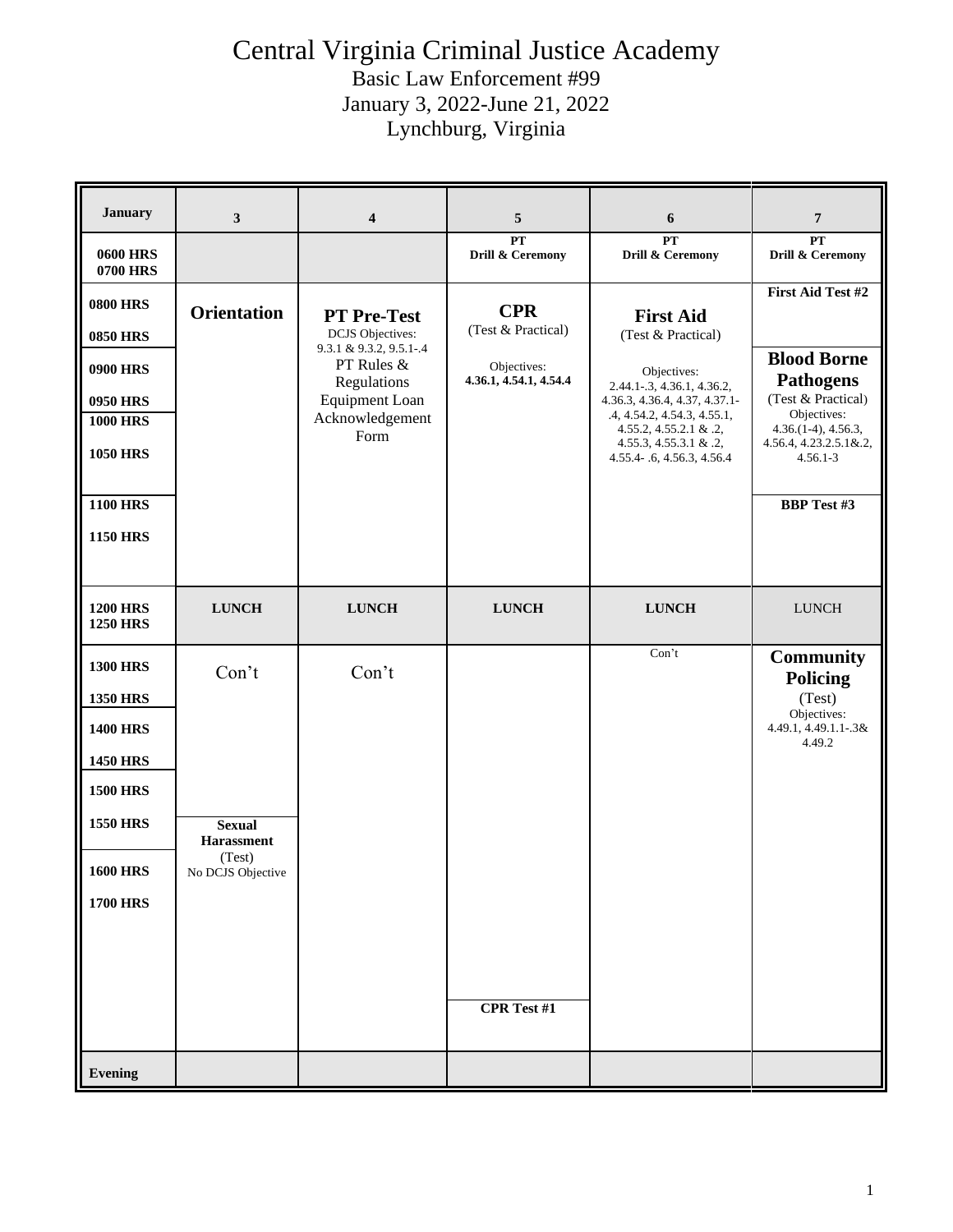Basic Law Enforcement #99 January 3, 2022-June 21, 2022

Lynchburg, Virginia

| <b>January</b>                     | 10                                                                             | 11                                      | 12                                                                                                                                                                             | 13                                                                                                                                                                                               | 14                                                          |
|------------------------------------|--------------------------------------------------------------------------------|-----------------------------------------|--------------------------------------------------------------------------------------------------------------------------------------------------------------------------------|--------------------------------------------------------------------------------------------------------------------------------------------------------------------------------------------------|-------------------------------------------------------------|
| <b>0600 HRS</b><br><b>0700 HRS</b> | <b>PT</b>                                                                      | PT                                      | Test #4<br>Intro to LE, Role of<br>LE, Court Systems,<br>LE as a Profession,<br><b>Community Policing</b><br><b>Sexual Harassment</b><br>0700hrs                               | PT                                                                                                                                                                                               | PT                                                          |
| <b>0800 HRS</b><br><b>0850 HRS</b> | Intro to LE<br><b>DCJS</b> Objectives:                                         | <b>Court Systems</b><br>(Test)          | <b>Excited Delirium</b><br>(Test)                                                                                                                                              | Re-Test                                                                                                                                                                                          | Constitution<br>Quiz                                        |
| <b>0900 HRS</b>                    | 1.5.2                                                                          | <b>DCJS</b> Objectives:<br>1.5.3, 1.5.4 | No DCJS Objectives                                                                                                                                                             | Detention &<br><b>Arrest</b><br>(Test)<br>Objectives:<br>2.3.3.1, 2.4.1-4, 2.5.1,<br>2.5.2, 2.29.2.13,                                                                                           | <b>Hate Crimes</b><br>(Test)<br>Objectives:<br>$5.13.1 - 8$ |
| <b>0950 HRS</b>                    |                                                                                |                                         | Detention & Arrest<br>(Test)<br>Objectives:                                                                                                                                    | 2.29.2.14, 2.31, 2.31.7.1,<br>2.33.1, 2.38.1, 2.38.2,<br>2.38.3, 2.38.4, 2.39.1-6,<br>$2.40.1 - 6, 2.43.1 - 3,$<br>2.46.1, 4.46.2.1,<br>4.46.2.2, 2.46.2.3,3.2.1,<br>$3.2.1.1 - .5, 3.7.1 - .4,$ |                                                             |
| <b>1000 HRS</b><br><b>1050 HRS</b> |                                                                                |                                         | $2.3.3.1, 2.4.1-4, 2.5.1,$<br>2.5.2, 2.29.2.13,<br>2.29.2.14, 2.31,                                                                                                            | $3.16.1 - 4, 4.19.3.$<br>4.19.5, 4.19.8, 4.23.2.7,<br>4.29.2, 4.29.2.1-.4                                                                                                                        |                                                             |
| <b>1100 HRS</b>                    |                                                                                |                                         | 2.31.7.1, 2.33.1, 2.38.1,<br>2.38.2, 2.38.3, 2.38.4,<br>$2.39.1 - 6, 2.40.1 - 6,$                                                                                              |                                                                                                                                                                                                  |                                                             |
| <b>1150 HRS</b>                    |                                                                                |                                         | $2.43.1 - 3, 2.46.1,$<br>4.46.2.1, 4.46.2.2,<br>2.46.2.3,3.2.1, 3.2.1.1-<br>$.5, 3.7.1 - .4, 3.16.1 - .4,$<br>4.19.3., 4.19.5, 4.19.8,<br>4.23.2.7, 4.29.2,<br>$4.29.2.1 - .4$ |                                                                                                                                                                                                  |                                                             |
| <b>1200 HRS</b><br><b>1250 HRS</b> | <b>LUNCH</b>                                                                   | <b>LUNCH</b>                            | <b>LUNCH</b>                                                                                                                                                                   | <b>LUNCH</b>                                                                                                                                                                                     | <b>LUNCH</b>                                                |
| <b>1300 HRS</b><br><b>1350 HRS</b> | <b>Role of LE</b><br>(Test)<br><b>DCJS</b> Objectives:<br>1.5.3, 1.5.4, 1.5.5, | LE as a<br><b>Profession</b><br>(Test)  | Con't                                                                                                                                                                          | Con't                                                                                                                                                                                            | Sovereign<br><b>Citizens</b><br>(Test)                      |
| <b>1400 HRS</b>                    | 1.5.8                                                                          |                                         |                                                                                                                                                                                |                                                                                                                                                                                                  | Obj. 4.57.3.1                                               |
| <b>1450 HRS</b>                    |                                                                                |                                         |                                                                                                                                                                                |                                                                                                                                                                                                  |                                                             |
| <b>1500 HRS</b><br><b>1550 HRS</b> |                                                                                |                                         |                                                                                                                                                                                |                                                                                                                                                                                                  |                                                             |
| <b>1600 HRS</b>                    |                                                                                |                                         |                                                                                                                                                                                |                                                                                                                                                                                                  |                                                             |
| <b>1700 HRS</b>                    |                                                                                |                                         |                                                                                                                                                                                |                                                                                                                                                                                                  |                                                             |
| Evening                            |                                                                                |                                         |                                                                                                                                                                                |                                                                                                                                                                                                  |                                                             |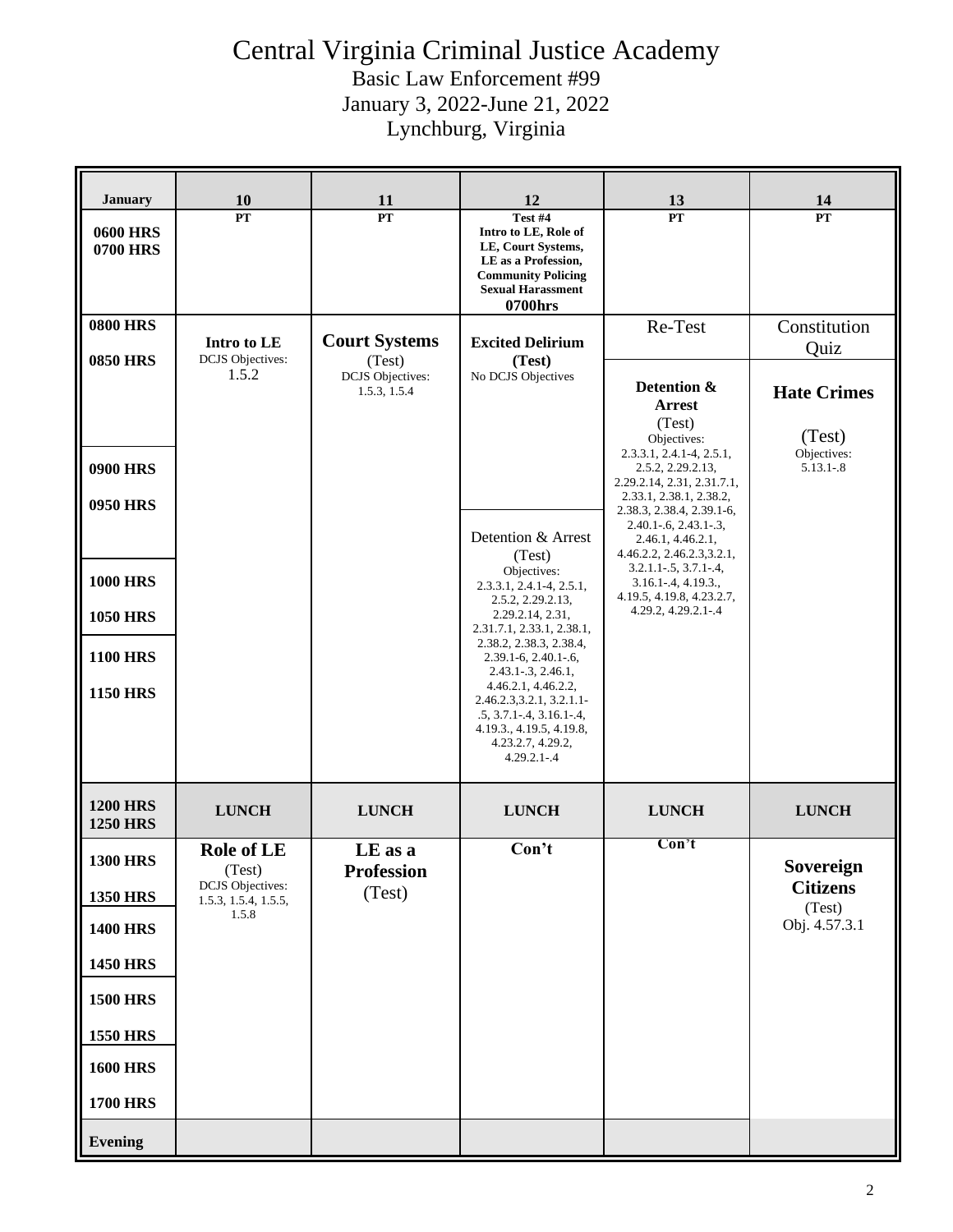| <b>January</b>                     | 17                      | 18                                                                                                        | 19                                                                                              | 20                                                                                                           | 21                           |
|------------------------------------|-------------------------|-----------------------------------------------------------------------------------------------------------|-------------------------------------------------------------------------------------------------|--------------------------------------------------------------------------------------------------------------|------------------------------|
| <b>0600 HRS</b><br>0700 HRS        |                         | ${\bf PT}$                                                                                                | PT                                                                                              | Test #6<br>VACL Part 1                                                                                       | PT                           |
|                                    |                         |                                                                                                           |                                                                                                 |                                                                                                              |                              |
|                                    |                         | Test #5                                                                                                   | Re-Test                                                                                         | <b>VA Criminal Law</b>                                                                                       | Re-Test                      |
| <b>0800 HRS</b><br><b>0850 HRS</b> | Martin Luther King, Jr. | <b>Detention</b> , Arrest<br><b>Excited Delirium,</b>                                                     | <b>VA Criminal</b>                                                                              | Objectives:<br>2.1.1, 2.1.2, 2.13, 2.14, 2.1.5,                                                              |                              |
|                                    | Holiday                 | <b>Hate Crimes,</b><br><b>Sovereign Citizens</b>                                                          | Law<br>Objectives:                                                                              | 2.2.1, 2.2.2, 2.2.3, 2.3.2, 2.8.1,<br>2.8.1.1, 2.8.12, 2.8.13, 2.8.1.4,<br>2.8.2, 2.9.1, 2.9.1.1-.6, 2.10.2, |                              |
| <b>0900 HRS</b><br><b>0950 HRS</b> |                         |                                                                                                           | 2.1.1, 2.1.2, 2.13, 2.14, 2.1.5,<br>2.2.1, 2.2.2, 2.2.3,                                        | 2.11.1, 2.11.2, 2.12.1, 2.12.2,<br>2.12.3, 2.13.1-.8, 2.14.1-.4,<br>2.15.1-.3, 2.16.1, 2.16.2, 2.17.1,       | <b>Verbal Conflict</b>       |
|                                    |                         |                                                                                                           | 2.3.2, 2.8.1, 2.8.1.1, 2.8.12,<br>2.8.13, 2.8.1.4, 2.8.2, 2.9.1,<br>2.9.1.1-.6, 2.10.2, 2.11.1, | 2.17.2, 2.18.1, 2.18.1.1-.7,<br>2.18.2, -.7, 2.19.1, 2.19.1.1,<br>2.19.1.3-.9, 2.19.2, 2.19.3,               | (Test)<br>No DCJS Objectives |
|                                    |                         | <b>VA Criminal Law</b><br>(Test)                                                                          | 2.11.2, 2.12.1, 2.12.2, 2.12.3,<br>2.13.1-.8, 2.14.1-.4, 2.15.1-<br>.3, 2.16.1, 2.16.2, 2.17.1, | $2.20.1, 2.22.1 - 5,$<br>2.24.12.25.12.25.2, 2.26.1,<br>2.26.1.1-.6, 2.27.1, 2.27.5,                         |                              |
| <b>1000 HRS</b><br><b>1050 HRS</b> |                         | Objectives:<br>2.1.1, 2.1.2, 2.13, 2.14, 2.1.5,<br>2.2.1, 2.2.2, 2.2.3, 2.3.2, 2.8.1,                     | 2.17.2, 2.18.1, 2.18.1.1-.7,<br>2.18.2, -.7, 2.19.1, 2.19.1.1,<br>2.19.1.3-.9, 2.19.2, 2.19.3,  | 2.27.6, 2.28.1, 2.28.1.1-<br>.102.29.2.12, 4.12.3, 4.26.1,<br>4.26.2, 4.26.2.1 & 2, 6.7.1,                   |                              |
| <b>1100 HRS</b>                    |                         | 2.8.1.1, 2.8.12, 2.8.13, 2.8.1.4,<br>2.8.2, 2.9.1, 2.9.1.1-.6, 2.10.2,<br>2.11.1, 2.11.2, 2.12.1, 2.12.2, | $2.20.1, 2.22.1 - .5,$<br>2.24.12.25.12.25.2, 2.26.1,<br>$2.26.1.1 - 6, 2.27.1, 2.27.5,$        | $6.7.1.1 - .4$                                                                                               |                              |
| <b>1150 HRS</b>                    |                         | 2.12.3, 2.13.1-.8, 2.14.1-.4,<br>2.15.1-.3, 2.16.1, 2.16.2, 2.17.1,<br>2.17.2, 2.18.1, 2.18.1.1-.7,       | 2.27.6, 2.28.1, 2.28.1.1-<br>.102.29.2.12, 4.12.3, 4.26.1,<br>4.26.2, 4.26.2.1 & 2, 6.7.1,      |                                                                                                              |                              |
|                                    |                         | 2.18.2, -.7, 2.19.1, 2.19.1.1,<br>2.19.1.3-.9, 2.19.2, 2.19.3,<br>2.20.1, 2.22.1-.5,                      | $6.7.1.1 - .4$                                                                                  |                                                                                                              |                              |
|                                    |                         | 2.24.12.25.12.25.2, 2.26.1,<br>$2.26.1.1 - 6$ , $2.27.1$ , $2.27.5$ ,<br>2.27.6, 2.28.1, 2.28.1.1-        |                                                                                                 |                                                                                                              |                              |
|                                    |                         | .102.29.2.12, 4.12.3, 4.26.1,<br>$4.26.2, 4.26.2.1 \& 2, 6.7.1,$                                          |                                                                                                 |                                                                                                              |                              |
|                                    |                         | $6.7.1.1 - .4$                                                                                            |                                                                                                 |                                                                                                              |                              |
|                                    |                         |                                                                                                           |                                                                                                 |                                                                                                              |                              |
| <b>1200 HRS</b>                    |                         |                                                                                                           |                                                                                                 |                                                                                                              |                              |
| <b>1250 HRS</b>                    |                         | <b>LUNCH</b>                                                                                              | <b>LUNCH</b>                                                                                    | <b>LUNCH</b>                                                                                                 | <b>LUNCH</b>                 |
| <b>1300 HRS</b><br><b>1350 HRS</b> |                         | (Con't)                                                                                                   | (Con't)                                                                                         | (Con't)                                                                                                      | (Con't)                      |
|                                    |                         |                                                                                                           |                                                                                                 |                                                                                                              |                              |
| <b>1400 HRS</b>                    |                         |                                                                                                           |                                                                                                 |                                                                                                              |                              |
| <b>1450 HRS</b><br><b>1500 HRS</b> |                         |                                                                                                           |                                                                                                 |                                                                                                              |                              |
| <b>1550 HRS</b>                    |                         |                                                                                                           |                                                                                                 |                                                                                                              |                              |
|                                    |                         |                                                                                                           |                                                                                                 |                                                                                                              |                              |
| <b>1600 HRS</b>                    |                         |                                                                                                           |                                                                                                 |                                                                                                              |                              |
| <b>1700 HRS</b>                    |                         |                                                                                                           |                                                                                                 |                                                                                                              |                              |
|                                    |                         |                                                                                                           |                                                                                                 |                                                                                                              |                              |
|                                    |                         |                                                                                                           |                                                                                                 |                                                                                                              |                              |
|                                    |                         |                                                                                                           |                                                                                                 |                                                                                                              |                              |
| <b>Evening</b>                     |                         |                                                                                                           |                                                                                                 |                                                                                                              |                              |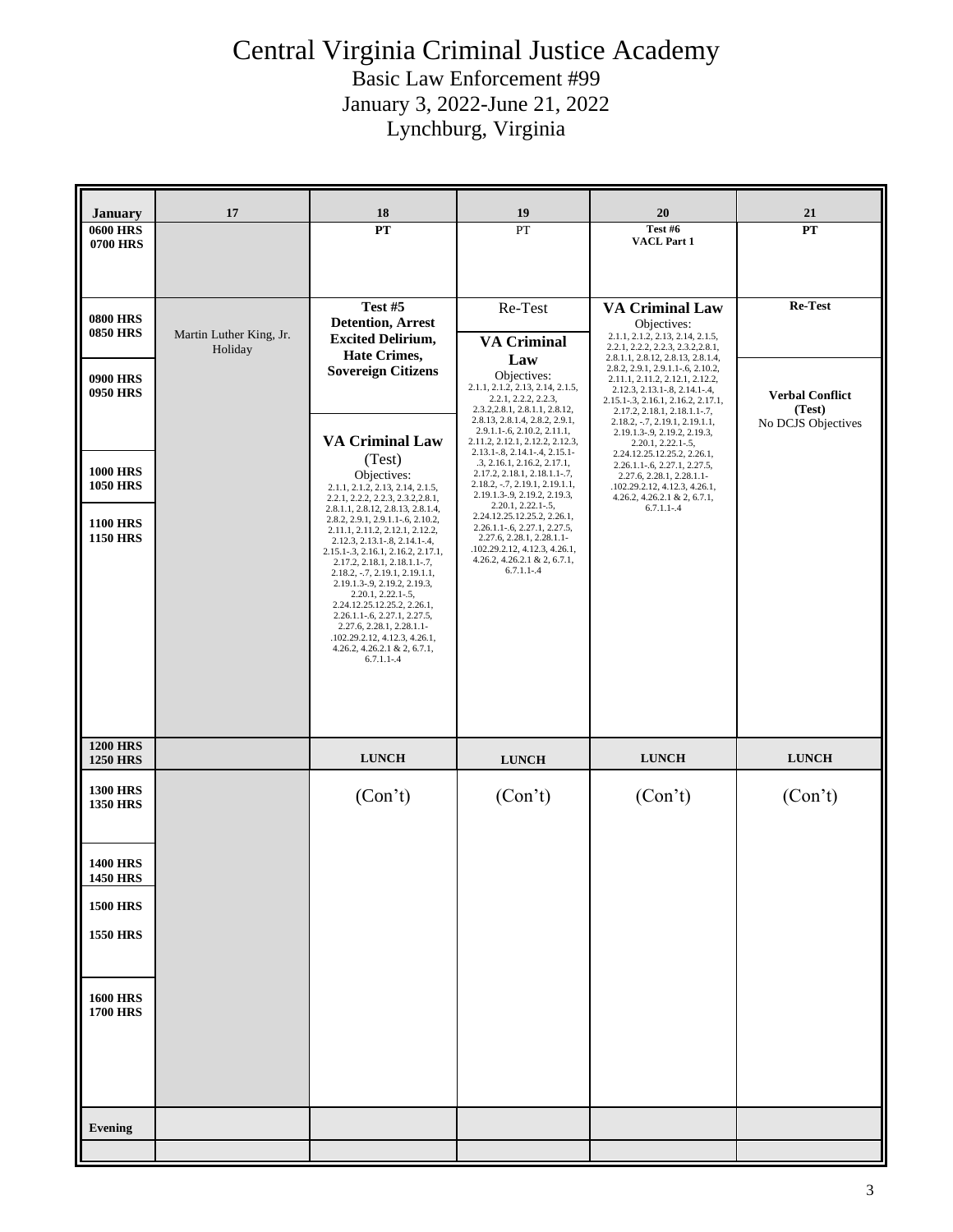### Central Virginia Criminal Justice Academy Basic Law Enforcement #99

January 3, 2022-June 21, 2022

Lynchburg, Virginia

| Jan                                                                                                                                                  | 24         | 25                                                                                                                                                         | 26                                                                                                                                                                                                                                                   | 27                                                                                                                                          | 28                        |
|------------------------------------------------------------------------------------------------------------------------------------------------------|------------|------------------------------------------------------------------------------------------------------------------------------------------------------------|------------------------------------------------------------------------------------------------------------------------------------------------------------------------------------------------------------------------------------------------------|---------------------------------------------------------------------------------------------------------------------------------------------|---------------------------|
| <b>0600 HRS</b><br><b>0700 HRS</b>                                                                                                                   |            | <b>Test #7</b><br>Part 2<br>VACL, Verbal Judo                                                                                                              | ${\cal PT}$                                                                                                                                                                                                                                          | Test #8<br>Search & Seizure<br><b>Search Warrants</b>                                                                                       | ${\bf PT}$                |
| <b>0800 HRS</b>                                                                                                                                      | <b>DAY</b> |                                                                                                                                                            | Re-test<br><b>Search Warrants</b>                                                                                                                                                                                                                    | Alzheimers/<br><b>Autism</b>                                                                                                                | Re-Test                   |
| <b>0850 HRS</b>                                                                                                                                      | <b>OFF</b> | <b>Search and</b><br><b>Seizure</b>                                                                                                                        | $\left(\text{Test}~\&~\text{Practical}\right) \label{eq:optimal}$<br>2.31.1, 2.31.2, 2.31.3, 2.31.3.1-.3, 2.31.4,<br>2.31.4.1-.5, 2.31.5, 2.31.6, 2.31.6.1,                                                                                          | (Test)<br><b>DCJS</b> Objectives:                                                                                                           | <b>Haz</b> Mat<br>(Test)  |
| <b>0900 HRS</b><br><b>0950 HRS</b>                                                                                                                   |            | (Test)<br>Objectives:<br>2.31, 2.31.1, 2.31.2,<br>2.31.3, 2.31.3.1-.3,<br>$2.31.4.1 - 5, 2.31.5,$<br>2.31.6, 2.31.6.1,<br>2.31.6.2, 2.31.6.4,              | 2.31.6.2, 2.31.6.4, 2.31.6.5, 2.31.6.5.2,<br>2.31.6.5.3, 2.31.7, 2.31.7.1-.3, 2.31.8,<br>2.31.9, 2.34, 2.34.1, 2.46.2, 2.46.2.1 &<br>.3, 4.29, 4.29.1, 4.29.1.1-.6<br>(Search Warrant Practical)<br>(students read<br>pages 856-862<br>before class) | 3.10.2.1, 3.10.2.2                                                                                                                          | Objectives:<br>$4.2(1-5)$ |
| <b>1000 HRS</b><br><b>1050 HRS</b>                                                                                                                   |            | 2.31.6.5, 2.31.6.5.2,<br>2.31.6.5.3, 2.31.7,<br>$2.31.7.1 - 3$ , $2.31.8$ & .9,<br>2.34, 2.34.1, 2.46.2, 2.<br>46.2.1, 2.46.2.3, 4.29.1,<br>$4.29.1.1 - 6$ |                                                                                                                                                                                                                                                      | <b>Death</b><br><b>Notifications</b><br>(Test)<br><i><b>Objectives</b></i><br>$3.8.1, 3.8.1, 1-.3, 3.8.2$<br>covered in Officer<br>Survival |                           |
| <b>1100 HRS</b><br><b>1150 HRS</b>                                                                                                                   |            |                                                                                                                                                            |                                                                                                                                                                                                                                                      |                                                                                                                                             |                           |
| <b>1200 HRS</b><br><b>1250 HRS</b>                                                                                                                   |            | <b>LUNCH</b>                                                                                                                                               | <b>LUNCH</b>                                                                                                                                                                                                                                         | <b>LUNCH</b>                                                                                                                                | <b>LUNCH</b>              |
| <b>1300 HRS</b><br><b>1350 HRS</b><br><b>1400 HRS</b><br><b>1450 HRS</b><br><b>1500 HRS</b><br><b>1550 HRS</b><br><b>1600 HRS</b><br><b>1700 HRS</b> |            | Con't                                                                                                                                                      | Con't                                                                                                                                                                                                                                                | <b>Ethics</b><br>(Test after<br>Ethics II)<br>(Practical)<br><b>DCJS</b> Objective<br>1.5, 1.2.1 & 1.2.2                                    | Con't                     |
| <b>Evening</b>                                                                                                                                       |            |                                                                                                                                                            |                                                                                                                                                                                                                                                      |                                                                                                                                             |                           |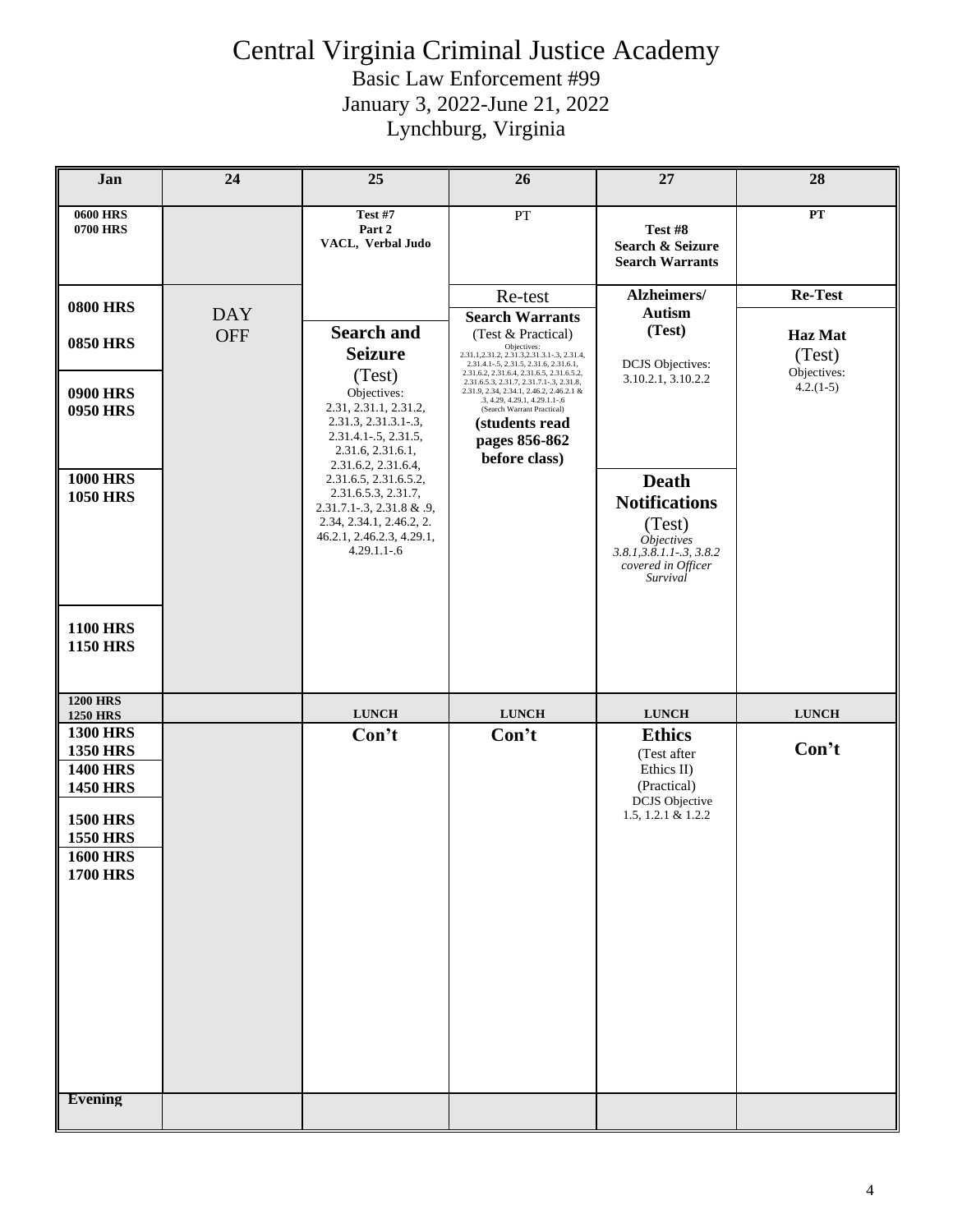| Jan/Feb                                                                                     | 31                                                                                                                                                                                                               | 01                                                                                                                                                                                                                                                  | 02                                                                                                                                                                                  | 03                                                                                                                                                                                                                                                        | 04                                                                                                                                                                                                                                                                               |
|---------------------------------------------------------------------------------------------|------------------------------------------------------------------------------------------------------------------------------------------------------------------------------------------------------------------|-----------------------------------------------------------------------------------------------------------------------------------------------------------------------------------------------------------------------------------------------------|-------------------------------------------------------------------------------------------------------------------------------------------------------------------------------------|-----------------------------------------------------------------------------------------------------------------------------------------------------------------------------------------------------------------------------------------------------------|----------------------------------------------------------------------------------------------------------------------------------------------------------------------------------------------------------------------------------------------------------------------------------|
| <b>0600 HRS</b><br>0700 HRS                                                                 | $\overline{\mathbf{PT}}$                                                                                                                                                                                         | $\overline{\mathbf{PT}}$                                                                                                                                                                                                                            | Test #9<br>Drug Enforcement<br>Death Notification<br>Haz-Mat<br>Sovereign Citizens<br><b>Hate Crimes</b><br>0645hrs                                                                 | $\overline{PT}$                                                                                                                                                                                                                                           | PT                                                                                                                                                                                                                                                                               |
| <b>0800 HRS</b><br><b>0850 HRS</b><br><b>0900 HRS</b><br><b>0950 HRS</b><br><b>1000 HRS</b> | <b>Drug Enforcement</b><br>Objectives:<br>2.2.1, 2.21.1, 2.34, 2.34.2,<br>2.34.3, 2.34.4, 2.34.4.1 & .2,<br>4.7, 4.7.1-.3, 4.15, 4.15.1,<br>4.15.1.1-.6, 4.15.2, 4.15.2.1-.6,<br>4.15.3, 4.15.4, 4.24, 4.24.1-.6 | <b>Drug</b><br><b>Enforcement</b><br>(Test)<br>Objectives:<br>2.2.1, 2.21.1, 2.34,<br>2.34.2, 2.34.3, 2.34.4,<br>$2.34.4.1 \& 0.2, 4.7, 4.7.1$<br>.3, 4.15, 4.15.1,<br>$4.15.1.1 - 6, 4.15.2,$<br>$4.15.2.1 - 6, 4.15.3,$<br>4.15.4,4.24, 4.24.1-.6 | <b>Report Writing</b><br>#1<br>(Test after R.W. #3)<br>Objectives:<br>3.4, 3.4.1, 3.4.1.1-.5,<br>3.4.2, 3.4.2.1-.4, 3.17,<br>3.17.1-.8, 3.17.2,<br>3.17.2.1-.4, 5.24, 5.24.1-<br>.3 | Re-Test<br>Family<br><b>Violence</b><br>(Test)<br>Objectives:<br>$2.31, 2.3.1.1-.3,$<br>2.24.1, 2.29.1,<br>2.29.1.1-.3, 2.29.2,<br>2.29.2.1-2.29.2.18,<br>$4.13.1, 4.13.1.1 - .4,$<br>4.13.2, 4.13.2.1-.3,<br>4.13.3, 4.13.3.1-.3,<br>4.13.4, 4.13.4.1-.9 | <b>VCIN/NCIC</b><br><b>Missing</b><br><b>Persons</b><br>(Test)<br>Objectives:<br>2.5, 2.5.3, 2.5.4, 2.41,<br>2.41.1, 2.42.2, 4.17,<br>$4.17.1, 4.17.1.1-.9,$<br>4.17.2, 4.17.2.1-.6,<br>$4.17.3 - 6, 4.22, 4.22.1.1$<br>.11, 5.3.2, 5.3.2.1,<br>5.3.2.2, 5.25, 5.25.1,<br>5.25.2 |
| <b>1050 HRS</b><br><b>1100 HRS</b><br><b>1150 HRS</b>                                       |                                                                                                                                                                                                                  |                                                                                                                                                                                                                                                     |                                                                                                                                                                                     |                                                                                                                                                                                                                                                           |                                                                                                                                                                                                                                                                                  |
| <b>1200 HRS</b><br><b>1250 HRS</b>                                                          | <b>LUNCH</b>                                                                                                                                                                                                     | <b>LUNCH</b>                                                                                                                                                                                                                                        | <b>LUNCH</b>                                                                                                                                                                        | <b>LUNCH</b>                                                                                                                                                                                                                                              | <b>LUNCH</b>                                                                                                                                                                                                                                                                     |
| <b>1300 HRS</b><br><b>1350 HRS</b>                                                          | Fit for Duty #1<br>Con't                                                                                                                                                                                         | Con't                                                                                                                                                                                                                                               | Con't                                                                                                                                                                               | Con't                                                                                                                                                                                                                                                     | <b>Cultural Diversity</b><br>(Test)<br>Objectives:<br>3.10.1                                                                                                                                                                                                                     |
| <b>1400 HRS</b><br><b>1450 HRS</b>                                                          |                                                                                                                                                                                                                  |                                                                                                                                                                                                                                                     |                                                                                                                                                                                     |                                                                                                                                                                                                                                                           |                                                                                                                                                                                                                                                                                  |
| <b>1500 HRS</b><br><b>1550 HRS</b><br><b>1600 HRS</b>                                       |                                                                                                                                                                                                                  |                                                                                                                                                                                                                                                     |                                                                                                                                                                                     |                                                                                                                                                                                                                                                           | $\bf{ADA}$<br>(Test)<br>No DCJS Objectives                                                                                                                                                                                                                                       |
| <b>1700 HRS</b><br><b>Evening</b>                                                           |                                                                                                                                                                                                                  |                                                                                                                                                                                                                                                     |                                                                                                                                                                                     |                                                                                                                                                                                                                                                           |                                                                                                                                                                                                                                                                                  |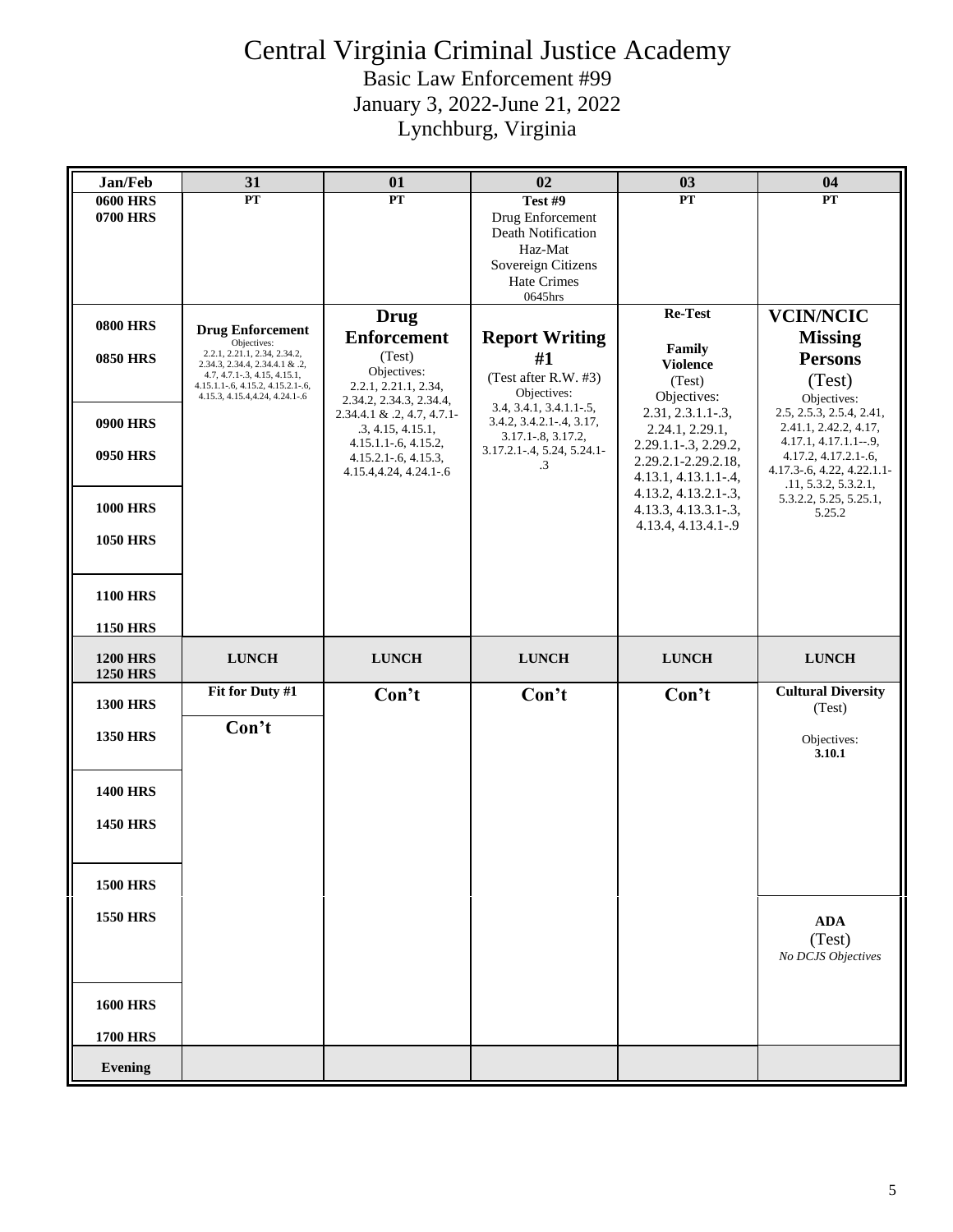| PT<br>PT<br>PT<br>$\overline{\mathbf{PT}}$<br><b>0600 HRS</b><br>0700 HRS<br><b>Motor Vehicle</b><br><b>Test #11</b><br><b>0800 HRS</b><br><b>DAY OFF</b><br>Objectives:<br><b>Test #10</b><br>Motor Vehicle<br>Code<br>Family Violence,<br>Code<br><b>0850 HRS</b><br>Objectives:<br>Missing Persons,<br>4.45.1, 4.45.2,<br><b>Cultural Diversity</b><br>4.45.2.1-.9 4.4.1<br><b>Motor Vehicle</b><br><b>Use of Force</b><br>Code<br><b>0900 HRS</b><br>4.29, 4.29.2<br>(Test)<br>(Test)<br><b>0950 HRS</b><br>Objectives:<br>Objectives:<br>2.2, 2.2.1, 2.3, 2.3.4.1,<br>4.45.1, 4.45.2, 4.45.2.1-.9<br>Case<br>2.4, 2.4.1-.4, 2.5, 2.5.1-.4,<br>4.4.1<br>2.29, 2.29.2.13 & .14,<br>(Test)<br>2.31, 2.33.1, 2.38.1-.4,<br>2.39, 2.39.1-6, 2.40,<br>2.40.1-6, 2.43, 2.43.1-3,<br>2.46.1, 2.46.2, 2.46.2.1-.3,<br>$3.2, 3.2.1, 37., 3.7.1-.4,$<br>$3.16, 3.16.1 - .4,$<br>4.19.4.19.8, 4.23.2.7,<br>4.29, 4.29.2<br><b>1000 HRS</b><br><b>1050 HRS</b><br><b>1100 HRS</b><br><b>1150 HRS</b><br><b>1200 HRS</b><br><b>LUNCH</b><br><b>LUNCH</b><br><b>LUNCH</b><br><b>LUNCH</b><br><b>1250 HRS</b><br>Con't<br>Con't<br>Con't<br><b>1300 HRS</b><br>Duty to<br>Intervene<br><b>1350 HRS</b><br>(Test)<br><b>1400 HRS</b><br><b>1450 HRS</b><br><b>1500 HRS</b><br><b>1550 HRS</b> | February | 07 | 08 | 09 | <b>10</b> | 11                                                                                                                                                                                                                                                                                                                                                    |
|-----------------------------------------------------------------------------------------------------------------------------------------------------------------------------------------------------------------------------------------------------------------------------------------------------------------------------------------------------------------------------------------------------------------------------------------------------------------------------------------------------------------------------------------------------------------------------------------------------------------------------------------------------------------------------------------------------------------------------------------------------------------------------------------------------------------------------------------------------------------------------------------------------------------------------------------------------------------------------------------------------------------------------------------------------------------------------------------------------------------------------------------------------------------------------------------------------------------------------------------------------------------------------------|----------|----|----|----|-----------|-------------------------------------------------------------------------------------------------------------------------------------------------------------------------------------------------------------------------------------------------------------------------------------------------------------------------------------------------------|
|                                                                                                                                                                                                                                                                                                                                                                                                                                                                                                                                                                                                                                                                                                                                                                                                                                                                                                                                                                                                                                                                                                                                                                                                                                                                                   |          |    |    |    |           |                                                                                                                                                                                                                                                                                                                                                       |
|                                                                                                                                                                                                                                                                                                                                                                                                                                                                                                                                                                                                                                                                                                                                                                                                                                                                                                                                                                                                                                                                                                                                                                                                                                                                                   |          |    |    |    |           |                                                                                                                                                                                                                                                                                                                                                       |
|                                                                                                                                                                                                                                                                                                                                                                                                                                                                                                                                                                                                                                                                                                                                                                                                                                                                                                                                                                                                                                                                                                                                                                                                                                                                                   |          |    |    |    |           | <b>Use of Force</b><br>2.2, 2.2.1, 2.3, 2.3.4.1,<br>2.4, 2.4.1-.4, 2.5, 2.5.1-<br>.4, 2.29, 2.29.2.13 & .14,<br>2.31, 2.33.1, 2.38.1-.4,<br>2.39, 2.39.1-6, 2.40,<br>2.40.1-6, 2.43, 2.43.1-3,<br>2.46.1, 2.46.2, 2.46.2.1-<br>.3, 3.2, 3.2.1, 37., 3.7.1-<br>.4, 3.16, 3.16.1-.4,<br>4.19.4.19.8, 4.23.2.7,<br><b>Armstrong</b><br>No DCJS Objective |
|                                                                                                                                                                                                                                                                                                                                                                                                                                                                                                                                                                                                                                                                                                                                                                                                                                                                                                                                                                                                                                                                                                                                                                                                                                                                                   |          |    |    |    |           |                                                                                                                                                                                                                                                                                                                                                       |
|                                                                                                                                                                                                                                                                                                                                                                                                                                                                                                                                                                                                                                                                                                                                                                                                                                                                                                                                                                                                                                                                                                                                                                                                                                                                                   |          |    |    |    |           |                                                                                                                                                                                                                                                                                                                                                       |
| <b>1600 HRS</b><br><b>1700 HRS</b><br><b>Evening</b>                                                                                                                                                                                                                                                                                                                                                                                                                                                                                                                                                                                                                                                                                                                                                                                                                                                                                                                                                                                                                                                                                                                                                                                                                              |          |    |    |    |           | No DCJS Objective                                                                                                                                                                                                                                                                                                                                     |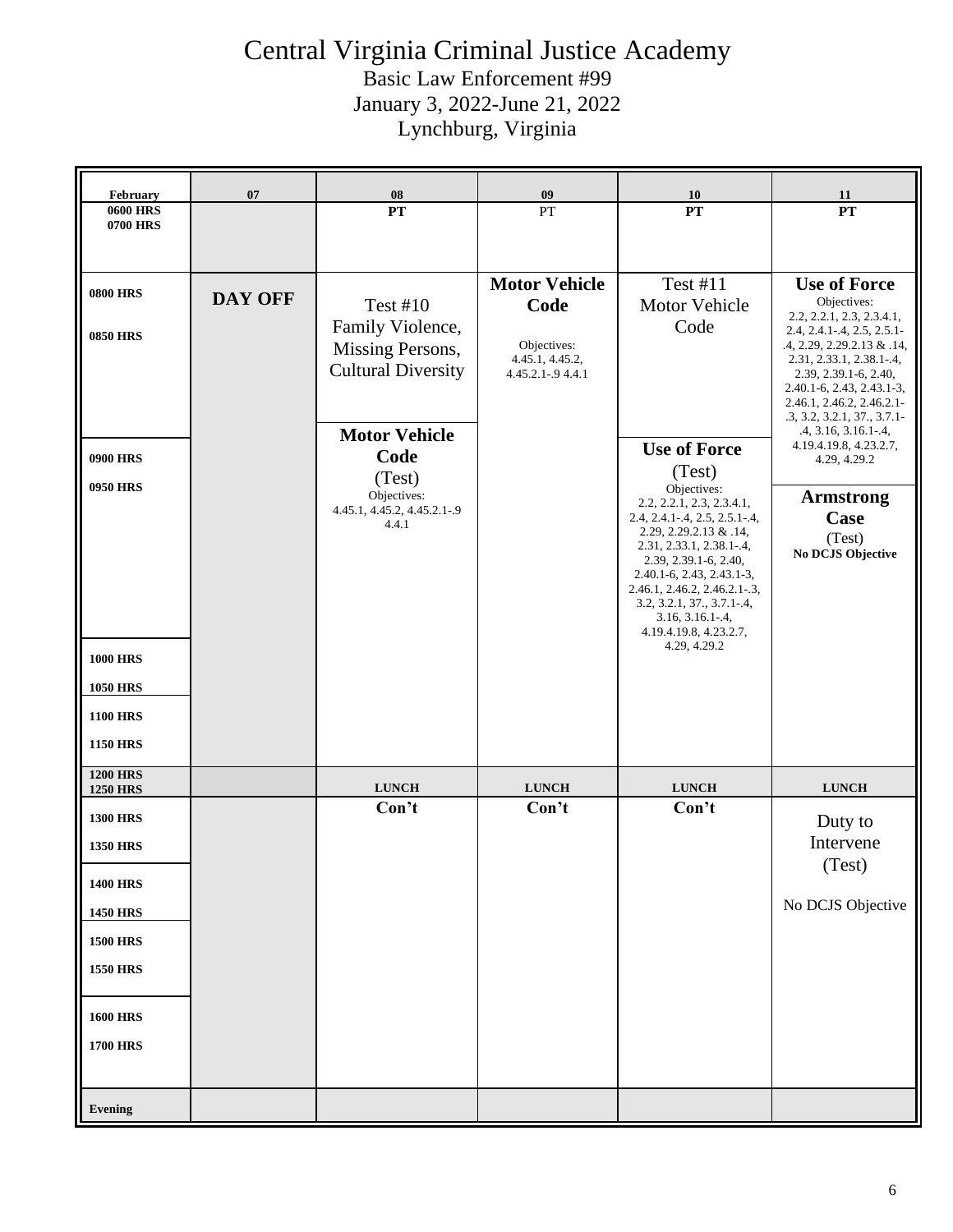| February                           | 14           | 15                               | 16                                                                    | 17                                                                                                                                                                                                             | 18                                                                                                                                                                                                             |
|------------------------------------|--------------|----------------------------------|-----------------------------------------------------------------------|----------------------------------------------------------------------------------------------------------------------------------------------------------------------------------------------------------------|----------------------------------------------------------------------------------------------------------------------------------------------------------------------------------------------------------------|
| <b>0600 HRS</b><br><b>0700 HRS</b> | PT           | PT                               | <b>PT</b>                                                             | <b>PT</b>                                                                                                                                                                                                      | <b>PT</b>                                                                                                                                                                                                      |
| <b>0800HRS</b>                     |              | <b>Test #12</b><br>Use of Force, | <b>Re-Test</b>                                                        | <b>Firearms</b>                                                                                                                                                                                                | <b>Firearms</b>                                                                                                                                                                                                |
| <b>0850HRS</b>                     | <b>OFF</b>   | <b>Armstrong, Open</b><br>Cary   | <b>Firearms</b><br>(Test and<br>Practical)                            | Objectives:<br>7.1.1, 71.2.1, 7.1.2.2, 7.1.2.3,<br>7.1.4.3, 7.1.4.4, 7.1.4.6, 7.2.1,<br>7.2.3, 7.25, 7.2.6, 7.2.7, 7.3.1.1.1-<br>.4, 7.3.2, 7.4.1, 7.4.4.2.1, 7.4.4.6,<br>7.5.1, 7.5.1.1 & .2, 7.5.2, 7.5.2.1, | Objectives:<br>7.1.1, 71.2.1, 7.1.2.2, 7.1.2.3,<br>7.1.4.3, 7.1.4.4, 7.1.4.6, 7.2.1,<br>7.2.3, 7.25, 7.2.6, 7.2.7, 7.3.1.1.1-<br>.4, 7.3.2, 7.4.1, 7.4.4.2.1, 7.4.4.6,<br>7.5.1, 7.5.1.1 & .2, 7.5.2, 7.5.2.1, |
| <b>0900HRS</b>                     |              | <b>Report Writing</b><br>#2      | Objectives:<br>7.1.1, 71.2.1,<br>7.1.2.2, 7.1.2.3,<br>7.1.4.3,        | 7.5.2.1.1 & .2, 7.5.2.2, 7.5.2.2.1,<br>7.5.2.3, 7.5.2.3.1, 7.5.2.47.63,<br>$7.6.1 - .4$                                                                                                                        | 7.5.2.1.1 & .2, 7.5.2.2, 7.5.2.2.1,<br>7.5.2.3, 7.5.2.3.1, 7.5.2.47.63,<br>$7.6.1 - .4$                                                                                                                        |
| <b>0950HRS</b>                     |              |                                  | 7.1.4.4,7.1.4.6,<br>7.2.1, 7.2.3, 7.25,<br>7.2.6, 7.2.7,              |                                                                                                                                                                                                                |                                                                                                                                                                                                                |
| <b>1000 HRS</b>                    |              |                                  | 7.3.1.1.1-.4, 7.3.2,<br>7.4.1, 7.4.4.2.1,                             |                                                                                                                                                                                                                |                                                                                                                                                                                                                |
| <b>1050 HRS</b>                    |              |                                  | 7.4.4.6, 7.5.1,<br>7.5.1.1 & .2, 7.5.2,                               |                                                                                                                                                                                                                |                                                                                                                                                                                                                |
| <b>1100 HRS</b>                    |              |                                  | 7.5.2.1, 7.5.2.1.1<br>& 0.2, 7.5.2.2,                                 |                                                                                                                                                                                                                |                                                                                                                                                                                                                |
| <b>1150 HRS</b>                    |              |                                  | 7.5.2.2.1, 7.5.2.3,<br>7.5.2.3.1,<br>7.5.2.47.63, 7.6.1-<br>$\cdot$ 4 |                                                                                                                                                                                                                |                                                                                                                                                                                                                |
| <b>1200 HRS</b><br><b>1250 HRS</b> | <b>LUNCH</b> | <b>LUNCH</b>                     | <b>LUNCH</b>                                                          | <b>LUNCH</b>                                                                                                                                                                                                   | <b>LUNCH</b>                                                                                                                                                                                                   |
| <b>1300 HRS</b>                    | Con't        | <b>Arrest Records</b>            | Con't                                                                 | Con't                                                                                                                                                                                                          | Con't                                                                                                                                                                                                          |
| <b>1350 HRS</b>                    |              |                                  |                                                                       |                                                                                                                                                                                                                |                                                                                                                                                                                                                |
| <b>1400 HRS</b>                    |              |                                  |                                                                       |                                                                                                                                                                                                                |                                                                                                                                                                                                                |
| <b>1450 HRS</b>                    |              |                                  |                                                                       |                                                                                                                                                                                                                |                                                                                                                                                                                                                |
| <b>1500 HRS</b>                    |              |                                  |                                                                       |                                                                                                                                                                                                                |                                                                                                                                                                                                                |
| <b>1550 HRS</b>                    |              |                                  |                                                                       |                                                                                                                                                                                                                |                                                                                                                                                                                                                |
| <b>1600 HRS</b>                    |              |                                  |                                                                       |                                                                                                                                                                                                                |                                                                                                                                                                                                                |
| <b>1700 HRS</b>                    |              |                                  |                                                                       |                                                                                                                                                                                                                |                                                                                                                                                                                                                |
| <b>Evening</b>                     |              |                                  |                                                                       |                                                                                                                                                                                                                |                                                                                                                                                                                                                |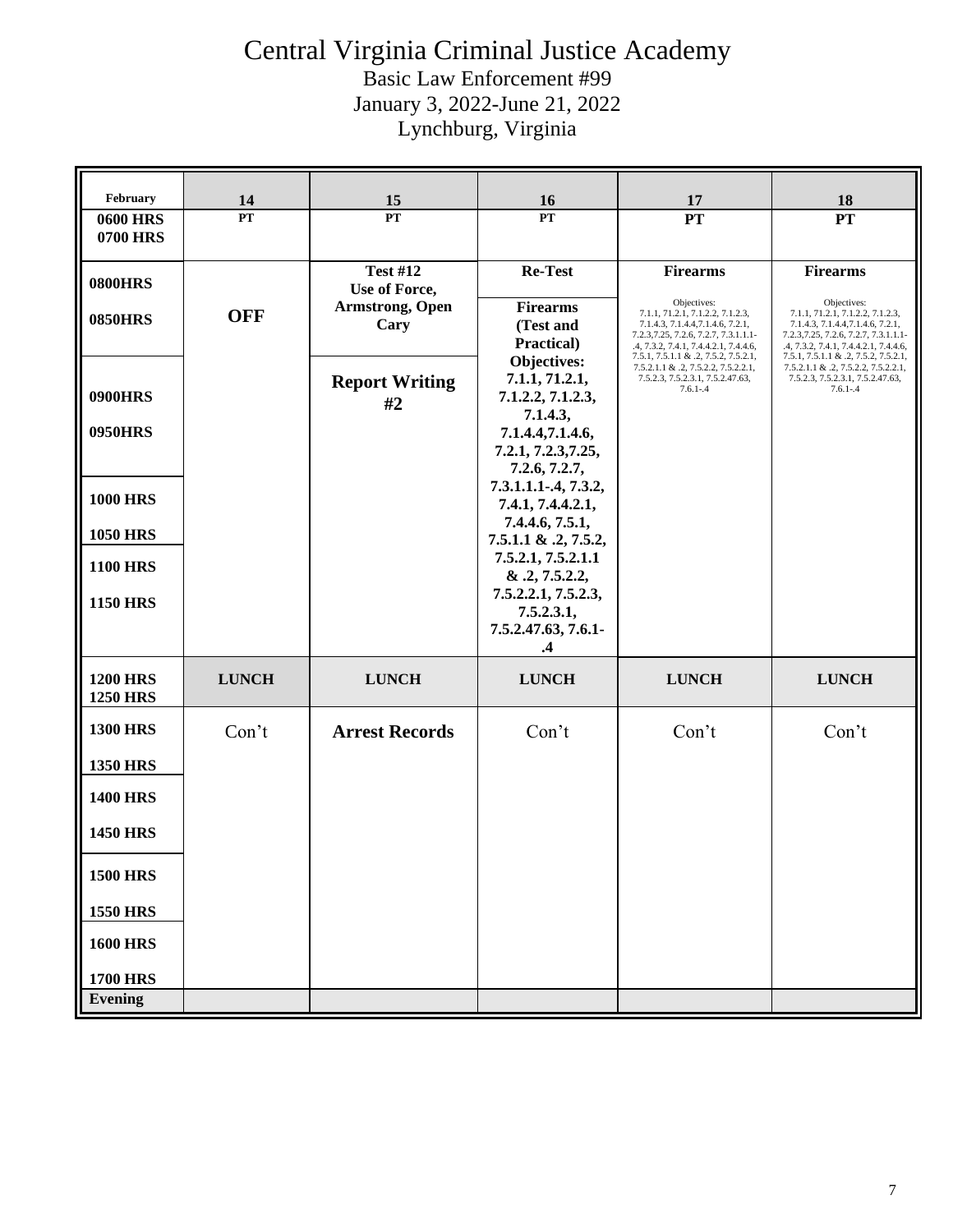| <b>February</b>             | 19                                                                                                                 |
|-----------------------------|--------------------------------------------------------------------------------------------------------------------|
| <b>0600 HRS</b><br>0700 HRS | PТ                                                                                                                 |
| <b>0800HRS</b>              | <b>Firearms</b>                                                                                                    |
| <b>0850HRS</b>              | Objectives:<br>7.1.1, 71.2.1, 7.1.2.2, 7.1.2.3,<br>7.1.4.3, 7.1.4.4, 7.1.4.6, 7.2.1,<br>7.2.3, 7.25, 7.2.6, 7.2.7, |
|                             | 7.3.1.1.1-.4, 7.3.2, 7.4.1,<br>7.4.4.2.1, 7.4.4.6, 7.5.1, 7.5.1.1<br>& .2, 7.5.2, 7.5.2.1, 7.5.2.1.1 &             |
|                             | .2, 7.5.2.2, 7.5.2.2.1, 7.5.2.3,<br>7.5.2.3.1, 7.5.2.47.63, 7.6.1-.4                                               |
| 0900HRS                     |                                                                                                                    |
| 0950HRS                     |                                                                                                                    |
|                             |                                                                                                                    |
| <b>1000 HRS</b>             |                                                                                                                    |
| <b>1050 HRS</b>             |                                                                                                                    |
| <b>1100 HRS</b>             |                                                                                                                    |
| 1150 HRS                    |                                                                                                                    |
| <b>1200 HRS</b><br>1250 HRS | <b>LUNCH</b>                                                                                                       |
| <b>1300 HRS</b>             | Con't                                                                                                              |
| <b>1350 HRS</b>             |                                                                                                                    |
| <b>1400 HRS</b>             |                                                                                                                    |
| <b>1450 HRS</b>             |                                                                                                                    |
| <b>1500 HRS</b>             |                                                                                                                    |
| <b>1550 HRS</b>             |                                                                                                                    |
| <b>1600 HRS</b>             |                                                                                                                    |
| <b>1700 HRS</b>             |                                                                                                                    |
| Evening                     |                                                                                                                    |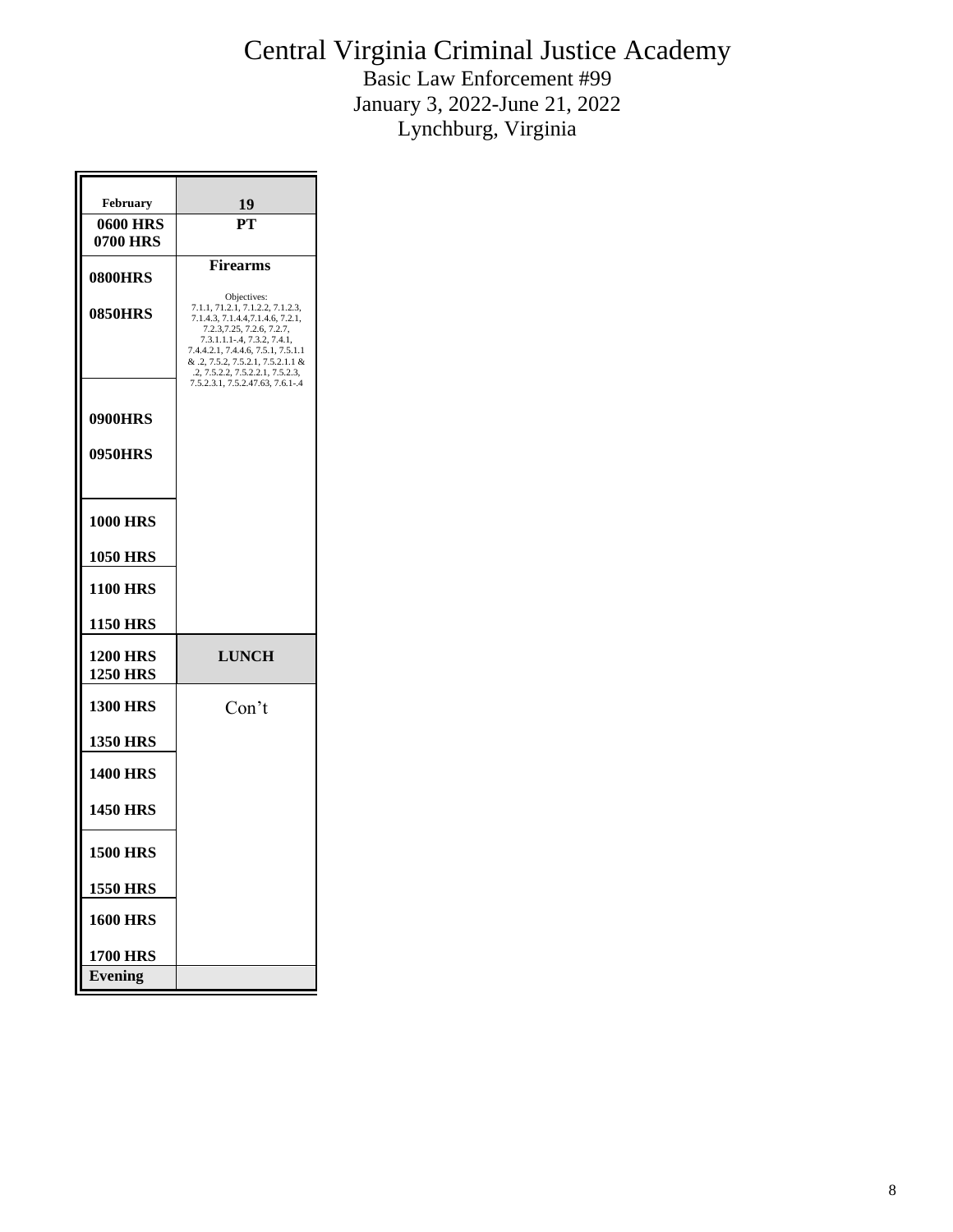| Feb                                | 21           | 22                                                                                                                 | 23                                                                                                                                          | 24                                                                                                                              | 25                                                                                                                                           |
|------------------------------------|--------------|--------------------------------------------------------------------------------------------------------------------|---------------------------------------------------------------------------------------------------------------------------------------------|---------------------------------------------------------------------------------------------------------------------------------|----------------------------------------------------------------------------------------------------------------------------------------------|
| <b>0600 HRS</b><br><b>0700 HRS</b> |              | PT                                                                                                                 | No PT                                                                                                                                       | No PT                                                                                                                           | No PT                                                                                                                                        |
| <b>0800 HRS</b><br><b>0850 HRS</b> | Holiday      | <b>Firearms</b>                                                                                                    | <b>Firearms</b>                                                                                                                             | <b>Firearms</b>                                                                                                                 | <b>Firearms</b>                                                                                                                              |
| <b>0900 HRS</b>                    |              | Objectives:<br>7.1.1, 71.2.1, 7.1.2.2, 7.1.2.3,<br>7.1.4.3, 7.1.4.4, 7.1.4.6, 7.2.1,<br>7.2.3, 7.25, 7.2.6, 7.2.7, | <b>Night Practice</b><br>Objectives:<br>7.1.1, 71.2.1, 7.1.2.2, 7.1.2.3,<br>7.1.4.3, 7.1.4.4, 7.1.4.6, 7.2.1,<br>7.2.3, 7.25, 7.2.6, 7.2.7, | <b>Night Qual</b><br>Objectives:<br>7.1.1, 71.2.1, 7.1.2.2, 7.1.2.3,<br>7.1.4.3, 7.1.4.4, 7.1.4.6, 7.2.1,                       | Day Qual<br>Objectives:<br>7.1.1, 71.2.1, 7.1.2.2, 7.1.2.3,<br>7.1.4.3, 7.1.4.4, 7.1.4.6, 7.2.1,<br>7.2.3, 7.25, 7.2.6, 7.2.7, 7.3.1.1.1-.4, |
| <b>0950 HRS</b>                    |              | 7.3.1.1.1-.4, 7.3.2, 7.4.1,<br>7.4.4.2.1, 7.4.4.6, 7.5.1, 7.5.1.1<br>& .2, 7.5.2, 7.5.2.1, 7.5.2.1.1 &             | 7.3.1.1.1-.4, 7.3.2, 7.4.1,<br>7.4.4.2.1, 7.4.4.6, 7.5.1, 7.5.1.1                                                                           | 7.2.3, 7.25, 7.2.6, 7.2.7, 7.3.1.1.1-.4,<br>7.3.2, 7.4.1, 7.4.4.2.1, 7.4.4.6, 7.5.1,<br>7.5.1.1 & .2, 7.5.2, 7.5.2.1, 7.5.2.1.1 | 7.3.2, 7.4.1, 7.4.4.2.1, 7.4.4.6, 7.5.1,<br>7.5.1.1 & .2, 7.5.2, 7.5.2.1, 7.5.2.1.1                                                          |
| <b>1000 HRS</b>                    |              | .2, 7.5.2.2, 7.5.2.2.1, 7.5.2.3,<br>7.5.2.3.1, 7.5.2.47.63, 7.6.1-.4                                               | & .2, 7.5.2, 7.5.2.1, 7.5.2.1.1 &<br>.2, 7.5.2.2, 7.5.2.2.1, 7.5.2.3,<br>7.5.2.3.1, 7.5.2.47.63, 7.6.1-.4                                   | & .2, 7.5.2.2, 7.5.2.2.1, 7.5.2.3,<br>7.5.2.3.1, 7.5.2.47.63, 7.6.1-.4                                                          | & .2, 7.5.2.2, 7.5.2.2.1, 7.5.2.3,<br>7.5.2.3.1, 7.5.2.47.63, 7.6.1-.4                                                                       |
| <b>1050 HRS</b>                    |              |                                                                                                                    |                                                                                                                                             |                                                                                                                                 |                                                                                                                                              |
| <b>1100 HRS</b>                    |              |                                                                                                                    |                                                                                                                                             |                                                                                                                                 |                                                                                                                                              |
| <b>1150 HRS</b>                    |              |                                                                                                                    |                                                                                                                                             |                                                                                                                                 |                                                                                                                                              |
|                                    |              |                                                                                                                    |                                                                                                                                             |                                                                                                                                 |                                                                                                                                              |
| <b>1200 HRS</b><br><b>1250 HRS</b> | <b>LUNCH</b> | <b>LUNCH</b>                                                                                                       | <b>LUNCH</b>                                                                                                                                | <b>LUNCH</b>                                                                                                                    | <b>LUNCH</b>                                                                                                                                 |
| <b>1300 HRS</b><br><b>1350 HRS</b> |              | Con't                                                                                                              | Con't                                                                                                                                       | Con't                                                                                                                           | Con't                                                                                                                                        |
| <b>1400 HRS</b>                    |              |                                                                                                                    |                                                                                                                                             |                                                                                                                                 |                                                                                                                                              |
| <b>1450 HRS</b>                    |              |                                                                                                                    |                                                                                                                                             |                                                                                                                                 |                                                                                                                                              |
| <b>1500 HRS</b>                    |              |                                                                                                                    |                                                                                                                                             |                                                                                                                                 |                                                                                                                                              |
| <b>1550 HRS</b>                    |              |                                                                                                                    |                                                                                                                                             |                                                                                                                                 |                                                                                                                                              |
| <b>1600 HRS</b>                    |              |                                                                                                                    |                                                                                                                                             |                                                                                                                                 |                                                                                                                                              |
| <b>1700 HRS</b>                    |              |                                                                                                                    |                                                                                                                                             |                                                                                                                                 |                                                                                                                                              |
|                                    |              |                                                                                                                    |                                                                                                                                             |                                                                                                                                 |                                                                                                                                              |
|                                    |              |                                                                                                                    |                                                                                                                                             |                                                                                                                                 |                                                                                                                                              |
|                                    |              |                                                                                                                    |                                                                                                                                             |                                                                                                                                 |                                                                                                                                              |
|                                    |              |                                                                                                                    |                                                                                                                                             |                                                                                                                                 |                                                                                                                                              |
|                                    |              |                                                                                                                    |                                                                                                                                             |                                                                                                                                 |                                                                                                                                              |
|                                    |              |                                                                                                                    |                                                                                                                                             |                                                                                                                                 |                                                                                                                                              |
| <b>Evening</b>                     |              |                                                                                                                    |                                                                                                                                             |                                                                                                                                 |                                                                                                                                              |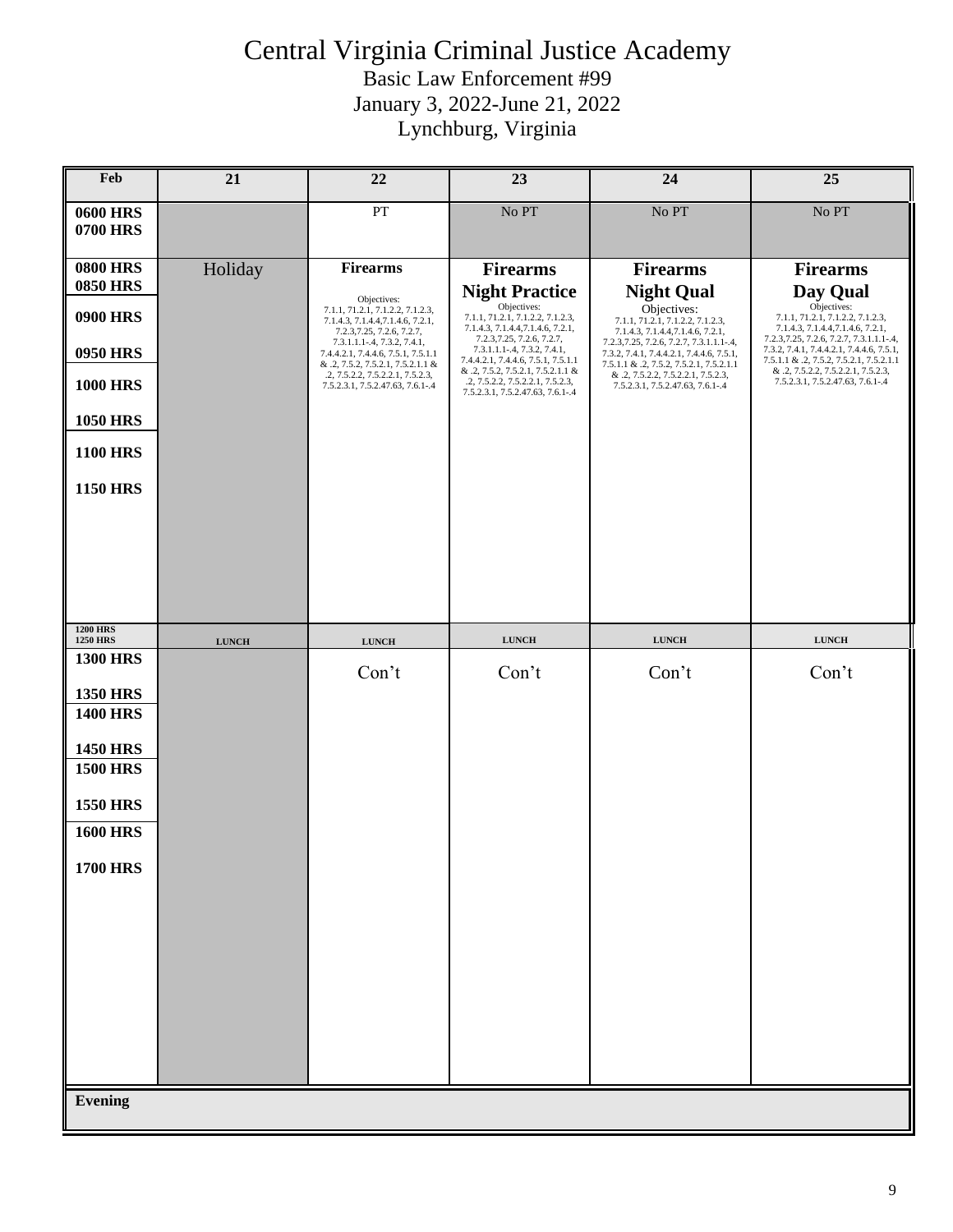| Feb/March                                                                                                                                                       | 28                                  | 1                                                                                  | $\overline{2}$                                                                                                                                                                                          | 3                                                                                                                                                             | $\overline{\mathbf{4}}$                                                                                                                                   |
|-----------------------------------------------------------------------------------------------------------------------------------------------------------------|-------------------------------------|------------------------------------------------------------------------------------|---------------------------------------------------------------------------------------------------------------------------------------------------------------------------------------------------------|---------------------------------------------------------------------------------------------------------------------------------------------------------------|-----------------------------------------------------------------------------------------------------------------------------------------------------------|
| <b>0600 HRS</b>                                                                                                                                                 |                                     | <b>Test #13</b><br><b>Firearms</b>                                                 | PT                                                                                                                                                                                                      | <b>PT</b>                                                                                                                                                     | <b>PT</b>                                                                                                                                                 |
| 0700 HRS<br><b>0800 HRS</b><br><b>0850 HRS</b>                                                                                                                  | <b>Off For Saturday</b><br>the 19th | <b>Victim Assistance</b><br>(Test)<br>Objectives:<br>4.34.1 & .2, 4.35.1 & .2      | <b>Re-Test</b><br><b>Patrol</b>                                                                                                                                                                         | <b>Test #14</b><br>Patrol<br><b>Techniques</b>                                                                                                                | Re-Test<br><b>Interview and</b>                                                                                                                           |
| <b>0900 HRS</b><br><b>0950 HRS</b>                                                                                                                              |                                     | <b>YWCA</b><br>(Test)                                                              | <b>Techniques</b><br>Objectives:<br>$4.2.1 - 7, 4.5.1 - 4, 4.9.1,$<br>4.9.1.1-.3, 4.9.2.1 & .2,<br>$4.10.1 - 3, 4.11.1 - 4, 4.16.1 -$<br>$.3, 4.16.3.1 - .4, 4.16.4,$<br>$4.16.4.1 \& .2, 4.18, 4.18.1$ | <b>Interview and</b><br>Interrogation<br>(Test and<br>Practical)                                                                                              | Interrogation<br>(Test and<br>Practical)<br>Objectives:<br>$2.30(1-5), 3.1.1,$<br>$3.1.11-.2,$<br>$3.1.1.2.1 - .4, 3.4.2,$<br>$3.4.2.1 - .4, 3.5.1 - .4,$ |
| <b>1000 HRS</b><br><b>1050 HRS</b>                                                                                                                              |                                     | <b>Forensic Nurse</b><br>(Test)                                                    | .4, 4.18.2.1-.4, 4.18.5-.8,<br>$4.18.6.1 - 8, 4.19.9, 4.27,$<br>$4.27.1 - 6, 4.38, 4.38.1 - 3,$<br>4.43, 4.43.1, 4.43.2,<br>$4.43.2.1 - .4, 4.43.3, 4.44,$<br>$4.44.1 - 8, 4.47, 4.47.1 - 3,$           | Objectives:<br>$2.30(1-5), 3.1.1,$<br>$3.1.11-.2,$<br>$3.1.1.2.1 - .4, 3.4.2,$                                                                                | $3.10.1 \& .2, 3.14.1$<br>$.6, 3.15.1 - .6, 3.17.1,$<br>3.17.1.1-.8, 3.19.1-<br>$.6, 5.22, 5.22.1 - .6,$                                                  |
| <b>1100 HRS</b><br><b>1150 HRS</b>                                                                                                                              |                                     | <b>SARP</b><br>(Test)                                                              | 4.52, 4.52.1 & .2                                                                                                                                                                                       | $3.4.2.1 - 4, 3.5.1 - 4,$<br>$3.10.1 \& .2$<br>$3.14.1 - 6, 3.15.1 -$<br>.6, 3.17.1,<br>3.17.1.1-.8, 3.19.1-<br>$.6, 5.22, 5.22.1 - .6,$<br>5.23.1, 5.24.1-.3 | 5.23.1, 5.24.1-.3                                                                                                                                         |
| <b>1200 HRS</b><br><b>1250 HRS</b>                                                                                                                              |                                     | <b>LUNCH</b>                                                                       | <b>LUNCH</b>                                                                                                                                                                                            | <b>LUNCH</b>                                                                                                                                                  | <b>LUNCH</b>                                                                                                                                              |
| <b>1300 HRS</b><br><b>1350 HRS</b><br><b>1400 HRS</b><br><b>1450 HRS</b><br><b>1500 HRS</b><br><b>1550 HRS</b><br><b>1600 HRS</b><br><b>1700 HRS</b><br>Evening |                                     | Courtroom<br><b>Testimony</b><br>(Test)<br>Objectives:<br>3.4.1.<br>$1-5, 3.4.2.4$ | Con't                                                                                                                                                                                                   | Con't                                                                                                                                                         | Con't                                                                                                                                                     |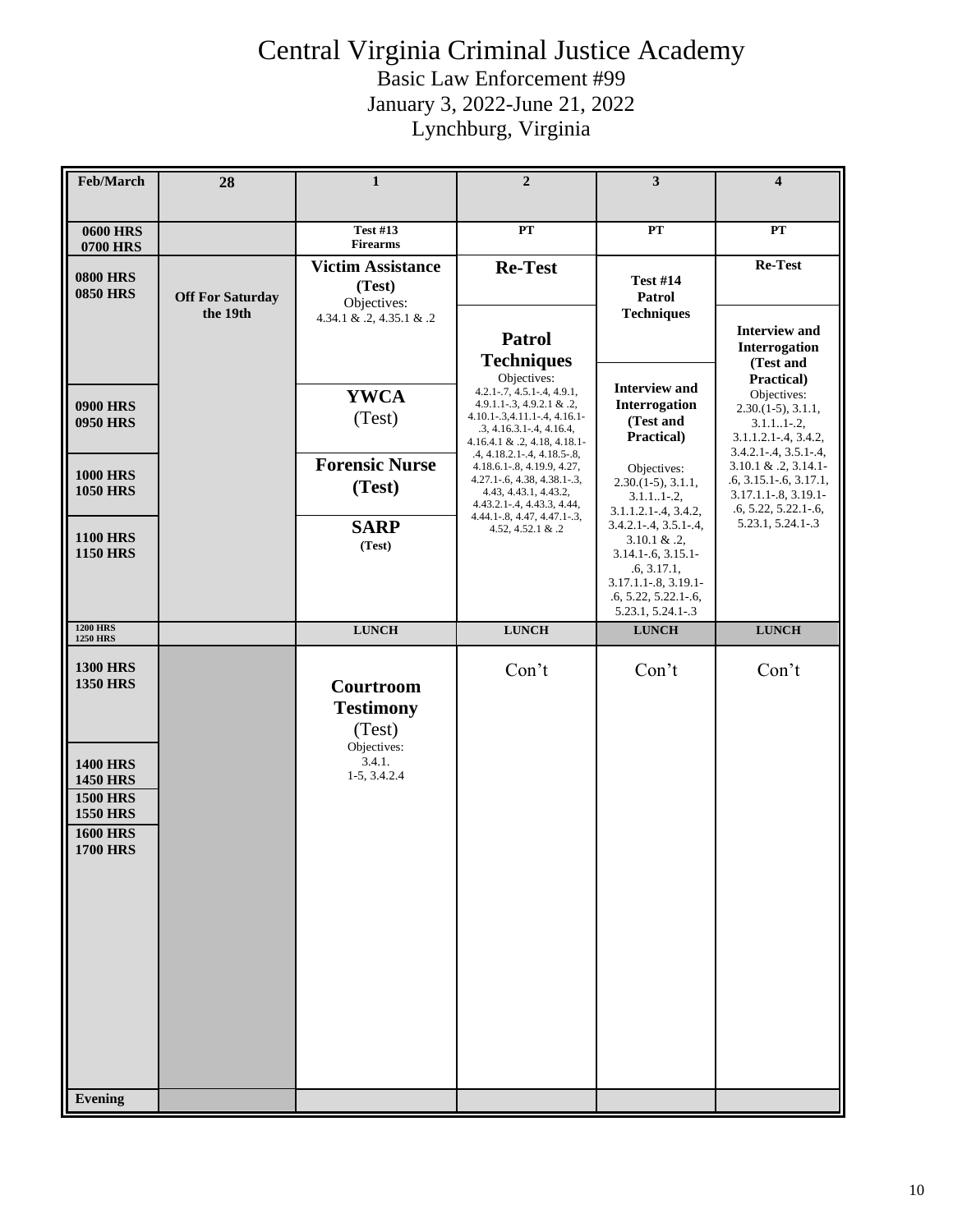| <b>March</b>                       | $\overline{7}$                          | 8            | $\boldsymbol{9}$                                                         | <b>10</b>                                                        | 11                                    |
|------------------------------------|-----------------------------------------|--------------|--------------------------------------------------------------------------|------------------------------------------------------------------|---------------------------------------|
| <b>0600 HRS</b>                    | PT                                      | ${\bf PT}$   | PT                                                                       | ${\bf PT}$                                                       | <b>Test #15</b>                       |
| <b>0700 HRS</b>                    |                                         |              |                                                                          |                                                                  | <b>Criminal Inv.</b>                  |
|                                    |                                         |              |                                                                          |                                                                  |                                       |
| <b>0800 HRS</b>                    | <b>Report</b>                           |              | <b>Test #14</b>                                                          | <b>Criminal</b>                                                  | <b>Crime</b>                          |
| <b>0850 HRS</b>                    | Writing #3                              | Terrorism/   | Interview &                                                              | <b>Investigations</b>                                            | <b>Prevention</b>                     |
|                                    | Objectives:                             | <b>NIMS</b>  | Interrogation,<br><b>Report Writing,</b>                                 | Objectives:<br>2.10.1, 2.11.1, 2.131-.7,                         | (Test)                                |
|                                    | $3.4.1(a-e)$ ,<br>$3.4.2(a-d),$         |              | <b>ABC</b> Laws,                                                         | $2.16.1\& .2, 2.17.1,$                                           | Objectives:<br>$4.50(1-9), 4.51(1-4)$ |
|                                    | $3.17.1(a-h)$ ,                         |              | <b>Crime</b>                                                             | $2.35.3, 4.1.1 - 6, 4.3.1,$<br>$4.3.2, 4.6.1 - .3, 4.14.1 - .5,$ |                                       |
|                                    | $3.17.2(a-d),$<br>$3.17.3, 5.24. (1-3)$ |              | Prevention,                                                              | $4.30.1 - .5, 4.31.1 - .5,$<br>$4.32.1 - 5, 4.33.1 - 5,$         |                                       |
|                                    |                                         |              | <b>T.O.P.S.</b>                                                          | 4.53.1, 4.53.2, 5.1.1,                                           |                                       |
|                                    |                                         |              |                                                                          | 5.1.2, 5.2.1 - .3, 5.33.1,<br>5.3.1.3-.9, 5.3.2, 5.3.2.1-        |                                       |
|                                    |                                         |              | <b>Criminal</b>                                                          | $.17, 5.4.1 - .3, 5.6.1, 5.6.2,$<br>$5.6.2.1 - .3, 5.6.3 - .6,$  |                                       |
| <b>0900 HRS</b><br><b>0950 HRS</b> |                                         |              | <b>Investigations</b>                                                    | $5.6.6.1 - .7, 5.7.1 - .11,$<br>5.8.1-.9, 5.9.1-.8, 5.10.1-      |                                       |
|                                    |                                         |              | Objectives:                                                              | $.9, 5.11.1 - .8, 5.12,$                                         |                                       |
|                                    |                                         |              | 2.10.1, 2.11.1, 2.131-.7,<br>$2.16.1\& 0.2, 2.17.1, 2.35.3,$             | 5.12.1-.8, 5.12.9,<br>5.12.10, 5.12.11, 5.13.8,                  |                                       |
| <b>1000 HRS</b>                    |                                         |              | $4.1.1 - 6, 4.3.1, 4.3.2,$<br>$4.6.1 - .3, 4.14.1 - .5, 4.30.1 -$        | 5.14, 5.14.1 - .8, 5.15.,<br>$5.15.1 - 8, 5.17.1 - 3,$           |                                       |
| <b>1050 HRS</b>                    |                                         |              | $.5, 4.31.1-.5, 4.32.1-.5,$<br>4.33.1-.5, 4.53.1, 4.53.2,                | 5.26.1                                                           |                                       |
|                                    |                                         |              | $5.1.1, 5.1.2, 5.2.1-.3,$                                                |                                                                  |                                       |
|                                    |                                         |              | 5.33.1, 5.3.1.3-.9, 5.3.2,<br>$5.3.2.1 - 17, 5.4.1 - 3, 5.6.1$           |                                                                  |                                       |
| <b>1100 HRS</b><br><b>1150 HRS</b> |                                         |              | 5.6.2, 5.6.2.1 - . 3, 5.6.3 - . 6,<br>$5.6.6.1 - .7, 5.7.1 - .11, 5.8.1$ |                                                                  |                                       |
|                                    |                                         |              | $.9, 5.9.1 - .8, 5.10.1 - .9,$<br>5.11.1-.8, 5.12, 5.12.1-.8,            |                                                                  |                                       |
|                                    |                                         |              | 5.12.9, 5.12.10, 5.12.11,                                                |                                                                  |                                       |
|                                    |                                         |              | 5.13.8, 5.14, 5.14.1-.8,<br>5.15., 5.15.1-.8, 5.17.1-.3,                 |                                                                  |                                       |
|                                    |                                         |              | 5.26.1                                                                   |                                                                  |                                       |
| <b>1200 HRS</b>                    |                                         |              |                                                                          |                                                                  |                                       |
| <b>1250 HRS</b>                    | <b>LUNCH</b>                            | <b>LUNCH</b> | <b>LUNCH</b>                                                             | <b>LUNCH</b>                                                     | <b>LUNCH</b>                          |
| <b>1300 HRS</b>                    | <b>ABC Laws</b>                         | Con't        | Con't                                                                    | Con't                                                            | <b>TOPS</b>                           |
| <b>1350 HRS</b>                    | (Test)<br>Objectives:                   |              |                                                                          |                                                                  | No DCJS                               |
| <b>1400 HRS</b>                    | 2.27.3, 2.27.4,                         |              |                                                                          |                                                                  | Objective                             |
| <b>1450 HRS</b>                    | 2.1.3, 2.27.2,<br>2.27.6                |              |                                                                          |                                                                  |                                       |
| <b>1500 HRS</b>                    |                                         |              |                                                                          |                                                                  |                                       |
| <b>1550 HRS</b>                    |                                         |              |                                                                          |                                                                  |                                       |
| <b>1600 HRS</b>                    |                                         |              |                                                                          |                                                                  |                                       |
| <b>1700HRS</b>                     |                                         |              |                                                                          |                                                                  |                                       |
|                                    |                                         |              |                                                                          |                                                                  |                                       |
|                                    |                                         |              |                                                                          |                                                                  |                                       |
|                                    |                                         |              |                                                                          |                                                                  |                                       |
|                                    |                                         |              |                                                                          |                                                                  |                                       |
|                                    |                                         |              |                                                                          |                                                                  |                                       |
|                                    |                                         |              |                                                                          |                                                                  |                                       |
|                                    |                                         |              |                                                                          |                                                                  |                                       |
|                                    |                                         |              |                                                                          |                                                                  |                                       |
|                                    |                                         |              |                                                                          |                                                                  |                                       |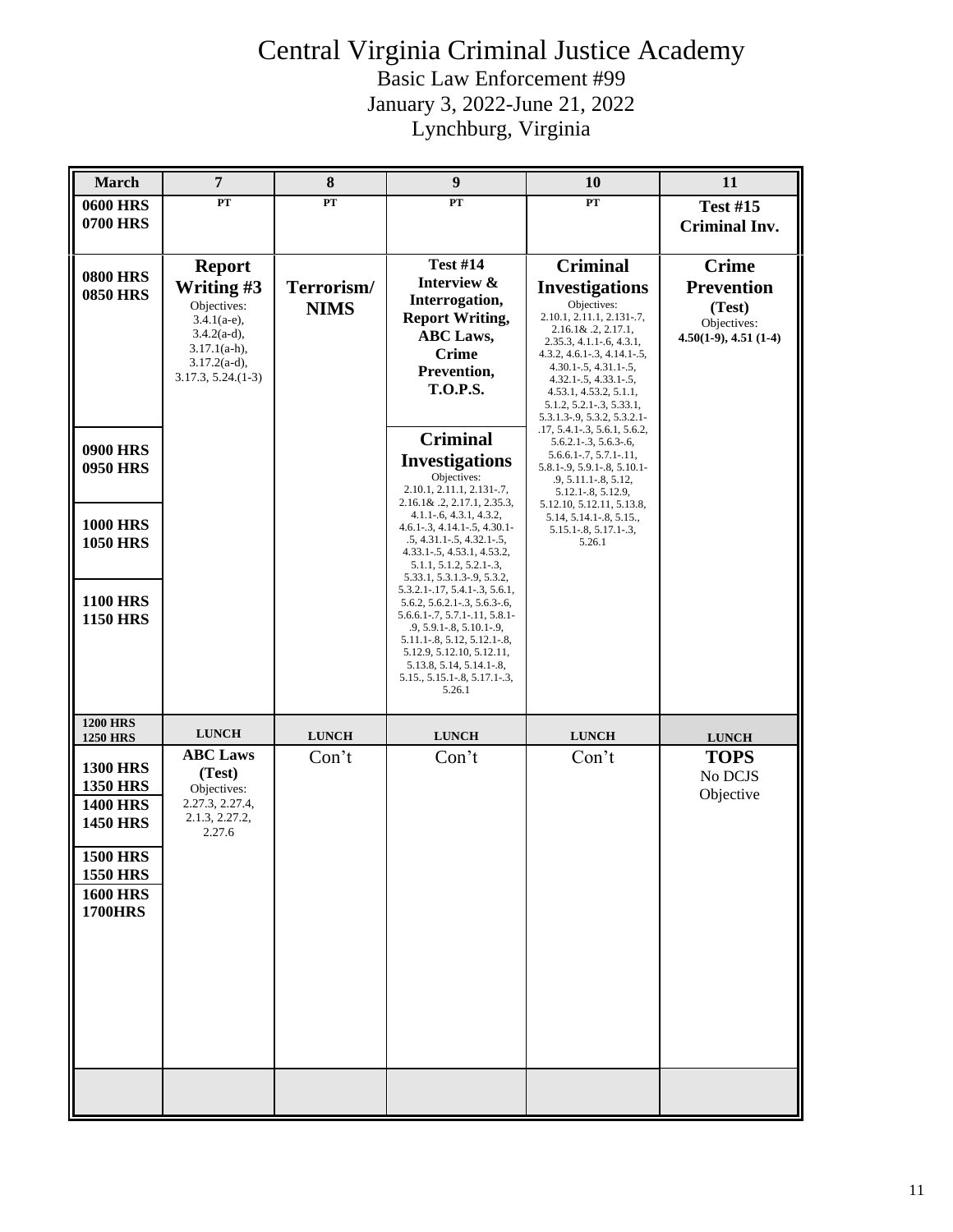| March                                                                                                                                                                   | 14                                                                                                                                                                                                                                                                                                                                                                                                                                                                       | 15                                                                                                                                                                                                                                                                                                                                                                                                                                 | 16                                                                                                                                                                                                                                                                                                                                                                                                                      | 17                                                                                                                                                                                                                                                                                                                                                                                                                                     | 18  |
|-------------------------------------------------------------------------------------------------------------------------------------------------------------------------|--------------------------------------------------------------------------------------------------------------------------------------------------------------------------------------------------------------------------------------------------------------------------------------------------------------------------------------------------------------------------------------------------------------------------------------------------------------------------|------------------------------------------------------------------------------------------------------------------------------------------------------------------------------------------------------------------------------------------------------------------------------------------------------------------------------------------------------------------------------------------------------------------------------------|-------------------------------------------------------------------------------------------------------------------------------------------------------------------------------------------------------------------------------------------------------------------------------------------------------------------------------------------------------------------------------------------------------------------------|----------------------------------------------------------------------------------------------------------------------------------------------------------------------------------------------------------------------------------------------------------------------------------------------------------------------------------------------------------------------------------------------------------------------------------------|-----|
| <b>0600 HRS</b><br>0700 HRS                                                                                                                                             | PT                                                                                                                                                                                                                                                                                                                                                                                                                                                                       | PT                                                                                                                                                                                                                                                                                                                                                                                                                                 | PT                                                                                                                                                                                                                                                                                                                                                                                                                      | PT                                                                                                                                                                                                                                                                                                                                                                                                                                     |     |
| <b>0800 HRS</b><br><b>0850 HRS</b><br><b>0900 HRS</b><br><b>0950 HRS</b><br><b>1000 HRS</b><br><b>1050 HRS</b><br><b>1100 HRS</b><br><b>1150 HRS</b>                    | <b>Re-Test</b><br><b>Accident</b><br>Investigation<br>(Test and<br>Practical)<br>Objectives:<br>4.39, 4.39.1-.10, 4.42.1,<br>$4.42.1.1 - 3, 4.42.2 - 5,$<br>4.43.1, 4.43.2, 4.43.2.1-<br>.4, 4.43.3, 4.418, 4.48.1,<br>$4.48.1.1 - 4, 4.48.3,$<br>$4.48.3.1 - .4, 4.48.3.4.2.1$<br>.3, 4.48.3.4.3.4,<br>$4.48.3.5 - 9, 4.84.4,$<br>$4.48.4.1 - 5, 4.48.4.5.1 - 6,$<br>$4.48.4.5.6.1-.3,$<br>4.48.4.5.7&.8,<br>$4.48.4.5.8.1-.3,$<br>4.48.4.5.9-.11, 4.48.4.6-<br>$.10\,$ | <b>Accident</b><br>Investigation<br>Objectives:<br>4.39, 4.39.1-.10,<br>4.42.1, 4.42.1.1<br>$.3,4.42.2-.5, 4.43.1,$<br>$4.43.2, 4.43.2.1-.4,$<br>4.43.3, 4.418, 4.48.1,<br>$4.48.1.1 - 4, 4.48.3,$<br>$4.48.3.1 - .4,$<br>$4.48.3.4.2.1-.3,$<br>4.48.3.4.3 - .4, 4.48.3.5 -<br>$.9, 4.84.4, 4.48.4.1-5,$<br>$4.48.4.5.1 - 6,$<br>$4.48.4.5.6.1-.3,$<br>$4.48.4.5.7\&8.8,$<br>$4.48.4.5.8.1-.3,$<br>4.48.4.5.9-.11,<br>4.48.4.6-.10 | <b>Accident</b><br>Investigation<br><b>Practical</b><br>Objectives:<br>4.39, 4.39.1-.10, 4.42.1, 4.42.1.1-<br>.3,4.42.2-.5, 4.43.1, 4.43.2,<br>4.43.2.1 - .4, 4.43.3, 4.418, 4.48.1,<br>$4.48.1.1 - 4, 4.48.3, 4.48.3.1 - 4,$<br>$4.48.3.4.2.1 - .3, 4.48.3.4.3 - .4,$<br>4.48.3.5 - 9, 4.84.4, 4.48.4.1 - 5,<br>$4.48.4.5.1 - 6, 4.48.4.5.6.1 - 3,$<br>4.48.4.5.7&.8, 4.48.4.5.8.1-.3,<br>4.48.4.5.9-.11, 4.48.4.6-.10 | <b>Accident</b><br>Investigation<br>Objectives:<br>4.39, 4.39.1-.10,<br>4.42.1, 4.42.1.1<br>$.3,4.42.2-.5, 4.43.1,$<br>$4.43.2, 4.43.2.1-.4,$<br>4.43.3, 4.418,<br>$4.48.1, 4.48.1.1 - 4,$<br>4.48.3, 4.48.3.1-.4,<br>4.48.3.4.2.1-.3,<br>$4.48.3.4.3 - .4,$<br>$4.48.3.5 - 9, 4.84.4,$<br>$4.48.4.1 - 5$ ,<br>$4.48.4.5.1 - 6$ ,<br>4.48.4.5.6.1-.3,<br>$4.48.4.5.7\&.8,$<br>$4.48.4.5.8.1-.3,$<br>$4.48.4.5.9 - 11,$<br>4.48.4.6-.10 | Off |
| <b>1200 HRS</b>                                                                                                                                                         | <b>LUNCH</b>                                                                                                                                                                                                                                                                                                                                                                                                                                                             | <b>LUNCH</b>                                                                                                                                                                                                                                                                                                                                                                                                                       | <b>LUNCH</b>                                                                                                                                                                                                                                                                                                                                                                                                            | <b>LUNCH</b>                                                                                                                                                                                                                                                                                                                                                                                                                           |     |
| <b>1250 HRS</b><br><b>1300 HRS</b><br><b>1350 HRS</b><br><b>1400 HRS</b><br><b>1450 HRS</b><br><b>1500 HRS</b><br><b>1550 HRS</b><br><b>1600 HRS</b><br><b>1700 HRS</b> | Con't                                                                                                                                                                                                                                                                                                                                                                                                                                                                    | Con't                                                                                                                                                                                                                                                                                                                                                                                                                              | Con't                                                                                                                                                                                                                                                                                                                                                                                                                   | <b>Open Carry</b><br>(Test)<br>No DCJS<br>Objective<br>Duty to<br>Intervene<br>(Test)<br>No DCJS<br>Objective                                                                                                                                                                                                                                                                                                                          |     |
| Evening                                                                                                                                                                 |                                                                                                                                                                                                                                                                                                                                                                                                                                                                          |                                                                                                                                                                                                                                                                                                                                                                                                                                    |                                                                                                                                                                                                                                                                                                                                                                                                                         |                                                                                                                                                                                                                                                                                                                                                                                                                                        |     |
|                                                                                                                                                                         |                                                                                                                                                                                                                                                                                                                                                                                                                                                                          |                                                                                                                                                                                                                                                                                                                                                                                                                                    |                                                                                                                                                                                                                                                                                                                                                                                                                         |                                                                                                                                                                                                                                                                                                                                                                                                                                        |     |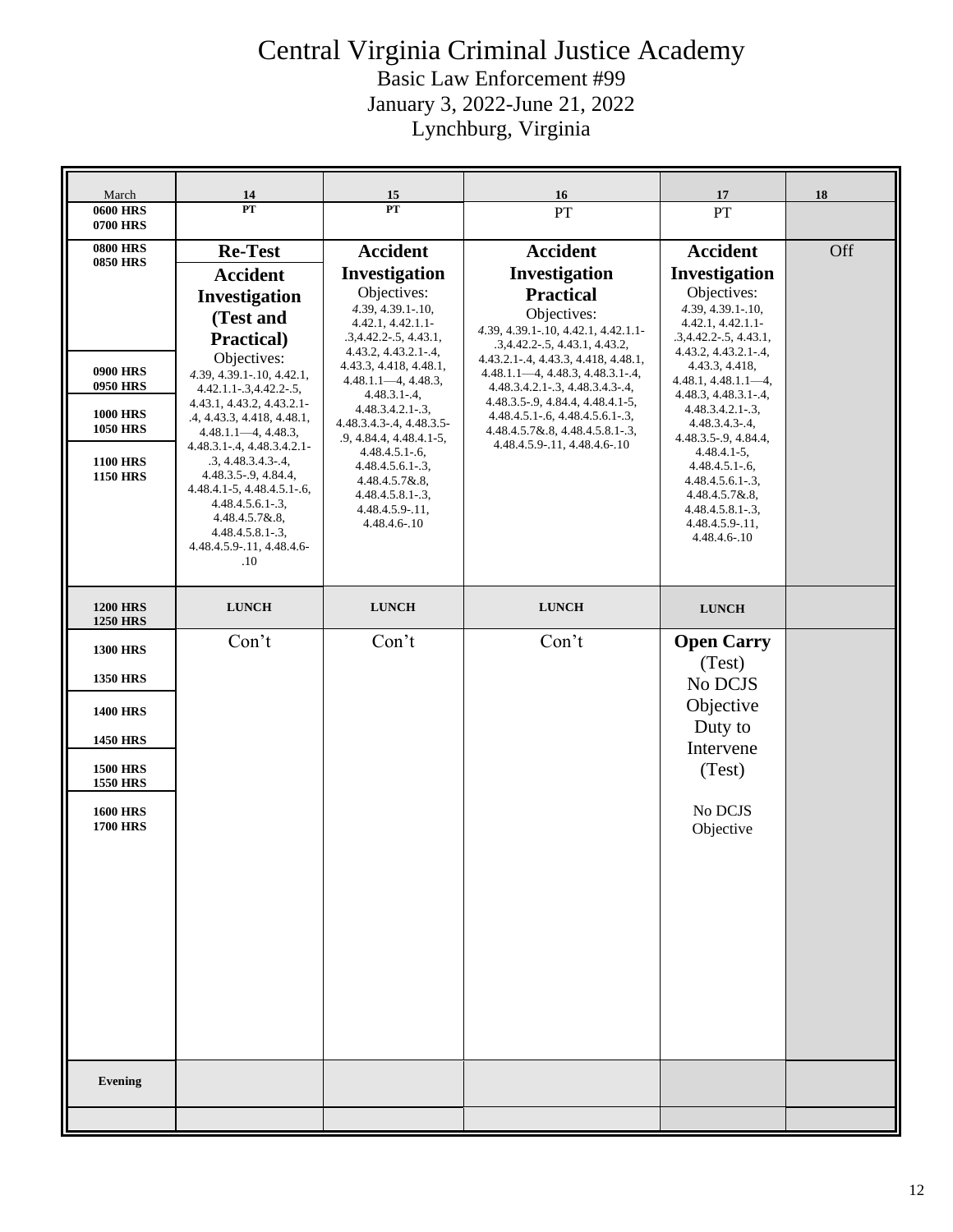| March                              | 21                         | 22                                                    | <u>23</u>                                                         | 24                                                    | 25                                                      |
|------------------------------------|----------------------------|-------------------------------------------------------|-------------------------------------------------------------------|-------------------------------------------------------|---------------------------------------------------------|
| <b>0600 HRS</b>                    | $\overline{\mathbf{PT}}$   | $\overline{\mathbf{PT}}$                              | $\overline{PT}$                                                   | $\overline{PT}$                                       | $\overline{PT}$                                         |
| <b>0700 HRS</b>                    |                            |                                                       |                                                                   |                                                       |                                                         |
|                                    | VA Magistrate              | <b>Test #16</b>                                       | Re-Test                                                           | <b>Crime Scene</b>                                    | <b>Crime Scene</b>                                      |
| <b>0800 HRS</b><br><b>0850 HRS</b> | (Test)                     | <b>Accident Inv, VA</b>                               | <b>Crime Scene</b>                                                | Investigation                                         | Investigation                                           |
|                                    | No DCJS Objectives         | Magistrate, SRO,<br><b>Ethics</b>                     | Investigation                                                     | Objectives:                                           | Objectives:                                             |
|                                    |                            | <b>Crime Scene</b>                                    | Objectives:<br>$2.35(1-10), 2.35.6(1-3),$                         | $2.35(1-10), 2.35.6(1-3),$<br>$3.17.3, 4.53. (1-2),$  | $2.35(1-10), 2.35.6(1-3),$<br>$3.17.3, 4.53. (1-2),$    |
|                                    |                            | Investigation                                         | $3.17.3, 4.53. (1-2), 4.6. (1-$                                   | $4.6(1-3), 4.9(1-$<br>$2),4.9.1.(1-3),$               | $4.6(1-3), 4.9(1-$<br>$2)$ , 4.9.1.(1-3),               |
| <b>0900 HRS</b>                    |                            | (Test & Practical)<br>Objectives:                     | $3)$ , 4.9.(1-2), 4.9.1.(1-3),<br>$4.9.2.1 \& 0.2, 5.7.9, 5.8.7,$ | 4.9.2.1&.2, 5.7.9, 5.8.7,                             | $4.9.2.1 \& 0.2, 5.7.9, 5.8.7,$                         |
| <b>0950 HRS</b>                    |                            | $2.35(1-10), 2.35.6(1-$                               | 5.14.3, 5.16.1&.2, 5.17.1-<br>$.3, 5.18.1.1 - 8, 5.19.1 \& 2,$    | $5.14.3, 5.16.1\&2.$<br>$5.17.1 - .3, 5.18.1.1 - .8,$ | $5.14.3, 5.16.1\&2.2,$<br>$5.17.1 - .3, 5.18.1.1 - .8,$ |
|                                    |                            | $3)$ , $3.17.3$ , $4.53(1-2)$ ,<br>$4.6(1-3), 4.9(1-$ | $5.20.5, 5.20.6(1-11),$                                           | 5.19.1&2, 5.20.5,                                     | $5.19.1 \& 2, 5.20.5$                                   |
| <b>1000 HRS</b>                    | <b>SRO</b>                 | $2)$ , 4.9.1.(1-3),                                   | 5.21.2. &.3, 4.53.1&.2,<br>$5.20.1$ & $2, 3.17.2.1 - .4$ ,        | $5.20.6(1-11), 5.21.2.$<br>$\&.3, 4.53.1\&.2, 5.20.1$ | $5.20.6(1-11), 5.21.2.$<br>$\&.3, 4.53.1\&.2, 5.20.1$   |
|                                    | (Test)                     | 4.9.2.1&.2, 5.7.9, 5.8.7,<br>5.14.3, 5.16.1&.2,       | 5.20.4, 5.21.3                                                    | &. 2, 3.17.2.1-.4, 5.20.4,<br>5.21.3                  | $& 2, 3.17.2.1 - .4, 5.20.4,$<br>5.21.3                 |
| <b>1050 HRS</b>                    | No DCJS Objectives         | $5.17.1 - .3, 5.18.1.1 - .8,$<br>5.19.1&2, 5.20.5,    |                                                                   |                                                       |                                                         |
| <b>1100 HRS</b>                    |                            | $5.20.6(1-11), 5.21.2.$                               |                                                                   |                                                       |                                                         |
| <b>1150 HRS</b>                    |                            | &.3, 4.53.1&.2, 5.20.1<br>&. 2, 3.17.2.1-.4, 5.20.4,  |                                                                   |                                                       |                                                         |
| <b>1200 HRS</b>                    |                            | 5.21.3                                                |                                                                   |                                                       |                                                         |
| <b>1250 HRS</b>                    | <b>LUNCH</b>               | <b>LUNCH</b>                                          | <b>LUNCH</b>                                                      | <b>LUNCH</b>                                          | <b>LUNCH</b>                                            |
| <b>1300 HRS</b>                    | <b>Ethics &amp; Career</b> |                                                       |                                                                   |                                                       |                                                         |
|                                    | <b>Survival II</b>         | Con't                                                 | (Con't)                                                           | (Con't)                                               | (con't)                                                 |
| <b>1350 HRS</b>                    | (Test)<br>Objective        |                                                       |                                                                   |                                                       |                                                         |
| <b>1400 HRS</b>                    | 1.5.5.2                    |                                                       |                                                                   |                                                       |                                                         |
| <b>1450 HRS</b>                    |                            |                                                       |                                                                   |                                                       |                                                         |
| <b>1500 HRS</b>                    |                            |                                                       |                                                                   |                                                       |                                                         |
| <b>1550 HRS</b>                    |                            |                                                       |                                                                   |                                                       |                                                         |
|                                    |                            |                                                       |                                                                   |                                                       |                                                         |
| <b>1600 HRS</b>                    |                            |                                                       |                                                                   |                                                       |                                                         |
| <b>1700 HRS</b>                    |                            |                                                       |                                                                   |                                                       |                                                         |
|                                    |                            |                                                       |                                                                   |                                                       |                                                         |
|                                    |                            |                                                       |                                                                   |                                                       |                                                         |
|                                    |                            |                                                       |                                                                   |                                                       |                                                         |
|                                    |                            |                                                       |                                                                   |                                                       |                                                         |
|                                    |                            |                                                       |                                                                   |                                                       |                                                         |
|                                    |                            |                                                       |                                                                   |                                                       |                                                         |
|                                    |                            |                                                       |                                                                   |                                                       |                                                         |
|                                    |                            |                                                       |                                                                   |                                                       |                                                         |
|                                    |                            |                                                       |                                                                   |                                                       |                                                         |
|                                    |                            |                                                       |                                                                   |                                                       |                                                         |
|                                    |                            |                                                       |                                                                   |                                                       |                                                         |
|                                    |                            |                                                       |                                                                   |                                                       |                                                         |
| <b>Evening</b>                     |                            |                                                       |                                                                   |                                                       |                                                         |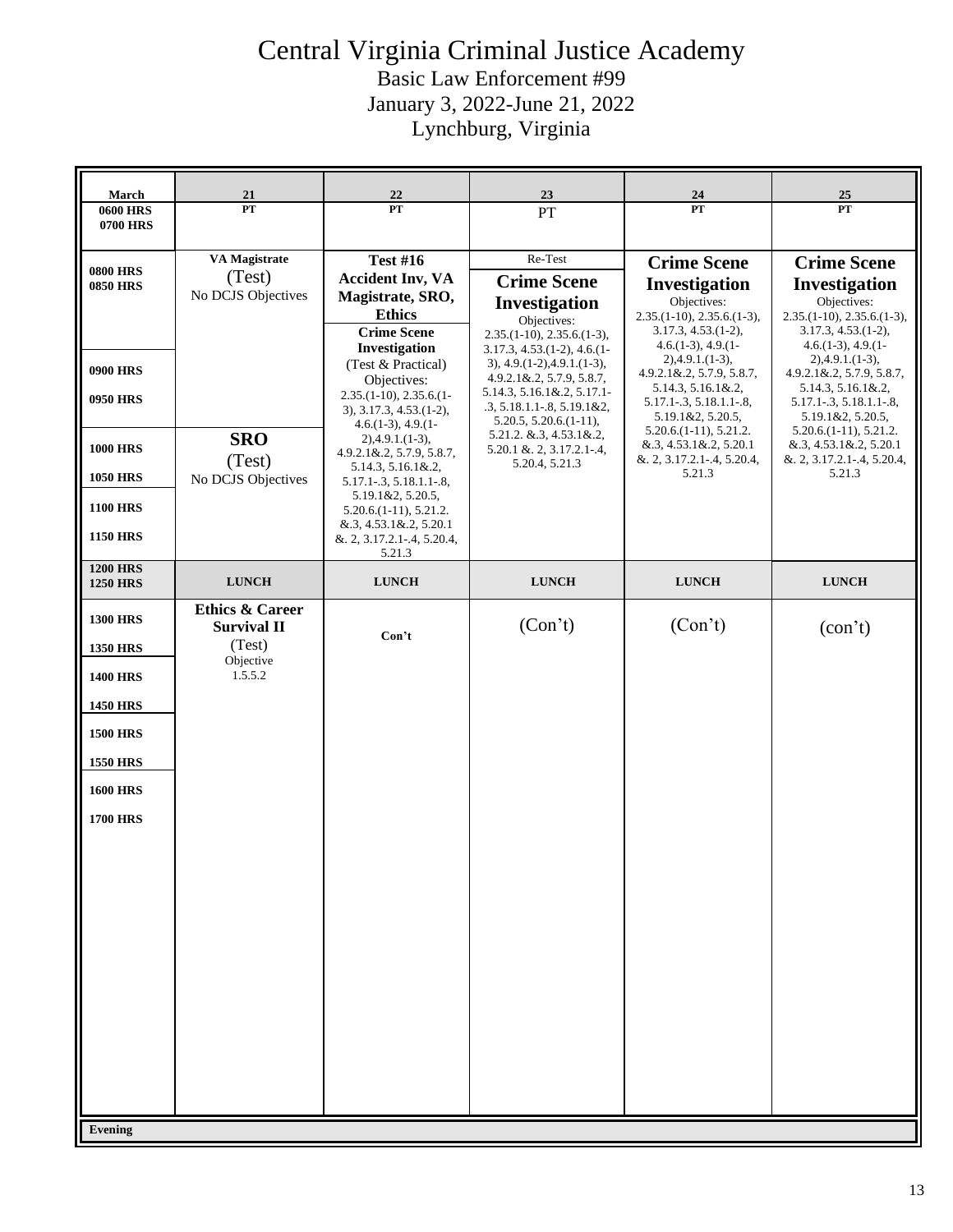| March/April                                           | 28             | 29                                                                                                                                                                                                                                       | 30                                                                                                                                                                                                        | 31                                                                                                                                                                                                                                                                                                                                                                                                          | 01                                                                                                                                                                                            |
|-------------------------------------------------------|----------------|------------------------------------------------------------------------------------------------------------------------------------------------------------------------------------------------------------------------------------------|-----------------------------------------------------------------------------------------------------------------------------------------------------------------------------------------------------------|-------------------------------------------------------------------------------------------------------------------------------------------------------------------------------------------------------------------------------------------------------------------------------------------------------------------------------------------------------------------------------------------------------------|-----------------------------------------------------------------------------------------------------------------------------------------------------------------------------------------------|
| <b>0600 HRS</b><br>0700 HRS                           |                | PT                                                                                                                                                                                                                                       | PT                                                                                                                                                                                                        | PT                                                                                                                                                                                                                                                                                                                                                                                                          | PT                                                                                                                                                                                            |
| <b>0800 HRS</b><br><b>0850 HRS</b>                    | <b>DAY OFF</b> | <b>Crime</b> Scene<br><b>Practical</b><br>Objectives:<br>$2.35(1-10), 2.35.6(1-3), 3.17.3,$<br>4.53.(1-2), 4.6.(1-3), 4.9.(1-2), 4.9.1.(1-<br>3), 4.9.2.1 &.2, 5.7.9, 5.8.7, 5.14.3,                                                     | <b>I&amp;I</b> and Report<br><b>Writing Practical</b><br>Objectives:<br>$2.30(1-5), 3.1.1, 3.1.1.1-2,$<br>$3.1.1.2.1 - .4, 3.4.2, 3.4.2.1 -$                                                              | <b>Test #17</b><br>Crime Scene<br>Investigations<br><b>Defensive Driving</b>                                                                                                                                                                                                                                                                                                                                | Re-test<br><b>Defensive Driving</b><br>(classroom)<br>Objectives:                                                                                                                             |
| <b>0900 HRS</b><br><b>0950 HRS</b>                    |                | 5.16.1&.2, 5.17.1-.3, 5.18.1.1-.8,<br>5.19.1&2, 5.20.5, 5.20.6.(1-11), 5.21.2.<br>&.3, 4.53.1&.2, 5.20.1 &.2, 3.17.2.1-<br>.4, 5.20.4, 5.21.3                                                                                            | $.4, 3.5.1 - .4, 3.10.1 \& .2,$<br>$3.14.1 - 6, 3.15.1 - 6, 3.17.1,$<br>3.17.1.1-.8, 3.19.1-.6, 5.22,<br>5.22.1-.6, 5.23.1, 5.24.1-.3<br>$2.35(1-10), 2.35.6(1-3),$<br>$3.17.3, 4.53. (1-2), 4.6. (1-3),$ | (classroom)<br>(Test & Practical)<br>Review & have signed<br>the rules & regulations<br>for Driving & review                                                                                                                                                                                                                                                                                                | 2.42.3, 2.45.1, 8.1.1-8.1.4,<br>8.1.4.1-.3, 8.2.1-.3, 8.3.1-<br>8.3.15, 8.4.1-.3, 8.5.1,<br>8.5.1.1-.3, 8.5.2.1-.5, 8.5.3-<br>$.10, 8.5.11, 8.5.12, 8.5.13.1$ &<br>.2, 8.5.14.1 - .3, 8.5.15, |
| <b>1000 HRS</b><br><b>1050 HRS</b>                    |                |                                                                                                                                                                                                                                          | $4.9(1-2), 4.9(1(1-3)),$<br>$4.9.2.1 \& 0.2, 5.7.9, 5.8.7,$<br>$5.14.3, 5.16.1\&2.2, 5.17.1-.3,$<br>$5.18.1.1 - 8, 5.19.1 \& 2,$<br>5.20.5, 5.20.6. (1-11), 5.21.2.                                       | medication form<br>Equipment Loan<br>Acknowledgement<br>Form<br>Objectives:                                                                                                                                                                                                                                                                                                                                 | 8.5.16.1-.3, 8.5.17, 8.6.1-.7,<br>$8.7.1 - .4$<br>8.6.2, 8.3.13, 8.5.14.1,<br>8.5.14.3, 8.2.1, 8.2.2, 8.2.3,<br>8.3.14, 8.5.14.2, 8.5.14.3,<br>8.5.17, 8.6.3, 8.6.5,                          |
| <b>1100 HRS</b><br><b>1150 HRS</b>                    |                |                                                                                                                                                                                                                                          | $& 3, 4.53.1 \& 2, 5.20.1 \& 2,$<br>3.17.2.1 - .4, 5.20.4, 5.21.3                                                                                                                                         | 2.42.3, 2.45.1, 8.1.1-8.1.4,<br>$8.1.4.1 - .3, 8.2.1 - .3, 8.3.1 -$<br>8.3.15, 8.4.1 - .3, 8.5.1,<br>$8.5.1.1 - .3, 8.5.2.1 - .5,$<br>8.5.3-.10, 8.5.11, 8.5.12,<br>$8.5.13.1 \& .2, 8.5.14.1-.3,$<br>8.5.15, 8.5.16.1-.3, 8.5.17,<br>$8.6.1 - .7, 8.7.1 - .4$<br>8.6.2, 8.3.13, 8.5.14.1,<br>8.5.14.3, 8.2.1, 8.2.2,<br>8.2.3, 8.3.14, 8.5.14.2,<br>8.5.14.3, 8.5.17, 8.6.3,<br>8.6.5, 8.3.158.6.4, 8.5.12 | 8.3.158.6.4, 8.5.12                                                                                                                                                                           |
| <b>1200 HRS</b>                                       |                | <b>LUNCH</b>                                                                                                                                                                                                                             | ${\bf LUNCH}$                                                                                                                                                                                             | ${\bf LUNCH}$                                                                                                                                                                                                                                                                                                                                                                                               | <b>LUNCH</b>                                                                                                                                                                                  |
| <b>1250 HRS</b><br><b>1300 HRS</b><br><b>1350 HRS</b> |                | <b>I&amp;I</b> and Report<br><b>Writing Practical</b><br>Objectives:                                                                                                                                                                     | (Con't)                                                                                                                                                                                                   | (Con't)                                                                                                                                                                                                                                                                                                                                                                                                     | Con't                                                                                                                                                                                         |
| <b>1400 HRS</b><br><b>1450 HRS</b>                    |                | $2.30(1-5), 3.1.1, 3.1.11-.2,$<br>3.1.1.2.1-.4, 3.4.2, 3.4.2.1-<br>$.4, 3.5.1 - .4, 3.10.1 \& .2,$<br>$3.14.1 - .6, 3.15.1 - .6, 3.17.1,$<br>3.17.1.1-.8, 3.19.1-.6, 5.22,<br>5.22.1-.6, 5.23.1, 5.24.1-.3<br>$2.35(1-10), 2.35.6(1-3),$ |                                                                                                                                                                                                           |                                                                                                                                                                                                                                                                                                                                                                                                             |                                                                                                                                                                                               |
| <b>1500 HRS</b><br><b>1550 HRS</b>                    |                | $3.17.3, 4.53. (1-2), 4.6. (1-3),$<br>$4.9(1-2), 4.9(1-3),$<br>4.9.2.1&.2, 5.7.9, 5.8.7,<br>$5.14.3, 5.16.1\&2, 5.17.1-.3,$<br>$5.18.1.1 - 8, 5.19.1 \& 2,$<br>$5.20.5, 5.20.6(1-11), 5.21.2.$                                           |                                                                                                                                                                                                           |                                                                                                                                                                                                                                                                                                                                                                                                             |                                                                                                                                                                                               |
| <b>1600 HRS</b><br><b>1700 HRS</b>                    |                | $\&.3, 4.53.1\&.2, 5.20.1\&.2,$<br>3.17.2.1-.4, 5.20.4, 5.21.3                                                                                                                                                                           |                                                                                                                                                                                                           |                                                                                                                                                                                                                                                                                                                                                                                                             |                                                                                                                                                                                               |
| Evening                                               |                |                                                                                                                                                                                                                                          |                                                                                                                                                                                                           |                                                                                                                                                                                                                                                                                                                                                                                                             |                                                                                                                                                                                               |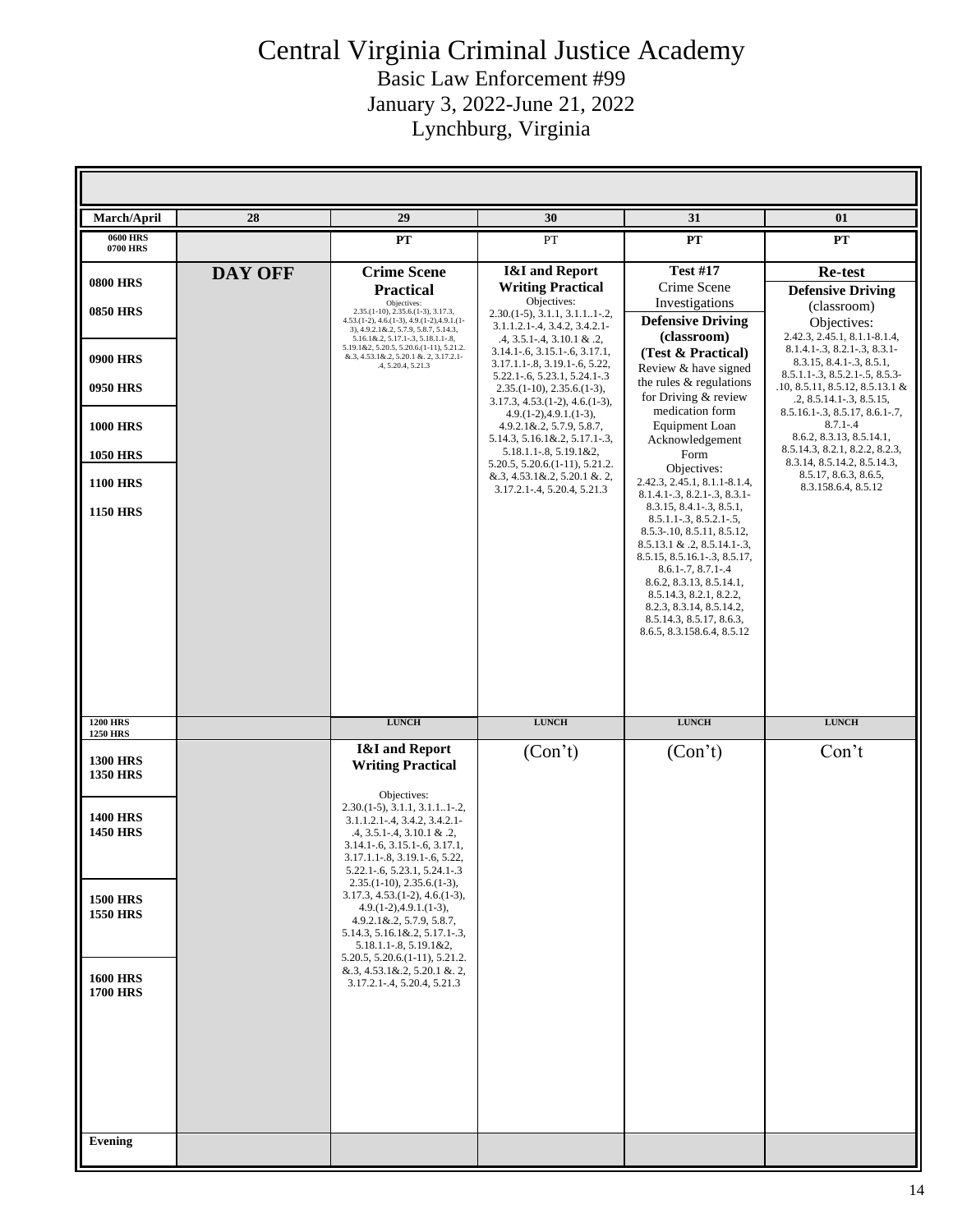Basic Law Enforcement #99 January 3, 2022-June 21, 2022 Lynchburg, Virginia

## **Group 1**

| April                                                                    | 0 <sub>3</sub>                                                                                                                                                                                                                                              | 04                                                                                                                                                                                                                  | 05                                                                                                                                                                                                           | 06                                                                                                                                                                                                              | 07                                                                                                                                                                                                              |
|--------------------------------------------------------------------------|-------------------------------------------------------------------------------------------------------------------------------------------------------------------------------------------------------------------------------------------------------------|---------------------------------------------------------------------------------------------------------------------------------------------------------------------------------------------------------------------|--------------------------------------------------------------------------------------------------------------------------------------------------------------------------------------------------------------|-----------------------------------------------------------------------------------------------------------------------------------------------------------------------------------------------------------------|-----------------------------------------------------------------------------------------------------------------------------------------------------------------------------------------------------------------|
| <b>0600 HRS</b><br><b>0700 HRS</b>                                       | No PT                                                                                                                                                                                                                                                       | No PT                                                                                                                                                                                                               | No PT                                                                                                                                                                                                        | No PT                                                                                                                                                                                                           | No PT                                                                                                                                                                                                           |
| <b>0800 HRS</b><br><b>0850 HRS</b>                                       | <b>Defensive Driving</b><br>(Test and Practical)<br>Group #1<br>Objectives:                                                                                                                                                                                 | <b>Defensive</b><br><b>Driving</b><br>Objectives:<br>2.42.3, 2.45.1, 8.1.1-8.1.4,<br>8.1.4.1-.3, 8.2.1-.3, 8.3.1-                                                                                                   | <b>Defensive</b><br><b>Driving</b><br>Objectives:<br>2.42.3, 2.45.1, 8.1.1-8.1.4,<br>8.1.4.1-.3, 8.2.1-.3, 8.3.1-                                                                                            | <b>Defensive</b><br><b>Driving</b><br>Objectives:<br>2.42.3, 2.45.1, 8.1.1-8.1.4,<br>8.1.4.1-.3, 8.2.1-.3, 8.3.1-                                                                                               | <b>Defensive</b><br><b>Driving</b><br>Objectives:<br>2.42.3, 2.45.1, 8.1.1-8.1.4,<br>8.1.4.1-.3, 8.2.1-.3, 8.3.1-                                                                                               |
| <b>0900 HRS</b><br><b>0950 HRS</b>                                       | 2.42.3, 2.45.1, 8.1.1-8.1.4,<br>8.1.4.1 - . 3, 8.2.1 - . 3, 8.3.1 - 8.3.15,<br>$8.4.1 - .3, 8.5.1, 8.5.1.1 - .3,$<br>$8.5.2.1 - .5, 8.5.3 - .10, 8.5.11,$<br>8.5.12, 8.5.13.1 & .2, 8.5.14.1-.3,<br>8.5.15, 8.5.16.1-.3, 8.5.17, 8.6.1-<br>$.7, 8.7.1 - .4$ | 8.3.15, 8.4.1 - . 3, 8.5.1,<br>$8.5.1.1 - .3, 8.5.2.1 - .5,$<br>8.5.3-10, 8.5.11, 8.5.12,<br>$8.5.13.1 \& .2, 8.5.14.1-.3,$<br>8.5.15, 8.5.16.1-.3, 8.5.17,<br>$8.6.1 - .7, 8.7.1 - .4$<br>8.6.2, 8.3.13, 8.5.14.1, | 8.3.15, 8.4.1-.3, 8.5.1,<br>$8.5.1.1-.3, 8.5.2.1-.5,$<br>8.5.3-10, 8.5.11, 8.5.12,<br>$8.5.13.1 \& .2, 8.5.14.1-.3,$<br>8.5.15, 8.5.16.1-.3, 8.5.17,<br>$8.6.1 - .7, 8.7.1 - .4$<br>8.6.2, 8.3.13, 8.5.14.1, | 8.3.15, 8.4.1-.3, 8.5.1,<br>8.5.1.1-.3, 8.5.2.1-.5, 8.5.3-<br>.10, 8.5.11, 8.5.12, 8.5.13.1<br>$& .2, 8.5.14.1-.3, 8.5.15,$<br>$8.5.16.1 - .3, 8.5.17, 8.6.1 - .7,$<br>$8.7.1 - .4$<br>8.6.2, 8.3.13, 8.5.14.1, | 8.3.15, 8.4.1-.3, 8.5.1,<br>8.5.1.1-.3, 8.5.2.1-.5, 8.5.3-<br>.10, 8.5.11, 8.5.12, 8.5.13.1<br>$& .2, 8.5.14.1-.3, 8.5.15,$<br>$8.5.16.1 - .3, 8.5.17, 8.6.1 - .7,$<br>$8.7.1 - .4$<br>8.6.2, 8.3.13, 8.5.14.1, |
| <b>1000 HRS</b><br><b>1050 HRS</b>                                       | 8.6.2, 8.3.13, 8.5.14.1, 8.5.14.3,<br>8.2.1, 8.2.2, 8.2.3, 8.3.14,<br>8.5.14.2, 8.5.14.3, 8.5.17, 8.6.3,<br>8.6.5, 8.3.158.6.4, 8.5.12                                                                                                                      | 8.5.14.3, 8.2.1, 8.2.2,<br>8.2.3, 8.3.14, 8.5.14.2,<br>8.5.14.3, 8.5.17, 8.6.3,<br>8.6.5, 8.3.158.6.4, 8.5.12                                                                                                       | 8.5.14.3, 8.2.1, 8.2.2,<br>8.2.3, 8.3.14, 8.5.14.2,<br>8.5.14.3, 8.5.17, 8.6.3,<br>8.6.5, 8.3.158.6.4, 8.5.12                                                                                                | 8.5.14.3, 8.2.1, 8.2.2, 8.2.3,<br>8.3.14, 8.5.14.2, 8.5.14.3,<br>8.5.17, 8.6.3, 8.6.5,<br>8.3.158.6.4, 8.5.12                                                                                                   | 8.5.14.3, 8.2.1, 8.2.2, 8.2.3,<br>8.3.14, 8.5.14.2, 8.5.14.3,<br>8.5.17, 8.6.3, 8.6.5,<br>8.3.158.6.4, 8.5.12                                                                                                   |
| <b>1100 HRS</b><br><b>1150 HRS</b>                                       |                                                                                                                                                                                                                                                             |                                                                                                                                                                                                                     |                                                                                                                                                                                                              |                                                                                                                                                                                                                 |                                                                                                                                                                                                                 |
| <b>1200 HRS</b><br><b>1250 HRS</b>                                       | <b>LUNCH</b>                                                                                                                                                                                                                                                | <b>LUNCH</b>                                                                                                                                                                                                        | <b>LUNCH</b>                                                                                                                                                                                                 | <b>LUNCH</b>                                                                                                                                                                                                    |                                                                                                                                                                                                                 |
| <b>1300 HRS</b><br><b>1350 HRS</b>                                       | Con't                                                                                                                                                                                                                                                       | Con't                                                                                                                                                                                                               | Con't                                                                                                                                                                                                        | Con't                                                                                                                                                                                                           | Con't                                                                                                                                                                                                           |
| <b>1400 HRS</b><br><b>1450 HRS</b><br><b>1500 HRS</b><br><b>1550 HRS</b> |                                                                                                                                                                                                                                                             |                                                                                                                                                                                                                     |                                                                                                                                                                                                              |                                                                                                                                                                                                                 |                                                                                                                                                                                                                 |
| <b>1600 HRS</b><br>1700 HR                                               |                                                                                                                                                                                                                                                             |                                                                                                                                                                                                                     |                                                                                                                                                                                                              |                                                                                                                                                                                                                 |                                                                                                                                                                                                                 |
| Evening                                                                  |                                                                                                                                                                                                                                                             |                                                                                                                                                                                                                     |                                                                                                                                                                                                              |                                                                                                                                                                                                                 |                                                                                                                                                                                                                 |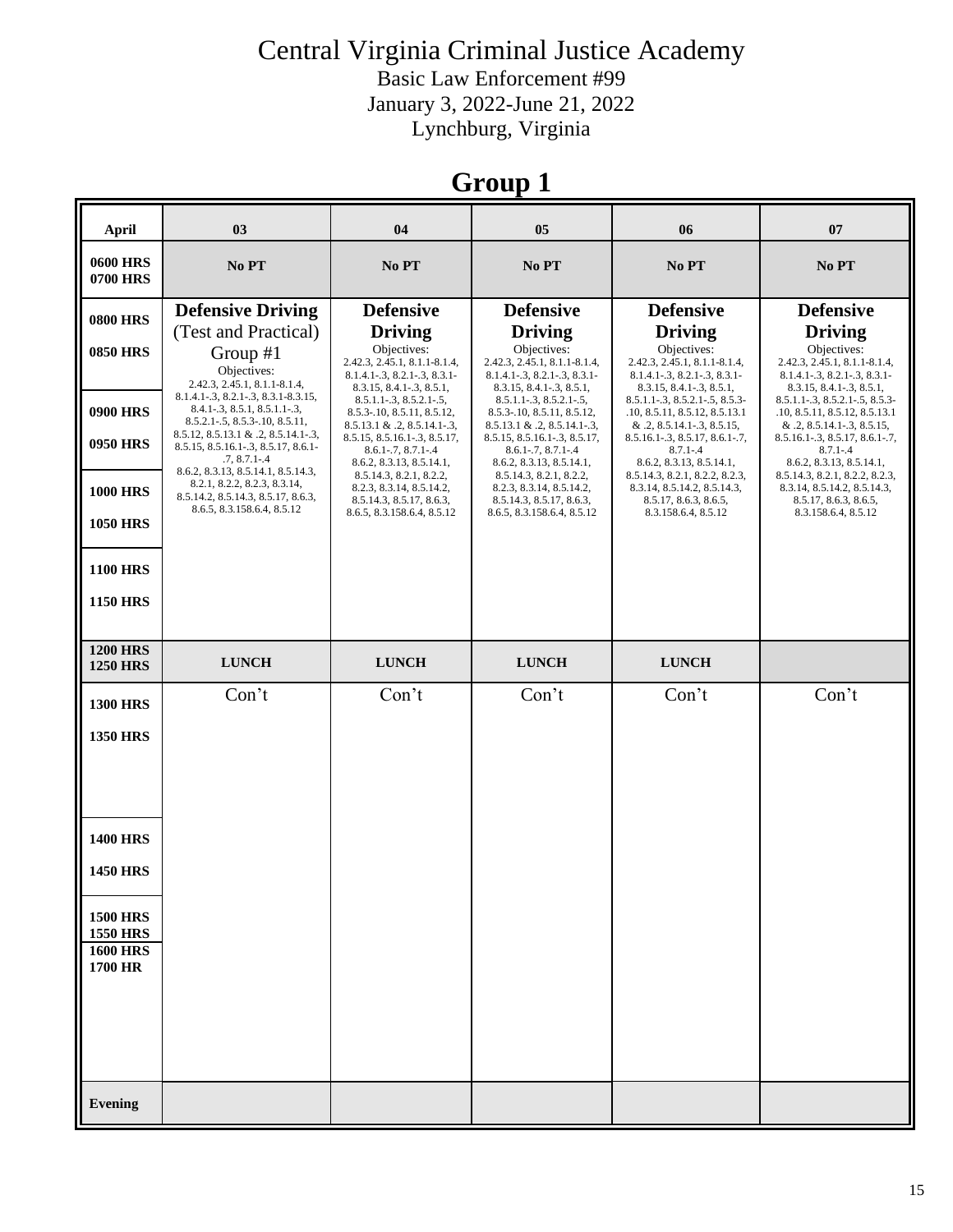### Central Virginia Criminal Justice Academy Basic Law Enforcement #99

January 3, 2022-June 21, 2022

Lynchburg, Virginia

| <b>April</b>                                                                                | 04                                                                                                                                          | 05                                                                                  | 06                                                                                                                                                         | 07                                                                                                       | 08                        |
|---------------------------------------------------------------------------------------------|---------------------------------------------------------------------------------------------------------------------------------------------|-------------------------------------------------------------------------------------|------------------------------------------------------------------------------------------------------------------------------------------------------------|----------------------------------------------------------------------------------------------------------|---------------------------|
| <b>0600 HRS</b><br><b>0700 HRS</b>                                                          | PT                                                                                                                                          | PT                                                                                  | PT                                                                                                                                                         | PT                                                                                                       |                           |
| <b>0800 HRS</b><br><b>0850 HRS</b><br><b>0900 HRS</b><br>0950 HRS<br><b>1000 HRS</b>        | <b>Test #18</b><br><b>Defensive Driving</b><br>Group 2<br><b>Fraudulent</b><br><b>Documents</b><br>(Test)<br>No DCJS Objectives<br>Group #2 | <b>Review and Retest</b><br><b>Clandestine Labs</b><br>(Test)<br>No DCJS Objectives | Fit for Duty #3<br><b>Gangs</b><br>(Test)<br>Objectives:<br>$4.21.1, 4.21.1.1-6,$<br>4.21.1.6.1, 4.21.1.6.2,<br>4.21.2, 4.21.2.1 & 2,<br>4.21.3-.5, 2.34.2 | <b>Internet</b><br><b>Crimes</b><br>(Test)<br>No DCJS Objectives                                         | Day Off<br><b>Make Up</b> |
| <b>1050 HRS</b><br><b>1100 HRS</b><br><b>1150 HRS</b>                                       |                                                                                                                                             |                                                                                     |                                                                                                                                                            |                                                                                                          |                           |
| <b>1200 HRS</b><br><b>1250 HRS</b>                                                          | <b>LUNCH</b>                                                                                                                                | <b>LUNCH</b>                                                                        | <b>LUNCH</b>                                                                                                                                               | ${\bf LUNCH}$                                                                                            |                           |
| <b>1300 HRS</b><br><b>1350 HRS</b>                                                          | Con't                                                                                                                                       | Con't                                                                               | Con't                                                                                                                                                      | <b>Civil Process &amp;</b><br><b>Fighting Words</b><br><b>Doctrine</b><br>(Test)<br>(No DCJS Objectives) |                           |
| <b>1400 HRS</b><br><b>1450 HRS</b><br><b>1500 HRS</b><br><b>1550 HRS</b><br><b>1600 HRS</b> |                                                                                                                                             |                                                                                     |                                                                                                                                                            | <b>Spanish</b><br>No DCJS Objectives<br><b>Noel Malave</b><br><b>Hampden Sydney PD</b>                   |                           |
| 1700 HR<br><b>Evening</b>                                                                   |                                                                                                                                             |                                                                                     |                                                                                                                                                            |                                                                                                          |                           |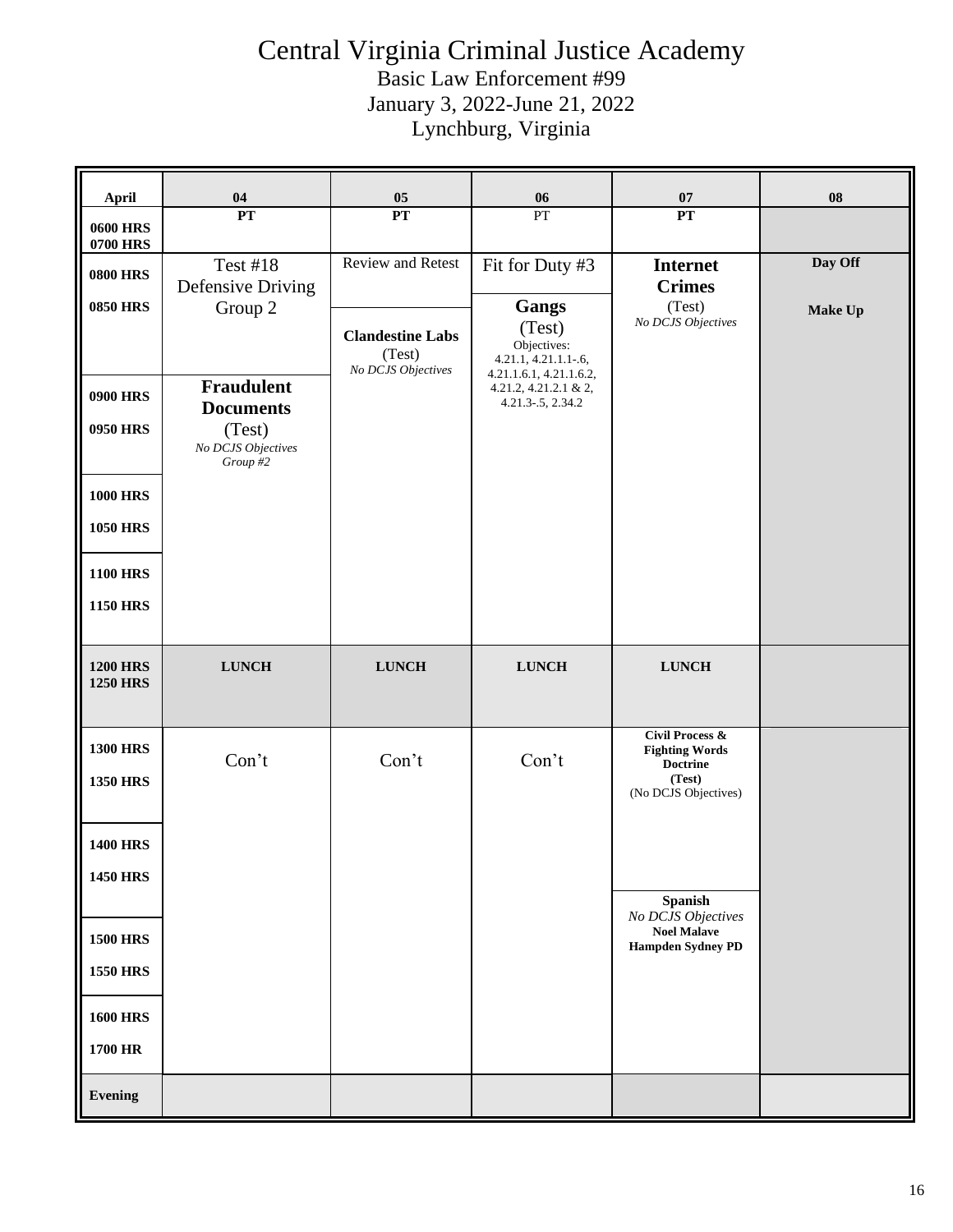| April                              | 10                                                                                                              | 11                                                                                               | 12                                                                                           | 13                                                                                         | 14                                                                                                |
|------------------------------------|-----------------------------------------------------------------------------------------------------------------|--------------------------------------------------------------------------------------------------|----------------------------------------------------------------------------------------------|--------------------------------------------------------------------------------------------|---------------------------------------------------------------------------------------------------|
| <b>0600 HRS</b><br><b>0700 HRS</b> | No PT                                                                                                           | No PT                                                                                            | No PT                                                                                        | No PT                                                                                      | No PT                                                                                             |
| <b>0800 HRS</b>                    | <b>Defensive Driving</b><br>(Test and Practical                                                                 | <b>Defensive</b><br><b>Driving</b>                                                               | <b>Defensive</b><br><b>Driving</b>                                                           | <b>Defensive</b><br><b>Driving</b>                                                         | <b>Defensive</b><br><b>Driving</b>                                                                |
| <b>0850 HRS</b>                    | Group #2                                                                                                        | Objectives:<br>2.42.3, 2.45.1, 8.1.1-8.1.4,                                                      | Objectives:<br>2.42.3, 2.45.1, 8.1.1-8.1.4,                                                  | Objectives:<br>2.42.3, 2.45.1, 8.1.1-8.1.4,                                                | Objectives:<br>2.42.3, 2.45.1, 8.1.1-8.1.4,                                                       |
| <b>0900 HRS</b>                    | Objectives:<br>2.42.3, 2.45.1, 8.1.1-8.1.4,<br>8.1.4.1-.3, 8.2.1-.3, 8.3.1-8.3.15,                              | $8.1.4.1 - .3, 8.2.1 - .3, 8.3.1 -$<br>8.3.15, 8.4.1-.3, 8.5.1,<br>$8.5.1.1 - .3, 8.5.2.1 - .5,$ | $8.1.4.1 - .3, 8.2.1 - .3, 8.3.1 -$<br>8.3.15, 8.4.1-.3, 8.5.1,<br>$8.5.1.1-.3, 8.5.2.1-.5,$ | 8.1.4.1-.3, 8.2.1-.3, 8.3.1-<br>8.3.15, 8.4.1-.3, 8.5.1,<br>8.5.1.1-.3, 8.5.2.1-.5, 8.5.3- | 8.1.4.1-.3, 8.2.1-.3, 8.3.1-<br>8.3.15, 8.4.1 - .3, 8.5.1,<br>$8.5.1.1 - .3, 8.5.2.1 - .5, 8.5.3$ |
| <b>0950 HRS</b>                    | $8.4.1 - .3, 8.5.1, 8.5.1.1 - .3,$<br>$8.5.2.1 - 5, 8.5.3 - 10, 8.5.11,$<br>8.5.12, 8.5.13.1 & .2, 8.5.14.1-.3, | 8.5.3-10, 8.5.11, 8.5.12,<br>$8.5.13.1 \& .2, 8.5.14.1-.3,$                                      | 8.5.3-.10, 8.5.11, 8.5.12,<br>$8.5.13.1 \& .2, 8.5.14.1-.3,$                                 | .10, 8.5.11, 8.5.12, 8.5.13.1<br>$& .2, 8.5.14.1-.3, 8.5.15,$                              | .10, 8.5.11, 8.5.12, 8.5.13.1<br>$& .2, 8.5.14.1-.3, 8.5.15,$                                     |
| <b>1000 HRS</b>                    | 8.5.15, 8.5.16.1-.3, 8.5.17, 8.6.1-<br>$.7, 8.7.1 - .4$<br>8.6.2, 8.3.13, 8.5.14.1, 8.5.14.3,                   | 8.5.15, 8.5.16.1-.3, 8.5.17,<br>$8.6.1 - 7, 8.7.1 - 4$<br>8.6.2, 8.3.13, 8.5.14.1,               | 8.5.15, 8.5.16.1-.3, 8.5.17,<br>$8.6.1 - .7, 8.7.1 - .4$<br>8.6.2, 8.3.13, 8.5.14.1,         | $8.5.16.1 - .3, 8.5.17, 8.6.1 - .7,$<br>$8.7.1 - .4$<br>8.6.2, 8.3.13, 8.5.14.1,           | $8.5.16.1 - .3, 8.5.17, 8.6.1 - .7,$<br>$8.7.1 - .4$<br>8.6.2, 8.3.13, 8.5.14.1,                  |
| <b>1050 HRS</b>                    | 8.2.1, 8.2.2, 8.2.3, 8.3.14,<br>8.5.14.2, 8.5.14.3, 8.5.17, 8.6.3,                                              | 8.5.14.3, 8.2.1, 8.2.2,<br>8.2.3, 8.3.14, 8.5.14.2,<br>8.5.14.3, 8.5.17, 8.6.3,                  | 8.5.14.3, 8.2.1, 8.2.2,<br>8.2.3, 8.3.14, 8.5.14.2,<br>8.5.14.3, 8.5.17, 8.6.3,              | 8.5.14.3, 8.2.1, 8.2.2, 8.2.3,<br>8.3.14, 8.5.14.2, 8.5.14.3,<br>8.5.17, 8.6.3, 8.6.5,     | 8.5.14.3, 8.2.1, 8.2.2, 8.2.3,<br>8.3.14, 8.5.14.2, 8.5.14.3,<br>8.5.17, 8.6.3, 8.6.5,            |
| <b>1100 HRS</b><br><b>1150 HRS</b> | 8.6.5, 8.3.158.6.4, 8.5.12                                                                                      | 8.6.5, 8.3.158.6.4, 8.5.12                                                                       | 8.6.5, 8.3.158.6.4, 8.5.12                                                                   | 8.3.158.6.4, 8.5.12                                                                        | 8.3.158.6.4, 8.5.12                                                                               |
| <b>1200 HRS</b><br><b>1250 HRS</b> | <b>LUNCH</b>                                                                                                    | <b>LUNCH</b>                                                                                     | <b>LUNCH</b>                                                                                 | <b>LUNCH</b>                                                                               | <b>LUNCH</b>                                                                                      |
| <b>1300 HRS</b>                    |                                                                                                                 |                                                                                                  |                                                                                              |                                                                                            |                                                                                                   |
| <b>1350 HRS</b>                    |                                                                                                                 |                                                                                                  |                                                                                              |                                                                                            |                                                                                                   |
| <b>1400 HRS</b>                    |                                                                                                                 |                                                                                                  |                                                                                              |                                                                                            |                                                                                                   |
| <b>1450 HRS</b>                    |                                                                                                                 |                                                                                                  |                                                                                              |                                                                                            |                                                                                                   |
| <b>1500 HRS</b>                    |                                                                                                                 |                                                                                                  |                                                                                              |                                                                                            |                                                                                                   |
| <b>1550 HRS</b>                    |                                                                                                                 |                                                                                                  |                                                                                              |                                                                                            |                                                                                                   |
| <b>1600 HRS</b>                    |                                                                                                                 |                                                                                                  |                                                                                              |                                                                                            |                                                                                                   |
| 1700 HR                            |                                                                                                                 |                                                                                                  |                                                                                              |                                                                                            |                                                                                                   |
|                                    |                                                                                                                 |                                                                                                  |                                                                                              |                                                                                            |                                                                                                   |
|                                    |                                                                                                                 |                                                                                                  |                                                                                              |                                                                                            |                                                                                                   |
|                                    |                                                                                                                 |                                                                                                  |                                                                                              |                                                                                            |                                                                                                   |
|                                    |                                                                                                                 |                                                                                                  |                                                                                              |                                                                                            |                                                                                                   |
|                                    |                                                                                                                 |                                                                                                  |                                                                                              |                                                                                            |                                                                                                   |
| <b>Evening</b>                     |                                                                                                                 |                                                                                                  |                                                                                              |                                                                                            |                                                                                                   |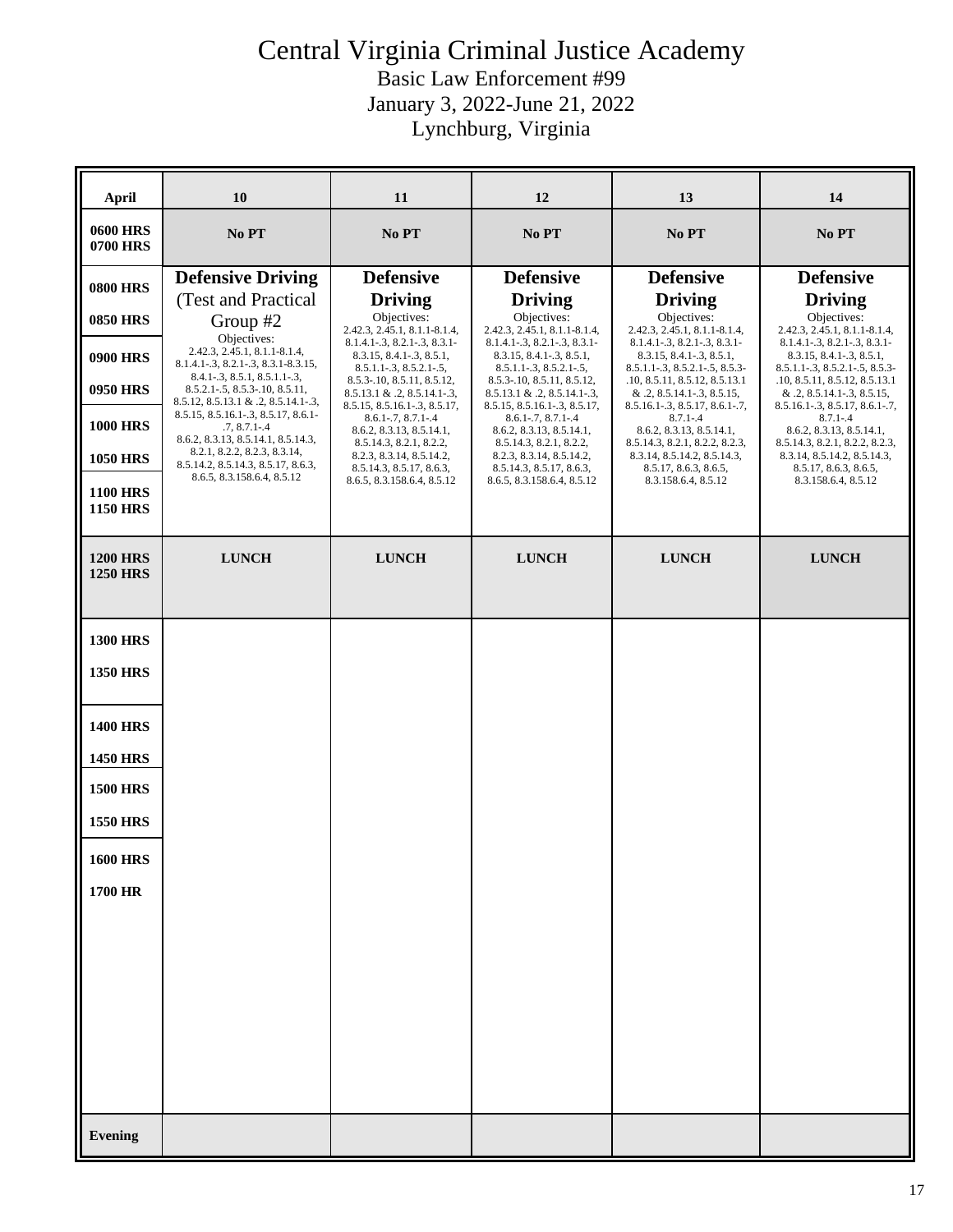| April                                                                                                   | <b>11</b>                                                                                                  | 12                                                                        | 13                                                                                                                              | 14                                                                                             | 15             |
|---------------------------------------------------------------------------------------------------------|------------------------------------------------------------------------------------------------------------|---------------------------------------------------------------------------|---------------------------------------------------------------------------------------------------------------------------------|------------------------------------------------------------------------------------------------|----------------|
| 0600 HRS<br>0700 HRS                                                                                    | $\overline{\mathbf{PT}}$                                                                                   | PT                                                                        | PT                                                                                                                              | PT                                                                                             |                |
| <b>0800 HRS</b><br><b>0850 HRS</b><br><b>0900 HRS</b><br>0950 HRS<br><b>1000 HRS</b><br><b>1050 HRS</b> | <b>Test #18</b><br>Defensive Driving<br>Group #1<br><b>Clandestine Lab</b><br>(Test)<br>No DCJS Objectives | Re-Test<br>Fraudulent<br><b>Documents</b><br>(Test)<br>No DCJS Objectives | Gangs<br>(Test)<br>Objectives:<br>4.21.1, 4.21.1.1-.6,<br>4.21.1.6.1, 4.21.1.6.2,<br>4.21.2, 4.21.2.1 & 2,<br>4.21.3-.5, 2.34.2 | <b>Internet Crimes</b><br>(Test)<br>No DCJS Objectives                                         | <b>DAY OFF</b> |
| <b>1100 HRS</b><br><b>1150 HRS</b>                                                                      |                                                                                                            |                                                                           |                                                                                                                                 |                                                                                                |                |
| <b>1200 HRS</b><br><b>1250 HRS</b>                                                                      | ${\bf L} {\bf U} {\bf N} {\bf C} {\bf H}$                                                                  | ${\bf L} {\bf U} {\bf N} {\bf C} {\bf H}$                                 | ${\bf LUNCH}$                                                                                                                   | <b>LUNCH</b>                                                                                   | <b>LUNCH</b>   |
| <b>1300 HRS</b><br><b>1350 HRS</b>                                                                      | Con't                                                                                                      |                                                                           | Con't                                                                                                                           | <b>Civil Process &amp; Fighting</b><br><b>Words Doctrine</b><br>(Test)<br>(No DCJS Objectives) |                |
| <b>1400 HRS</b><br><b>1450 HRS</b>                                                                      |                                                                                                            |                                                                           |                                                                                                                                 | Spanish<br>No DCJS Objectives                                                                  |                |
| <b>1500 HRS</b><br><b>1550 HRS</b>                                                                      |                                                                                                            |                                                                           |                                                                                                                                 |                                                                                                |                |
| <b>1600 HRS</b><br><b>1700 HRS</b>                                                                      |                                                                                                            |                                                                           |                                                                                                                                 |                                                                                                |                |
| Evening                                                                                                 |                                                                                                            |                                                                           |                                                                                                                                 |                                                                                                |                |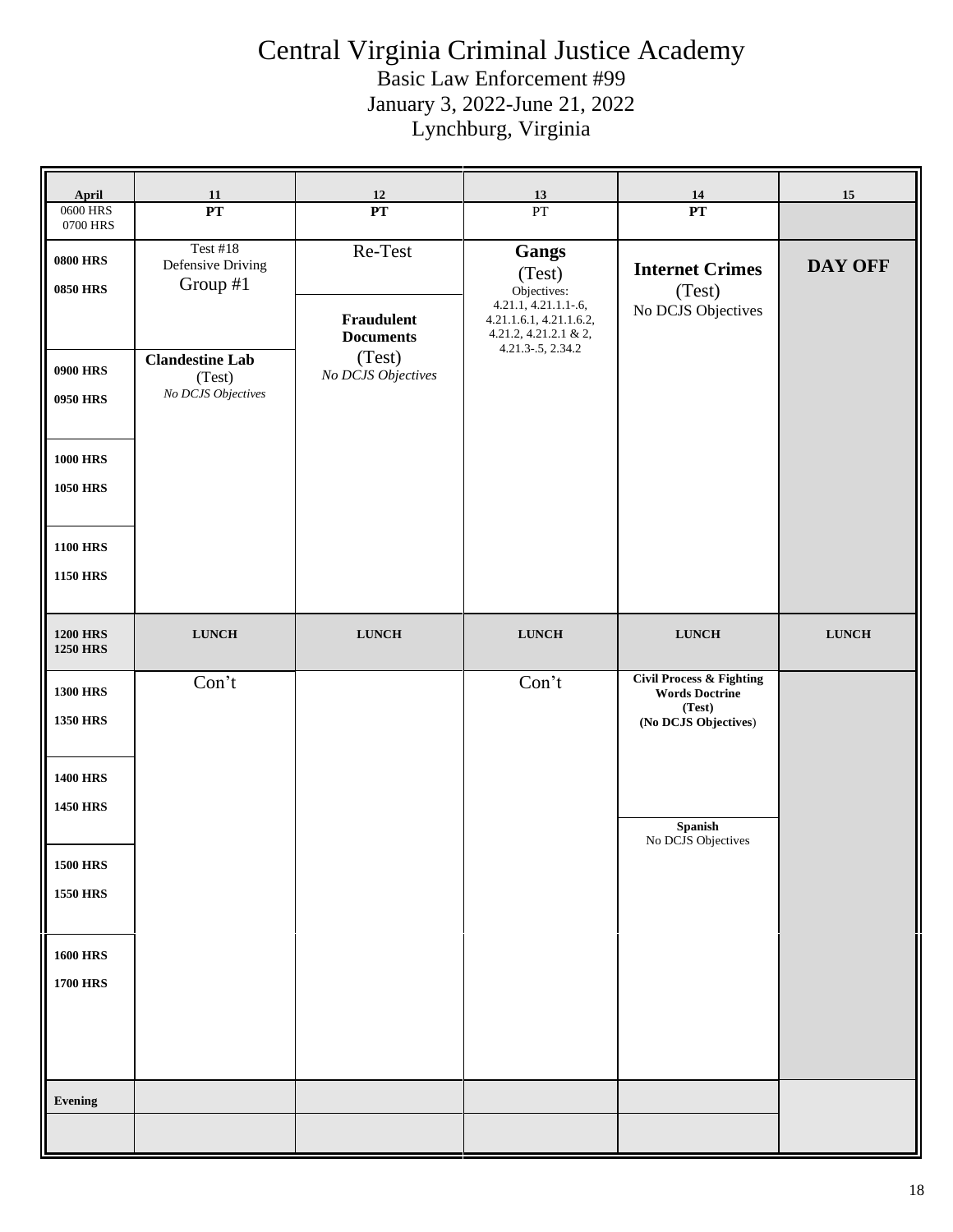Basic Law Enforcement #99 January 3, 2022-June 21, 2022

Lynchburg, Virginia

| April                                                                    | 18                                                                                                                                                                                                                                                                                                                                                                                                                     | 19                                                                                                                                                                                                                                | 20                                                                                                                                                                                                                                                                                                                                                 | 21                                                                                                                                                                                                                                                                                                                                                               | 22                                                                                                                                                                                                                                                                                                                                                            |
|--------------------------------------------------------------------------|------------------------------------------------------------------------------------------------------------------------------------------------------------------------------------------------------------------------------------------------------------------------------------------------------------------------------------------------------------------------------------------------------------------------|-----------------------------------------------------------------------------------------------------------------------------------------------------------------------------------------------------------------------------------|----------------------------------------------------------------------------------------------------------------------------------------------------------------------------------------------------------------------------------------------------------------------------------------------------------------------------------------------------|------------------------------------------------------------------------------------------------------------------------------------------------------------------------------------------------------------------------------------------------------------------------------------------------------------------------------------------------------------------|---------------------------------------------------------------------------------------------------------------------------------------------------------------------------------------------------------------------------------------------------------------------------------------------------------------------------------------------------------------|
| <b>0600 HRS</b><br><b>0700 HRS</b>                                       | <b>PT</b>                                                                                                                                                                                                                                                                                                                                                                                                              | PT                                                                                                                                                                                                                                | PT                                                                                                                                                                                                                                                                                                                                                 | PT                                                                                                                                                                                                                                                                                                                                                               | <b>PT</b>                                                                                                                                                                                                                                                                                                                                                     |
|                                                                          |                                                                                                                                                                                                                                                                                                                                                                                                                        | Re-Test                                                                                                                                                                                                                           |                                                                                                                                                                                                                                                                                                                                                    |                                                                                                                                                                                                                                                                                                                                                                  |                                                                                                                                                                                                                                                                                                                                                               |
| <b>0800 HRS</b><br><b>0850 HRS</b>                                       | Test<br><b>Test #19</b><br>Gangs, Internet Crimes<br>& Police Response to<br>Civil Matters<br><b>Fraudulent Documents</b><br>Clandestine Lab                                                                                                                                                                                                                                                                           | <b>Defensive</b><br><b>Tactics</b><br>Objectives:<br>2.44.3, 6.1.1-.6, 6.1.6.1-.6, 6.2,<br>$6.2.1, 6.2.1.1 \& .2, 6.2.2-.6,$<br>$6.4.1 - .4, 6.5, 6.5.1, 6.5.2,$<br>$6.5.1.1 - .4, 6.5.1.5, 6.5.1.6,$                             | <b>Defensive Tactics</b><br>Objectives:<br>2.44.3, 6.1.1-.6, 6.1.6.1-.6, 6.2,<br>$6.2.1, 6.2.1.1 \& .2, 6.2.2-.6,$<br>$6.4.1 - .4, 6.5, 6.5.1, 6.5.2,$<br>$6.5.1.1 - .4, 6.5.1.5, 6.5.1.6,$<br>6.6.3, 6.6.3.1-.6, 6.7.2, 6.7.3,<br>$6.8.1 - .4, 6.9.1, 6.9.1.1 - .4, 6.9.2,$<br>$6.10, 6.10.1 - .4, 6.10.4.1 - .6,$<br>6.10.5, 6.10.5.1, 6.10.5.2, | <b>Defensive Tactics</b><br>Objectives:<br>2.44.3, 6.1.1-.6, 6.1.6.1-.6, 6.2,<br>$6.2.1, 6.2.1.1 \& .2, 6.2.2-.6,$<br>$6.4.1 - .4, 6.5, 6.5.1, 6.5.2,$<br>$6.5.1.1 - .4, 6.5.1.5, 6.5.1.6, 6.6.3,$<br>$6.6.3.1 - 6, 6.7.2, 6.7.3, 6.8.1 - 4,$<br>$6.9.1, 6.9.1.1 - .4, 6.9.2, 6.10,$<br>$6.10.1 - .4, 6.10.4.1 - .6, 6.10.5,$<br>6.10.5.1, 6.10.5.2, 6.10.5.2.1, | <b>Defensive Tactics</b><br>Objectives:<br>2.44.3, 6.1.1-.6, 6.1.6.1-.6, 6.2,<br>6.2.1, 6.2.1.1 & .2, 6.2.2-.6,<br>$6.4.1 - .4, 6.5, 6.5.1, 6.5.2,$<br>$6.5.1.1 - .4, 6.5.1.5, 6.5.1.6, 6.6.3,$<br>$6.6.3.1 - 6, 6.7.2, 6.7.3, 6.8.1 - 4,$<br>$6.9.1, 6.9.1.1 - .4, 6.9.2, 6.10,$<br>$6.10.1 - .4, 6.10.4.1 - .6, 6.10.5,$<br>6.10.5.1, 6.10.5.2, 6.10.5.2.1, |
| <b>0900 HRS</b>                                                          | <b>Defensive Tactics</b><br>(Test & Practical)<br>Objectives:                                                                                                                                                                                                                                                                                                                                                          | $6.6.3, 6.6.3.1 - 6, 6.7.2, 6.7.3,$<br>$6.8.1 - .4, 6.9.1, 6.9.1.1 - .4, 6.9.2,$<br>$6.10, 6.10.1 - .4, 6.10.4.1 - .6,$<br>6.10.5, 6.10.5.1, 6.10.5.2,                                                                            | 6.10.5.2.1, 6.10.5.2.1.1,<br>6.10.5.2.1.2, 6.10.5.2.1.3,<br>6.10.5.2.2, 6.10.5.2.3, 6.10.6,<br>6.10.7, 6.10.7.1, 6.10.7.2,                                                                                                                                                                                                                         | 6.10.5.2.1.1, 6.10.5.2.1.2,<br>6.10.5.2.1.3, 6.10.5.2.2,<br>6.10.5.2.3, 6.10.6, 6.10.7,<br>6.10.7.1, 6.10.7.2, 6.10.8, 6.11.1-                                                                                                                                                                                                                                   | 6.10.5.2.1.1, 6.10.5.2.1.2,<br>6.10.5.2.1.3, 6.10.5.2.2,<br>6.10.5.2.3, 6.10.6, 6.10.7,<br>6.10.7.1, 6.10.7.2, 6.10.8, 6.11.1-                                                                                                                                                                                                                                |
| 0950 HRS                                                                 | 2.44.3, 6.1.1-.6, 6.1.6.1-.6, 6.2, 6.2.1, 6.2.1.1<br>& .2, 6.2.2-.6, 6.4.1-.4, 6.5, 6.5.1, 6.5.2,<br>$6.5.1.1 - .4, 6.5.1.5, 6.5.1.6, 6.6.3, 6.6.3.1 - .6,$<br>6.7.2, 6.7.3, 6.8.1-.4, 6.9.1, 6.9.1.1-.4, 6.9.2,                                                                                                                                                                                                       | 6.10.5.2.1, 6.10.5.2.1.1,<br>6.10.5.2.1.2, 6.10.5.2.1.3,<br>6.10.5.2.2, 6.10.5.2.3, 6.10.6,                                                                                                                                       | $6.10.8, 6.11.1 - .4, 6.11.4.1,$<br>6.11.4.2, 6.11.5, 6.11.5.1,<br>$6.11.5.2, 6.12, 6.12.1, -4,$<br>$6.13.1 \& .2, 6.14.1, 6.14.1.1,$                                                                                                                                                                                                              | .4, 6.11.4.1, 6.11.4.2, 6.11.5,<br>6.11.5.1, 6.11.5.2, 6.12, 6.12.1,-<br>$.4, 6.13.1 \& .2, 6.14.1, 6.14.1.1,$<br>6.14.2, 6.14.2.1, 6.14.2.2,                                                                                                                                                                                                                    | .4, 6.11.4.1, 6.11.4.2, 6.11.5,<br>6.11.5.1, 6.11.5.2, 6.12, 6.12.1,-<br>$.4, 6.13.1 \& .2, 6.14.1, 6.14.1.1,$<br>6.14.2, 6.14.2.1, 6.14.2.2,                                                                                                                                                                                                                 |
| <b>1000 HRS</b><br><b>1050 HRS</b>                                       | 6.10, 6.10.1-.4, 6.10.4.1-.6, 6.10.5, 6.10.5.1,<br>6.10.5.2, 6.10.5.2.1, 6.10.5.2.1.1, 6.10.5.2.1.2,<br>6.10.5.2.1.3, 6.10.5.2.2, 6.10.5.2.3, 6.10.6,<br>6.10.7, 6.10.7.1, 6.10.7.2, 6.10.8, 6.11.1-.4,<br>6.11.4.1, 6.11.4.2, 6.11.5, 6.11.5.1, 6.11.5.2,<br>6.12, 6.12.1, -.4, 6.13.1 & .2, 6.14.1, 6.14.1.1,<br>6.14.2, 6.14.2.1, 6.14.2.2, 6.15.1.1-.4, 6.15.2,<br>6.15.2.1, 6.15.2.2, 6.15.2.3, 6.15.3, 6.15.3.1, | 6.10.7, 6.10.7.1, 6.10.7.2,<br>6.10.8, 6.11.1-.4, 6.11.4.1,<br>6.11.4.2, 6.11.5, 6.11.5.1,<br>$6.11.5.2, 6.12, 6.12.1, -4,$<br>$6.13.1 \& .2, 6.14.1, 6.14.1.1,$<br>6.14.2, 6.14.2.1, 6.14.2.2,<br>6.15.1.1-.4, 6.15.2, 6.15.2.1, | 6.14.2, 6.14.2.1, 6.14.2.2,<br>$6.15.1.1 - 4, 6.15.2, 6.15.2.1,$<br>6.15.2.2, 6.15.2.3, 6.15.3,<br>6.15.3.1, 6.15.3.1.1, 6.15.3.1.2,<br>6.15.4, 6.15.4.2, 6.15.4.3,<br>6.15.4.3.1, 6.15.3.2, 6.15.5,<br>6.15.5.1, 6.15.5.1.1, 6.15.5.1.2,                                                                                                          | 6.15.1.1-.4, 6.15.2, 6.15.2.1,<br>6.15.2.2, 6.15.2.3, 6.15.3,<br>6.15.3.1, 6.15.3.1.1, 6.15.3.1.2,<br>6.15.4, 6.15.4.2, 6.15.4.3,<br>6.15.4.3.1, 6.15.3.2, 6.15.5,<br>6.15.5.1, 6.15.5.1.1, 6.15.5.1.2,<br>$6.16.1 - 3, 6.17.1, 6.17.2$                                                                                                                          | 6.15.1.1-.4, 6.15.2, 6.15.2.1,<br>6.15.2.2, 6.15.2.3, 6.15.3,<br>6.15.3.1, 6.15.3.1.1, 6.15.3.1.2,<br>6.15.4, 6.15.4.2, 6.15.4.3,<br>6.15.4.3.1, 6.15.3.2, 6.15.5,<br>6.15.5.1, 6.15.5.1.1, 6.15.5.1.2,<br>$6.16.1 - .3, 6.17.1, 6.17.2,$                                                                                                                     |
| <b>1100 HRS</b><br><b>1150 HRS</b>                                       | 6.15.3.1.1, 6.15.3.1.2, 6.15.4, 6.15.4.2,<br>6.15.4.3, 6.15.4.3.1, 6.15.3.2, 6.15.5, 6.15.5.1,<br>6.15.5.1.1, 6.15.5.1.2, 6.16.1-.3, 6.17.1,<br>6.17.2, 6.17.2.1-.3, 6.17.3, 6.17.4, 6.17.5,<br>6.17.5.1-.3, 6.18.1-.3, 6.18.3.1 & .2, 6.18.4-.7<br>Review $\&$ have signed the rules $\&$ regulations<br>for DT                                                                                                       | 6.15.2.2, 6.15.2.3, 6.15.3,<br>6.15.3.1, 6.15.3.1.1, 6.15.3.1.2,<br>6.15.4, 6.15.4.2, 6.15.4.3,<br>6.15.4.3.1, 6.15.3.2, 6.15.5,<br>6.15.5.1, 6.15.5.1.1, 6.15.5.1.2,<br>$6.16.1-.3, 6.17.1, 6.17.2,$                             | $6.16.1-.3, 6.17.1, 6.17.2,$<br>6.17.2.1-.3, 6.17.3, 6.17.4,<br>$6.17.5, 6.17.5.1-.3, 6.18.1-.3,$<br>$6.18.3.1 \& .2, 6.18.4-.7$                                                                                                                                                                                                                   | 6.17.2.1-.3, 6.17.3, 6.17.4,<br>6.17.5, 6.17.5.1-.3, 6.18.1-.3,<br>$6.18.3.1 \& .2, 6.18.4-.7$                                                                                                                                                                                                                                                                   | 6.17.2.1-.3, 6.17.3, 6.17.4,<br>6.17.5, 6.17.5.1-.3, 6.18.1-.3,<br>$6.18.3.1 \& .2, 6.18.4-.7$                                                                                                                                                                                                                                                                |
|                                                                          |                                                                                                                                                                                                                                                                                                                                                                                                                        | 6.17.5, 6.17.5.1 - . 3, 6.18.1 - . 3,<br>$6.18.3.1 \& .2, 6.18.4-.7$                                                                                                                                                              |                                                                                                                                                                                                                                                                                                                                                    |                                                                                                                                                                                                                                                                                                                                                                  |                                                                                                                                                                                                                                                                                                                                                               |
| <b>1200 HRS</b><br><b>1250 HRS</b>                                       | <b>LUNCH</b>                                                                                                                                                                                                                                                                                                                                                                                                           | <b>LUNCH</b>                                                                                                                                                                                                                      | ${\bf L} {\bf U} {\bf N} {\bf C} {\bf H}$<br><b>LPD</b>                                                                                                                                                                                                                                                                                            | ${\bf L} {\bf U} {\bf N} {\bf C} {\bf H}$                                                                                                                                                                                                                                                                                                                        | <b>LUNCH</b>                                                                                                                                                                                                                                                                                                                                                  |
| <b>1300 HRS</b><br><b>1350 HRS</b><br><b>1400 HRS</b><br><b>1450 HRS</b> |                                                                                                                                                                                                                                                                                                                                                                                                                        |                                                                                                                                                                                                                                   |                                                                                                                                                                                                                                                                                                                                                    |                                                                                                                                                                                                                                                                                                                                                                  |                                                                                                                                                                                                                                                                                                                                                               |
| <b>1500 HRS</b><br>1550 HRS                                              |                                                                                                                                                                                                                                                                                                                                                                                                                        |                                                                                                                                                                                                                                   |                                                                                                                                                                                                                                                                                                                                                    |                                                                                                                                                                                                                                                                                                                                                                  |                                                                                                                                                                                                                                                                                                                                                               |
| <b>1600 HRS</b><br><b>1700 HRS</b>                                       |                                                                                                                                                                                                                                                                                                                                                                                                                        |                                                                                                                                                                                                                                   |                                                                                                                                                                                                                                                                                                                                                    |                                                                                                                                                                                                                                                                                                                                                                  |                                                                                                                                                                                                                                                                                                                                                               |
| <b>Evening</b>                                                           |                                                                                                                                                                                                                                                                                                                                                                                                                        |                                                                                                                                                                                                                                   |                                                                                                                                                                                                                                                                                                                                                    |                                                                                                                                                                                                                                                                                                                                                                  |                                                                                                                                                                                                                                                                                                                                                               |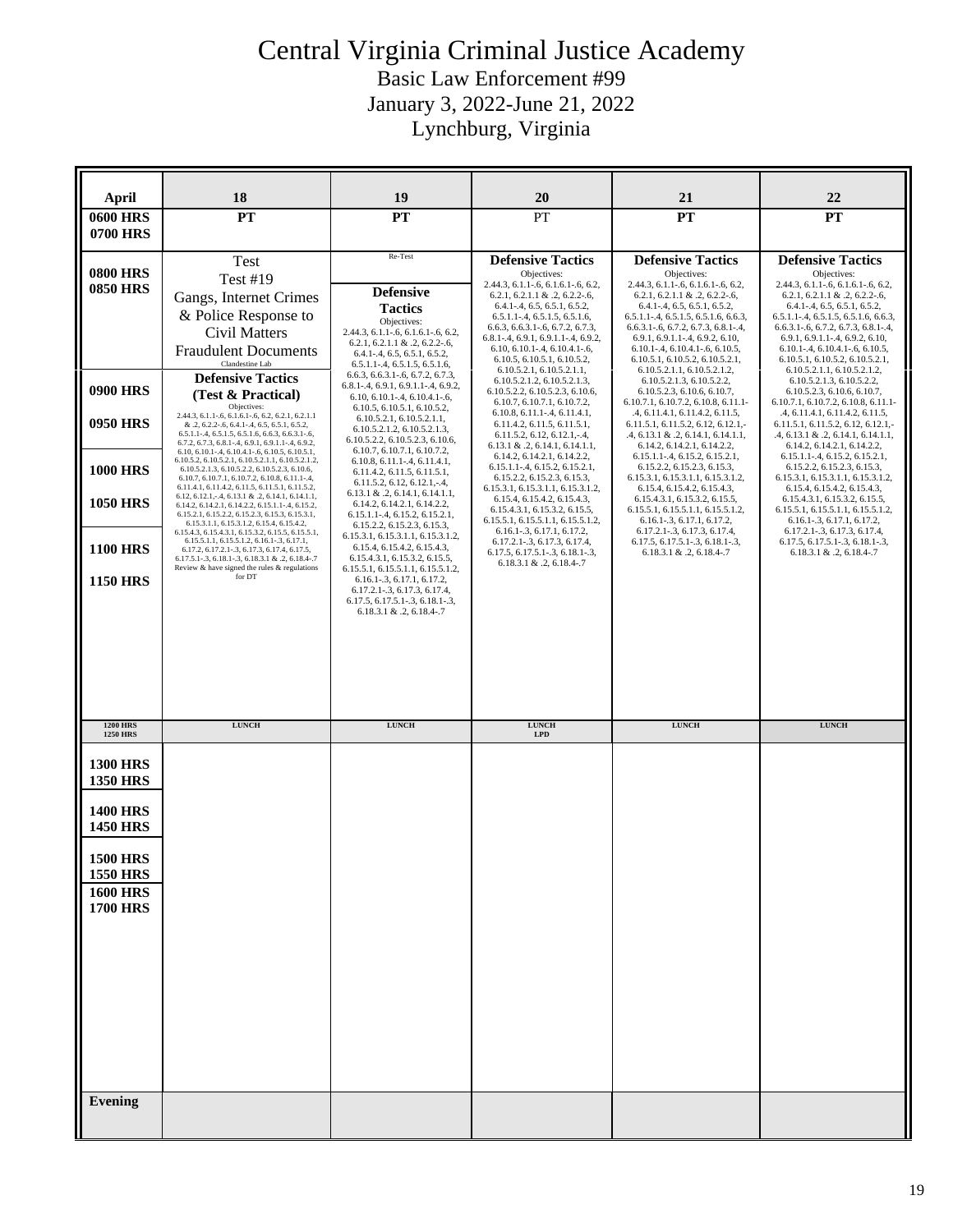#### Central Virginia Criminal Justice Academy Basic Law Enforcement #99 January 3, 2022-June 21, 2022 Lynchburg, Virginia

| <b>April</b>                                                                                                                                                           | 25                                                                                                                                                                                                                                                                                                                                                                                                                                                                                                                                                                                                                                                                                                                                                                                                                                                                                                                                                                                                               | 26                                                                                                                                                                                                                                                                                                                                                                                                                                                                                                                                                                                                                                                                                                                                                                                                                                                                                                                                                                                              | 27                                                                                                                                                                                                                                                                                                                                                                                                                                                                                                                                                                                                                                                                                                                                                                                                                                                                                                                                                                                                      | 28                                                                                                                                                                                                                                                                                                                                                                                                                                                                                                                                                                                                                                                                                                                                                                                                                                                                                                                                                                                        | 29                                                                                                                                                                                                                                                                                                                                                                                                                                                                                                                                                                                                                                                                                                                                                                                                                                                                                                                                                      |
|------------------------------------------------------------------------------------------------------------------------------------------------------------------------|------------------------------------------------------------------------------------------------------------------------------------------------------------------------------------------------------------------------------------------------------------------------------------------------------------------------------------------------------------------------------------------------------------------------------------------------------------------------------------------------------------------------------------------------------------------------------------------------------------------------------------------------------------------------------------------------------------------------------------------------------------------------------------------------------------------------------------------------------------------------------------------------------------------------------------------------------------------------------------------------------------------|-------------------------------------------------------------------------------------------------------------------------------------------------------------------------------------------------------------------------------------------------------------------------------------------------------------------------------------------------------------------------------------------------------------------------------------------------------------------------------------------------------------------------------------------------------------------------------------------------------------------------------------------------------------------------------------------------------------------------------------------------------------------------------------------------------------------------------------------------------------------------------------------------------------------------------------------------------------------------------------------------|---------------------------------------------------------------------------------------------------------------------------------------------------------------------------------------------------------------------------------------------------------------------------------------------------------------------------------------------------------------------------------------------------------------------------------------------------------------------------------------------------------------------------------------------------------------------------------------------------------------------------------------------------------------------------------------------------------------------------------------------------------------------------------------------------------------------------------------------------------------------------------------------------------------------------------------------------------------------------------------------------------|-------------------------------------------------------------------------------------------------------------------------------------------------------------------------------------------------------------------------------------------------------------------------------------------------------------------------------------------------------------------------------------------------------------------------------------------------------------------------------------------------------------------------------------------------------------------------------------------------------------------------------------------------------------------------------------------------------------------------------------------------------------------------------------------------------------------------------------------------------------------------------------------------------------------------------------------------------------------------------------------|---------------------------------------------------------------------------------------------------------------------------------------------------------------------------------------------------------------------------------------------------------------------------------------------------------------------------------------------------------------------------------------------------------------------------------------------------------------------------------------------------------------------------------------------------------------------------------------------------------------------------------------------------------------------------------------------------------------------------------------------------------------------------------------------------------------------------------------------------------------------------------------------------------------------------------------------------------|
| <b>0600 HRS</b><br><b>0700 HRS</b>                                                                                                                                     | PT                                                                                                                                                                                                                                                                                                                                                                                                                                                                                                                                                                                                                                                                                                                                                                                                                                                                                                                                                                                                               | <b>PT</b>                                                                                                                                                                                                                                                                                                                                                                                                                                                                                                                                                                                                                                                                                                                                                                                                                                                                                                                                                                                       | PT                                                                                                                                                                                                                                                                                                                                                                                                                                                                                                                                                                                                                                                                                                                                                                                                                                                                                                                                                                                                      | PT                                                                                                                                                                                                                                                                                                                                                                                                                                                                                                                                                                                                                                                                                                                                                                                                                                                                                                                                                                                        | <b>PT</b>                                                                                                                                                                                                                                                                                                                                                                                                                                                                                                                                                                                                                                                                                                                                                                                                                                                                                                                                               |
| <b>0800 HRS</b><br><b>0850 HRS</b><br>0900 HRS<br>0950 HRS<br><b>1000 HRS</b><br><b>1050 HRS</b><br><b>1100 HRS</b><br><b>1150 HRS</b>                                 | <b>Defensive Tactics</b><br>Objectives:<br>$2.44.3, 6.1.1 - 6, 6.1.6.1 - 6, 6.2,$<br>$6.2.1, 6.2.1.1 \& .2, 6.2.2-.6,$<br>$6.4.1 - .4, 6.5, 6.5.1, 6.5.2,$<br>$6.5.1.1 - .4, 6.5.1.5, 6.5.1.6, 6.6.3,$<br>$6.6.3.1 - .6, 6.7.2, 6.7.3, 6.8.1 - .4,$<br>$6.9.1, 6.9.1.1 - .4, 6.9.2, 6.10,$<br>$6.10.1 - .4, 6.10.4.1 - .6, 6.10.5,$<br>6.10.5.1, 6.10.5.2, 6.10.5.2.1,<br>6.10.5.2.1.1, 6.10.5.2.1.2,<br>6.10.5.2.1.3, 6.10.5.2.2,<br>6.10.5.2.3, 6.10.6, 6.10.7,<br>6.10.7.1, 6.10.7.2, 6.10.8, 6.11.1-<br>.4, 6.11.4.1, 6.11.4.2, 6.11.5,<br>6.11.5.1, 6.11.5.2, 6.12, 6.12.1,<br>$.4, 6.13.1 \& .2, 6.14.1, 6.14.1.1,$<br>6.14.2, 6.14.2.1, 6.14.2.2,<br>$6.15.1.1 - .4, 6.15.2, 6.15.2.1,$<br>6.15.2.2, 6.15.2.3, 6.15.3,<br>6.15.3.1, 6.15.3.1.1, 6.15.3.1.2,<br>6.15.4, 6.15.4.2, 6.15.4.3,<br>6.15.4.3.1, 6.15.3.2, 6.15.5,<br>6.15.5.1, 6.15.5.1.1, 6.15.5.1.2,<br>6.16.1-.3, 6.17.1, 6.17.2,<br>6.17.2.1-.3, 6.17.3, 6.17.4, 6.17.5,<br>$6.17.5.1 - 3$ , $6.18.1 - 3$ , $6.18.3.1$ &<br>$.2, 6.18.4-.7$ | <b>Defensive Tactics</b><br>Objectives:<br>$2.44.3, 6.1.1 - 6, 6.1.6.1 - 6, 6.2,$<br>$6.2.1, 6.2.1.1 \& .2, 6.2.2-.6,$<br>6.4.1-.4, 6.5, 6.5.1, 6.5.2,<br>$6.5.1.1 - .4, 6.5.1.5, 6.5.1.6, 6.6.3,$<br>$6.6.3.1 - 6, 6.7.2, 6.7.3, 6.8.1 - 4,$<br>$6.9.1, 6.9.1.1 - .4, 6.9.2, 6.10,$<br>$6.10.1 - .4, 6.10.4.1 - .6, 6.10.5,$<br>6.10.5.1, 6.10.5.2, 6.10.5.2.1,<br>6.10.5.2.1.1, 6.10.5.2.1.2,<br>6.10.5.2.1.3, 6.10.5.2.2,<br>6.10.5.2.3, 6.10.6, 6.10.7,<br>6.10.7.1, 6.10.7.2, 6.10.8,<br>6.11.1-.4, 6.11.4.1, 6.11.4.2,<br>6.11.5, 6.11.5.1, 6.11.5.2, 6.12,<br>$6.12.1, -4, 6.13.1 \& .2, 6.14.1,$<br>6.14.1.1, 6.14.2, 6.14.2.1,<br>$6.14.2.2, 6.15.1.1-4, 6.15.2,$<br>6.15.2.1, 6.15.2.2, 6.15.2.3,<br>6.15.3, 6.15.3.1, 6.15.3.1.1,<br>6.15.3.1.2, 6.15.4, 6.15.4.2,<br>6.15.4.3, 6.15.4.3.1, 6.15.3.2,<br>6.15.5, 6.15.5.1, 6.15.5.1.1,<br>$6.15.5.1.2, 6.16.1-.3, 6.17.1,$<br>$6.17.2, 6.17.2.1-.3, 6.17.3,$<br>6.17.4, 6.17.5, 6.17.5.1-.3,<br>$6.18.1 - .3, 6.18.3.1 & .2, 6.18.4$ | <b>Defensive Tactics</b><br>Objectives:<br>$2.44.3, 6.1.1 - 6, 6.1.6.1 - 6, 6.2,$<br>$6.2.1, 6.2.1.1 \& .2, 6.2.2-.6,$<br>$6.4.1 - .4, 6.5, 6.5.1, 6.5.2,$<br>$6.5.1.1 - .4, 6.5.1.5, 6.5.1.6, 6.6.3,$<br>$6.6.3.1 - 6, 6.7.2, 6.7.3, 6.8.1 - 4,$<br>$6.9.1, 6.9.1.1 - .4, 6.9.2, 6.10,$<br>$6.10.1 - .4, 6.10.4.1 - .6, 6.10.5,$<br>6.10.5.1, 6.10.5.2, 6.10.5.2.1,<br>6.10.5.2.1.1, 6.10.5.2.1.2,<br>6.10.5.2.1.3, 6.10.5.2.2,<br>6.10.5.2.3, 6.10.6, 6.10.7.<br>6.10.7.1, 6.10.7.2, 6.10.8, 6.11.1-<br>.4, 6.11.4.1, 6.11.4.2, 6.11.5,<br>6.11.5.1, 6.11.5.2, 6.12, 6.12.1,<br>$.4, 6.13.1 \& .2, 6.14.1, 6.14.1.1,$<br>6.14.2, 6.14.2.1, 6.14.2.2,<br>$6.15.1.1 - .4, 6.15.2, 6.15.2.1,$<br>6.15.2.2, 6.15.2.3, 6.15.3,<br>6.15.3.1, 6.15.3.1.1, 6.15.3.1.2,<br>6.15.4, 6.15.4.2, 6.15.4.3,<br>6.15.4.3.1, 6.15.3.2, 6.15.5,<br>6.15.5.1, 6.15.5.1.1, 6.15.5.1.2,<br>6.16.1-.3, 6.17.1, 6.17.2,<br>6.17.2.1-.3, 6.17.3, 6.17.4,<br>$6.17.5, 6.17.5.1-.3, 6.18.1-.3,$<br>$6.18.3.1 \& .2, 6.18.4-.7$ | <b>Defensive Tactics</b><br>Objectives:<br>2.44.3, 6.1.1-.6, 6.1.6.1-.6, 6.2,<br>$6.2.1, 6.2.1.1 \& .2, 6.2.2-.6,$<br>$6.4.1 - .4, 6.5, 6.5.1, 6.5.2,$<br>$6.5.1.1 - .4, 6.5.1.5, 6.5.1.6,$<br>6.6.3, 6.6.3.1-.6, 6.7.2, 6.7.3,<br>$6.8.1 - .4, 6.9.1, 6.9.1.1 - .4, 6.9.2,$<br>$6.10, 6.10.1 - .4, 6.10.4.1 - .6,$<br>6.10.5, 6.10.5.1, 6.10.5.2,<br>6.10.5.2.1, 6.10.5.2.1.1,<br>6.10.5.2.1.2, 6.10.5.2.1.3,<br>6.10.5.2.2, 6.10.5.2.3, 6.10.6,<br>6.10.7, 6.10.7.1, 6.10.7.2,<br>$6.10.8, 6.11.1-4, 6.11.4.1,$<br>6.11.4.2, 6.11.5, 6.11.5.1,<br>6.11.5.2, 6.12, 6.12.1, -.4, 6.13.1<br>& .2, 6.14.1, 6.14.1.1, 6.14.2,<br>$6.14.2.1, 6.14.2.2, 6.15.1.1-.4,$<br>6.15.2, 6.15.2.1, 6.15.2.2,<br>6.15.2.3, 6.15.3, 6.15.3.1,<br>6.15.3.1.1, 6.15.3.1.2, 6.15.4,<br>6.15.4.2, 6.15.4.3, 6.15.4.3.1,<br>6.15.3.2, 6.15.5, 6.15.5.1,<br>$6.15.5.1.1, 6.15.5.1.2, 6.16.1-.3.$<br>$6.17.1, 6.17.2, 6.17.2.1-.3,$<br>6.17.3, 6.17.4, 6.17.5, 6.17.5.1-<br>$.3, 6.18.1 - .3, 6.18.3.1$ & $.2,$ | <b>Defensive Tactics O/C</b><br>Practical<br>Objectives:<br>2.44.3, 6.1.1-.6, 6.1.6.1-.6, 6.2,<br>$6.2.1, 6.2.1.1 \& .2, 6.2.2-.6,$<br>$6.4.1 - .4, 6.5, 6.5.1, 6.5.2,$<br>$6.5.1.1 - .4, 6.5.1.5, 6.5.1.6,$<br>$6.6.3, 6.6.3.1 - 6, 6.7.2, 6.7.3,$<br>$6.8.1 - .4, 6.9.1, 6.9.1.1 - .4,$<br>6.9.2, 6.10, 6.10.1-.4, 6.10.4.1-<br>.6, 6.10.5, 6.10.5.1, 6.10.5.2,<br>6.10.5.2.1, 6.10.5.2.1.1,<br>6.10.5.2.1.2, 6.10.5.2.1.3<br>6.10.5.2.2, 6.10.5.2.3, 6.10.6,<br>6.10.7, 6.10.7.1, 6.10.7.2,<br>$6.10.8, 6.11.1 - .4, 6.11.4.1,$<br>6.11.4.2, 6.11.5, 6.11.5.1,<br>$6.11.5.2, 6.12, 6.12.1, -4,$<br>$6.13.1 \& .2, 6.14.1, 6.14.1.1,$<br>6.14.2, 6.14.2.1, 6.14.2.2,<br>$6.15.1.1 - .4, 6.15.2, 6.15.2.1,$<br>6.15.2.2, 6.15.2.3, 6.15.3,<br>6.15.3.1, 6.15.3.1.1, 6.15.3.1.2,<br>6.15.4, 6.15.4.2, 6.15.4.3,<br>6.15.4.3.1, 6.15.3.2, 6.15.5,<br>6.15.5.1, 6.15.5.1.1, 6.15.5.1.2,<br>$6.16.1 - .3, 6.17.1, 6.17.2,$<br>6.17.2.1-.3, 6.17.3, 6.17.4, |
|                                                                                                                                                                        |                                                                                                                                                                                                                                                                                                                                                                                                                                                                                                                                                                                                                                                                                                                                                                                                                                                                                                                                                                                                                  | .7                                                                                                                                                                                                                                                                                                                                                                                                                                                                                                                                                                                                                                                                                                                                                                                                                                                                                                                                                                                              |                                                                                                                                                                                                                                                                                                                                                                                                                                                                                                                                                                                                                                                                                                                                                                                                                                                                                                                                                                                                         | $6.18.4 - .7$                                                                                                                                                                                                                                                                                                                                                                                                                                                                                                                                                                                                                                                                                                                                                                                                                                                                                                                                                                             | 6.17.5, 6.17.5.1-.3, 6.18.1-.3,<br>$6.18.3.1 \& .2, 6.18.4-.7$<br>2.44.3, 6.17.5, 6.17.5.1-.3,<br>6.18.1, 6.18.1-.3, 6.18.3.1 &<br>$.2, 6.18.5-.7$                                                                                                                                                                                                                                                                                                                                                                                                                                                                                                                                                                                                                                                                                                                                                                                                      |
| <b>1200 HRS</b><br><b>1250 HRS</b>                                                                                                                                     | <b>LUNCH</b>                                                                                                                                                                                                                                                                                                                                                                                                                                                                                                                                                                                                                                                                                                                                                                                                                                                                                                                                                                                                     | <b>LUNCH</b>                                                                                                                                                                                                                                                                                                                                                                                                                                                                                                                                                                                                                                                                                                                                                                                                                                                                                                                                                                                    | <b>LUNCH</b>                                                                                                                                                                                                                                                                                                                                                                                                                                                                                                                                                                                                                                                                                                                                                                                                                                                                                                                                                                                            | <b>LUNCH</b>                                                                                                                                                                                                                                                                                                                                                                                                                                                                                                                                                                                                                                                                                                                                                                                                                                                                                                                                                                              | <b>LUNCH</b>                                                                                                                                                                                                                                                                                                                                                                                                                                                                                                                                                                                                                                                                                                                                                                                                                                                                                                                                            |
| <b>1300 HRS</b><br><b>1350 HRS</b><br><b>1400 HRS</b><br><b>1450 HRS</b><br><b>1500 HRS</b><br><b>1550 HRS</b><br><b>1600 HRS</b><br><b>1700 HRS</b><br><b>Evening</b> |                                                                                                                                                                                                                                                                                                                                                                                                                                                                                                                                                                                                                                                                                                                                                                                                                                                                                                                                                                                                                  |                                                                                                                                                                                                                                                                                                                                                                                                                                                                                                                                                                                                                                                                                                                                                                                                                                                                                                                                                                                                 |                                                                                                                                                                                                                                                                                                                                                                                                                                                                                                                                                                                                                                                                                                                                                                                                                                                                                                                                                                                                         |                                                                                                                                                                                                                                                                                                                                                                                                                                                                                                                                                                                                                                                                                                                                                                                                                                                                                                                                                                                           |                                                                                                                                                                                                                                                                                                                                                                                                                                                                                                                                                                                                                                                                                                                                                                                                                                                                                                                                                         |
|                                                                                                                                                                        |                                                                                                                                                                                                                                                                                                                                                                                                                                                                                                                                                                                                                                                                                                                                                                                                                                                                                                                                                                                                                  |                                                                                                                                                                                                                                                                                                                                                                                                                                                                                                                                                                                                                                                                                                                                                                                                                                                                                                                                                                                                 |                                                                                                                                                                                                                                                                                                                                                                                                                                                                                                                                                                                                                                                                                                                                                                                                                                                                                                                                                                                                         |                                                                                                                                                                                                                                                                                                                                                                                                                                                                                                                                                                                                                                                                                                                                                                                                                                                                                                                                                                                           |                                                                                                                                                                                                                                                                                                                                                                                                                                                                                                                                                                                                                                                                                                                                                                                                                                                                                                                                                         |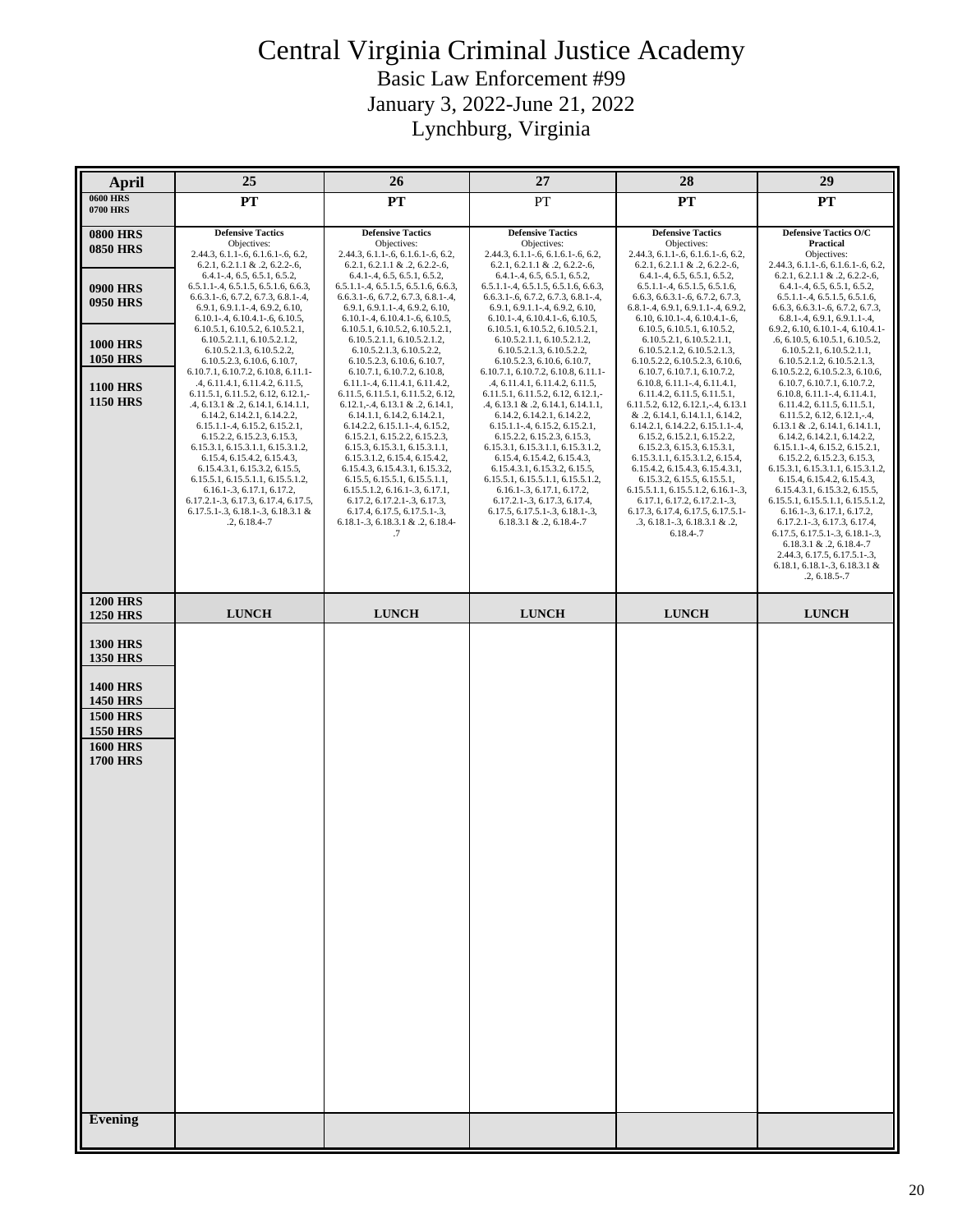| <b>May</b>                                                                                                                                           | 02         | 03                                                                                                                                                                                                                                                                                                                                                                                                                                                                                                                                                                                                                                                                                                                                                                                                                                                                                                                                                               | 04                                                                                                                                                                                                                                                                                                                                                                                                                                                                                                                                                                                                                                                                                                                                                                                                                                                                                                                                                                                                           | 05                                                        | 06                                                                                                                                |
|------------------------------------------------------------------------------------------------------------------------------------------------------|------------|------------------------------------------------------------------------------------------------------------------------------------------------------------------------------------------------------------------------------------------------------------------------------------------------------------------------------------------------------------------------------------------------------------------------------------------------------------------------------------------------------------------------------------------------------------------------------------------------------------------------------------------------------------------------------------------------------------------------------------------------------------------------------------------------------------------------------------------------------------------------------------------------------------------------------------------------------------------|--------------------------------------------------------------------------------------------------------------------------------------------------------------------------------------------------------------------------------------------------------------------------------------------------------------------------------------------------------------------------------------------------------------------------------------------------------------------------------------------------------------------------------------------------------------------------------------------------------------------------------------------------------------------------------------------------------------------------------------------------------------------------------------------------------------------------------------------------------------------------------------------------------------------------------------------------------------------------------------------------------------|-----------------------------------------------------------|-----------------------------------------------------------------------------------------------------------------------------------|
| <b>0600 HRS</b><br><b>0700 HRS</b>                                                                                                                   |            | <b>PT</b>                                                                                                                                                                                                                                                                                                                                                                                                                                                                                                                                                                                                                                                                                                                                                                                                                                                                                                                                                        | PT                                                                                                                                                                                                                                                                                                                                                                                                                                                                                                                                                                                                                                                                                                                                                                                                                                                                                                                                                                                                           | <b>PT</b>                                                 | <b>PT</b>                                                                                                                         |
| <b>0800 HRS</b><br><b>0850 HRS</b><br><b>0900 HRS</b><br><b>0950 HRS</b><br><b>1000 HRS</b><br><b>1050 HRS</b><br><b>1100 HRS</b><br><b>1150 HRS</b> | <b>OFF</b> | <b>Defensive Tactics</b><br>Final<br>Objectives:<br>2.44.3, 6.1.1-.6, 6.1.6.1-.6, 6.2, 6.2.1,<br>$6.2.1.1 \& 0.2, 6.2.2 - 0.6, 6.4.1 - 0.4, 6.5,$<br>$6.5.1, 6.5.2, 6.5.1.1-4, 6.5.1.5, 6.5.1.6,$<br>6.6.3, 6.6.3.1-.6, 6.7.2, 6.7.3, 6.8.1-.4,<br>6.9.1, 6.9.1.1-.4, 6.9.2, 6.10, 6.10.1-.4,<br>6.10.4.1-.6, 6.10.5, 6.10.5.1, 6.10.5.2,<br>6.10.5.2.1, 6.10.5.2.1.1, 6.10.5.2.1.2,<br>6.10.5.2.1.3, 6.10.5.2.2, 6.10.5.2.3,<br>6.10.6, 6.10.7, 6.10.7.1, 6.10.7.2,<br>6.10.8, 6.11.1-.4, 6.11.4.1, 6.11.4.2,<br>6.11.5, 6.11.5.1, 6.11.5.2, 6.12, 6.12.1,-<br>.4, 6.13.1 & .2, 6.14.1, 6.14.1.1, 6.14.2,<br>6.14.2.1, 6.14.2.2, 6.15.1.1-.4, 6.15.2,<br>6.15.2.1, 6.15.2.2, 6.15.2.3, 6.15.3,<br>6.15.3.1, 6.15.3.1.1, 6.15.3.1.2, 6.15.4,<br>6.15.4.2, 6.15.4.3, 6.15.4.3.1, 6.15.3.2,<br>6.15.5, 6.15.5.1, 6.15.5.1.1, 6.15.5.1.2,<br>6.16.1-.3, 6.17.1, 6.17.2, 6.17.2.1-.3,<br>6.17.3, 6.17.4, 6.17.5, 6.17.5.1-.3,<br>6.18.1-.3, 6.18.3.1 & .2, 6.18.4-.7 | <b>Defensive Tactics</b><br><b>Red Man</b><br>Scenario #1<br><b>Driving Simulator</b><br>Objectives:<br>2.44.3, 6.1.1-.6, 6.1.6.1-.6, 6.2, 6.2.1,<br>$6.2.1.1 \& .2, 6.2.2-.6, 6.4.1-.4, 6.5,$<br>6.5.1, 6.5.2, 6.5.1.1-.4, 6.5.1.5, 6.5.1.6,<br>6.6.3, 6.6.3.1-.6, 6.7.2, 6.7.3, 6.8.1-.4,<br>6.9.1, 6.9.1.1-.4, 6.9.2, 6.10, 6.10.1-.4,<br>6.10.4.1-.6, 6.10.5, 6.10.5.1, 6.10.5.2,<br>6.10.5.2.1, 6.10.5.2.1.1, 6.10.5.2.1.2,<br>6.10.5.2.1.3, 6.10.5.2.2, 6.10.5.2.3,<br>6.10.6, 6.10.7, 6.10.7.1, 6.10.7.2,<br>6.10.8, 6.11.1-.4, 6.11.4.1, 6.11.4.2,<br>6.11.5, 6.11.5.1, 6.11.5.2, 6.12, 6.12.1,-<br>.4, 6.13.1 & .2, 6.14.1, 6.14.1.1, 6.14.2,<br>6.14.2.1, 6.14.2.2, 6.15.1.1-.4, 6.15.2,<br>6.15.2.1, 6.15.2.2, 6.15.2.3, 6.15.3,<br>6.15.3.1, 6.15.3.1.1, 6.15.3.1.2, 6.15.4,<br>6.15.4.2, 6.15.4.3, 6.15.4.3.1, 6.15.3.2,<br>6.15.5, 6.15.5.1, 6.15.5.1.1, 6.15.5.1.2,<br>6.16.1-.3, 6.17.1, 6.17.2, 6.17.2.1-.3,<br>6.17.3, 6.17.4, 6.17.5, 6.17.5.1-.3,<br>6.18.1-.3, 6.18.3.1 & .2, 6.18.4-.7 | <b>Defensive Tactics</b><br><b>Red Man Scenario</b><br>#3 | <b>Test #18</b><br><b>Defensive Tactics</b><br>O/C<br>Crisis Intervention<br><b>Handling the</b><br><b>Mentally Ill</b><br>(Test) |
| <b>1200 HRS</b><br><b>1250 HRS</b>                                                                                                                   |            | <b>LUNCH</b>                                                                                                                                                                                                                                                                                                                                                                                                                                                                                                                                                                                                                                                                                                                                                                                                                                                                                                                                                     | <b>LUNCH</b>                                                                                                                                                                                                                                                                                                                                                                                                                                                                                                                                                                                                                                                                                                                                                                                                                                                                                                                                                                                                 | <b>LUNCH</b>                                              | <b>LUNCH</b>                                                                                                                      |
| <b>1300 HRS</b>                                                                                                                                      |            |                                                                                                                                                                                                                                                                                                                                                                                                                                                                                                                                                                                                                                                                                                                                                                                                                                                                                                                                                                  | <b>Red Man Scenario#2</b>                                                                                                                                                                                                                                                                                                                                                                                                                                                                                                                                                                                                                                                                                                                                                                                                                                                                                                                                                                                    | <b>Crisis</b>                                             | <b>Stress</b>                                                                                                                     |
| <b>1350 HRS</b><br><b>1400 HRS</b>                                                                                                                   |            |                                                                                                                                                                                                                                                                                                                                                                                                                                                                                                                                                                                                                                                                                                                                                                                                                                                                                                                                                                  |                                                                                                                                                                                                                                                                                                                                                                                                                                                                                                                                                                                                                                                                                                                                                                                                                                                                                                                                                                                                              | <b>Intervention</b>                                       | <b>Management</b>                                                                                                                 |
| <b>1450 HRS</b>                                                                                                                                      |            |                                                                                                                                                                                                                                                                                                                                                                                                                                                                                                                                                                                                                                                                                                                                                                                                                                                                                                                                                                  |                                                                                                                                                                                                                                                                                                                                                                                                                                                                                                                                                                                                                                                                                                                                                                                                                                                                                                                                                                                                              | (Test)<br>DCJS Objectives:                                |                                                                                                                                   |
| <b>1500 HRS</b>                                                                                                                                      |            |                                                                                                                                                                                                                                                                                                                                                                                                                                                                                                                                                                                                                                                                                                                                                                                                                                                                                                                                                                  |                                                                                                                                                                                                                                                                                                                                                                                                                                                                                                                                                                                                                                                                                                                                                                                                                                                                                                                                                                                                              | 3.3.1, 3.3.2, 3.3.2.1-.4,<br>3.13.5, 3.8.1, 3.8.1.1-.3,   |                                                                                                                                   |
| <b>1550 HRS</b><br><b>1600 HRS</b>                                                                                                                   |            |                                                                                                                                                                                                                                                                                                                                                                                                                                                                                                                                                                                                                                                                                                                                                                                                                                                                                                                                                                  |                                                                                                                                                                                                                                                                                                                                                                                                                                                                                                                                                                                                                                                                                                                                                                                                                                                                                                                                                                                                              | 3.8.2, 3.13.1-.5                                          |                                                                                                                                   |
| <b>1700 HRS</b>                                                                                                                                      |            |                                                                                                                                                                                                                                                                                                                                                                                                                                                                                                                                                                                                                                                                                                                                                                                                                                                                                                                                                                  |                                                                                                                                                                                                                                                                                                                                                                                                                                                                                                                                                                                                                                                                                                                                                                                                                                                                                                                                                                                                              |                                                           |                                                                                                                                   |
| <b>Evening</b>                                                                                                                                       |            |                                                                                                                                                                                                                                                                                                                                                                                                                                                                                                                                                                                                                                                                                                                                                                                                                                                                                                                                                                  |                                                                                                                                                                                                                                                                                                                                                                                                                                                                                                                                                                                                                                                                                                                                                                                                                                                                                                                                                                                                              |                                                           |                                                                                                                                   |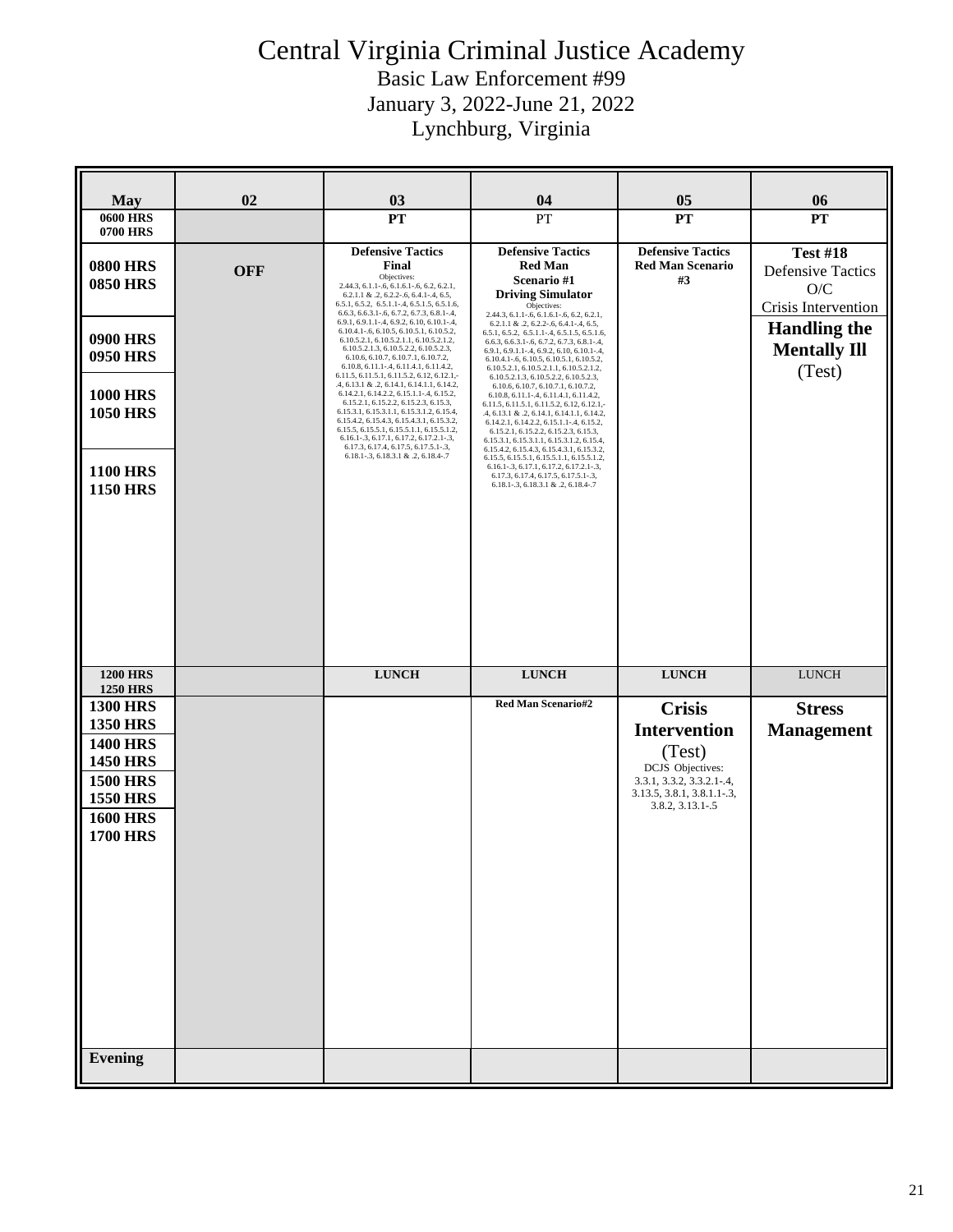| <b>May</b>                         | 09                                                                                                                                                                              | 10                                                                                                                                                                         | 11                                                                                                                                                                      | 12                                                                                                           | 13         |
|------------------------------------|---------------------------------------------------------------------------------------------------------------------------------------------------------------------------------|----------------------------------------------------------------------------------------------------------------------------------------------------------------------------|-------------------------------------------------------------------------------------------------------------------------------------------------------------------------|--------------------------------------------------------------------------------------------------------------|------------|
| <b>0600 HRS</b><br><b>0700 HRS</b> | PT                                                                                                                                                                              | No PT                                                                                                                                                                      | No PT                                                                                                                                                                   | No PT                                                                                                        |            |
| <b>0800 HRS</b>                    | Re-Test                                                                                                                                                                         | <b>DUI</b><br><b>Enforcement</b>                                                                                                                                           | <b>DUI</b><br><b>Enforcement</b>                                                                                                                                        | <b>DUI</b><br><b>Enforcement</b>                                                                             | <b>OFF</b> |
| <b>0850 HRS</b><br><b>0900 HRS</b> | <b>DUI</b><br><b>Enforcement</b><br>(Test $\&$<br>Practical)<br>Objectives:<br>2.8.1, 2.8.1.5, 4.46.1-<br>$.6, 4.46.6.1-.3,$<br>4.46.7.3.1 & .2, 4.46.8,<br>4.46.8.1-.6, 4.46.9 | <b>Practicals</b><br>Students report in the<br><b>PM</b><br>Objectives:<br>$2.8.1, 2.8.1.5, 4.46.1-.6,$<br>$4.46.6.1 - 3, 4.46.7.3.1$ & .2,<br>4.46.8, 4.46.8.1-.6, 4.46.9 | <b>Practicals</b><br>Students report in<br>the PM<br>Objectives:<br>2.8.1, 2.8.1.5, 4.46.1-<br>$.6, 4.46.6.1-.3,$<br>$4.46.7.3.1 \& .2, 4.46.8,$<br>4.46.8.1-.6, 4.46.9 | Objectives:<br>2.8.1, 2.8.1.5, 4.46.1-.6,<br>4.46.6.1-.3, 4.46.7.3.1 &<br>.2, 4.46.8, 4.46.8.1-.6,<br>4.46.9 |            |
| <b>0950 HRS</b>                    |                                                                                                                                                                                 |                                                                                                                                                                            |                                                                                                                                                                         |                                                                                                              |            |
| <b>1000 HRS</b>                    |                                                                                                                                                                                 |                                                                                                                                                                            |                                                                                                                                                                         |                                                                                                              |            |
| <b>1050 HRS</b>                    |                                                                                                                                                                                 |                                                                                                                                                                            |                                                                                                                                                                         |                                                                                                              |            |
| <b>1100 HRS</b>                    |                                                                                                                                                                                 |                                                                                                                                                                            |                                                                                                                                                                         |                                                                                                              |            |
| <b>1150 HRS</b>                    |                                                                                                                                                                                 |                                                                                                                                                                            |                                                                                                                                                                         |                                                                                                              |            |
| <b>1200 HRS</b><br><b>1250 HRS</b> | <b>LUNCH</b>                                                                                                                                                                    | <b>LUNCH</b>                                                                                                                                                               | <b>LUNCH</b>                                                                                                                                                            | <b>LUNCH</b>                                                                                                 |            |
| <b>1300 HRS</b>                    | (Con't)                                                                                                                                                                         |                                                                                                                                                                            |                                                                                                                                                                         | (Con't)                                                                                                      |            |
| <b>1350 HRS</b>                    |                                                                                                                                                                                 |                                                                                                                                                                            |                                                                                                                                                                         |                                                                                                              |            |
| <b>1400 HRS</b>                    |                                                                                                                                                                                 |                                                                                                                                                                            |                                                                                                                                                                         |                                                                                                              |            |
| <b>1450 HRS</b>                    |                                                                                                                                                                                 |                                                                                                                                                                            |                                                                                                                                                                         |                                                                                                              |            |
| <b>1500 HRS</b>                    |                                                                                                                                                                                 |                                                                                                                                                                            |                                                                                                                                                                         |                                                                                                              |            |
| <b>1550 HRS</b>                    |                                                                                                                                                                                 |                                                                                                                                                                            |                                                                                                                                                                         |                                                                                                              |            |
| <b>1600 HRS</b>                    |                                                                                                                                                                                 |                                                                                                                                                                            |                                                                                                                                                                         |                                                                                                              |            |
| <b>1700 HRS</b>                    |                                                                                                                                                                                 |                                                                                                                                                                            |                                                                                                                                                                         |                                                                                                              |            |
| <b>Evening</b>                     |                                                                                                                                                                                 |                                                                                                                                                                            |                                                                                                                                                                         |                                                                                                              |            |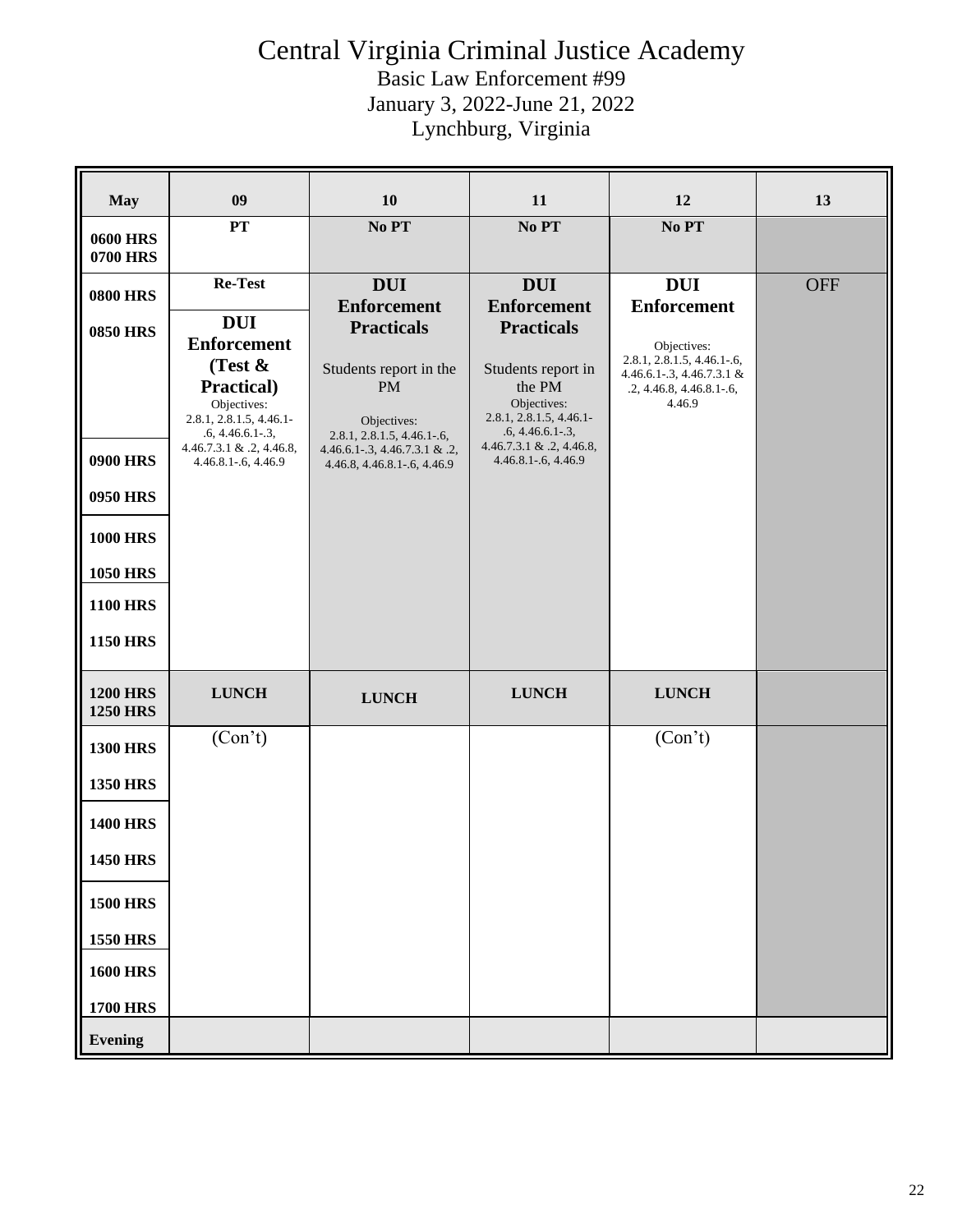| <b>May</b>                         | 16                                                                                                | 17                                          | 18                                                                                                                                                                                                                                                                             | 10                                                                                                                                                                                                                                                                                                                                    | 20                               |
|------------------------------------|---------------------------------------------------------------------------------------------------|---------------------------------------------|--------------------------------------------------------------------------------------------------------------------------------------------------------------------------------------------------------------------------------------------------------------------------------|---------------------------------------------------------------------------------------------------------------------------------------------------------------------------------------------------------------------------------------------------------------------------------------------------------------------------------------|----------------------------------|
| <b>0600 HRS</b><br>0700 HRS        | PT                                                                                                | PT                                          | PT                                                                                                                                                                                                                                                                             | PT                                                                                                                                                                                                                                                                                                                                    | PT                               |
| <b>0800 HRS</b>                    | <b>Test #19</b><br><b>DUI</b> Enforcement<br><b>Handling Mentally Ill</b>                         | Re-Test                                     | <b>Crimes in Progress</b><br>(Test and                                                                                                                                                                                                                                         | <b>Crimes in Progress</b><br><b>DCJS</b> Objectives:<br>3.3, 3.3.1, 3.3.2, 3.3.2.1-.4, 3.8,                                                                                                                                                                                                                                           | <b>Vehicle Stops</b><br>(con't)  |
| <b>0850 HRS</b>                    |                                                                                                   | <b>Active Shooter</b><br>No DCJS Objectives | Practical)<br><b>DCJS</b> Objectives:<br>3.3, 3.3.1, 3.3.2, 3.3.2.1-.4, 3.8,<br>3.8.1.1-.3, 3.9, 3.9.1-.4, 3.8.2,<br>3.11, 3.11.1-.4, 3.12, 3.12.1-.6,                                                                                                                         | 3.8.1.1-.3, 3.9, 3.9.1-.4, 3.8.2,<br>3.11, 3.11.1-.4, 3.12, 3.12.1-.6,<br>3.12.6.1, 3.12.6.2 3.13, 3.13. 3-. 5,<br>4.11, 4.11.1-.4, 4.12, 4.12.1,<br>4.12.1.1-.4, 4.12.2, 4.12.2.4,                                                                                                                                                   |                                  |
| <b>0900 HRS</b>                    | <b>Chemical Agents</b><br>(Test and                                                               |                                             | 3.12.6.1, 3.12.6.2 3.13, 3.13.3-<br>$.5, 4.11, 4.11.1 - .4, 4.12,$<br>4.12.1, 4.12.1.1-.4, 4.12.2,<br>4.12.2.4, 4.13, 4.13.4.1-.7,                                                                                                                                             | 4.13, 4.13.4.1-.7, 4.19, 4.19.1-.6,<br>4.20, 4.20.1-.5, 4.25, 4.25.1-.4,<br>4.28, 4.28.1, 4.28.1.1, 4.28.1.1.1-<br>$.3, 4.28.1.2, 4.28.1.2.1 \& .2,$                                                                                                                                                                                  |                                  |
| <b>0950 HRS</b>                    | Practical)<br><b>DCJS</b> Objectives:<br>2.44, 2.44.3, 6.18, 6.18.1-.3,<br>6.18.3.1-.2, 6.18.4-.7 |                                             | 4.19, 4.19.1-.6, 4.20, 4.20.1-<br>.5, 4.25, 4.25.1 -. 4, 4.28, 4.28.1,<br>4.28.1.1, 4.28.1.1.1-.3,<br>4.28.1.2, 4.28.1.2.1 & .2,<br>5.10, 5.10.1-.5, 6.1, 6.1.5 6.2,<br>6.2.1, 6.2.1.1 & .2, 6.2.2-.6,<br>$6.3, 6.3.1 - 6, 6.6, 6.6.1,$<br>$6.6.1.1 \& .2, 6.6.3, 6.6.3.1-.6,$ | 5.10, 5.10.1-.5, 6.1, 6.1.5 6.2,<br>$6.2.1, 6.2.1.1 \& .2, 6.2.2-.6, 6.3,$<br>$6.3.1-.6$ , $6.6$ , $6.6.1$ , $6.6.1.1$ & .2,<br>6.6.3, 6.6.3.1-.6, 6.9, 6.9.2                                                                                                                                                                         |                                  |
| <b>1000 HRS</b>                    | <b>Active Shooter</b>                                                                             |                                             | 6.9, 6.9.2                                                                                                                                                                                                                                                                     |                                                                                                                                                                                                                                                                                                                                       |                                  |
| <b>1050 HRS</b>                    | (Test and<br>Practical)                                                                           |                                             |                                                                                                                                                                                                                                                                                |                                                                                                                                                                                                                                                                                                                                       | <b>Gas House</b>                 |
| <b>1100 HRS</b><br><b>1150 HRS</b> | No DCJS Objectives                                                                                |                                             |                                                                                                                                                                                                                                                                                |                                                                                                                                                                                                                                                                                                                                       | <b>DCJS</b> Objective:<br>6.18.4 |
| <b>1200 HRS</b><br><b>1250 HRS</b> | <b>LUNCH</b>                                                                                      | <b>LUNCH</b>                                | <b>LUNCH</b>                                                                                                                                                                                                                                                                   | <b>LUNCH</b>                                                                                                                                                                                                                                                                                                                          | <b>LUNCH</b>                     |
| <b>1300 HRS</b>                    | (Con't)                                                                                           | (Con't)                                     | (Con't)                                                                                                                                                                                                                                                                        | <b>Vehicle Stops</b><br>(Test and Practical)                                                                                                                                                                                                                                                                                          | <b>Vehicle Stops</b>             |
| <b>1350 HRS</b>                    |                                                                                                   |                                             |                                                                                                                                                                                                                                                                                | <b>DCJS</b> Objectives:<br>2.3, 2.3.1.1, 2.6, 2.6.5.2, 2.29,<br>2.29.2.14, 2.32, 2.33, 2.34,<br>3.3, 3.3. 2, 3.3. 2.1 - . 4, 3.6, 3.6. 1 - . 5,                                                                                                                                                                                       | (con't)                          |
| <b>1400 HRS</b>                    |                                                                                                   |                                             |                                                                                                                                                                                                                                                                                | 3.8, 3.8.1, 3.8.1.1 - .3, 3.8.2, 3.9,<br>3.9.1-.4, 3.12, 3.12.2 & .3, 3.18,<br>3.18.1-.3, 4.8, 4.8.1-.5, 4.12,<br>4.12.1, 4.12.1.1-.4, 4.19, 4.19.4,                                                                                                                                                                                  |                                  |
| <b>1450 HRS</b>                    |                                                                                                   |                                             |                                                                                                                                                                                                                                                                                | 4.19.7, 4.19.10, 4.23, 4.23.1,<br>$4.23.1.1 - .3, 4.32.1, 4.23.1.1 - .4,$<br>4.23.2.1.4.1 & 2, 4.23.2.2,                                                                                                                                                                                                                              |                                  |
| <b>1500 HRS</b>                    |                                                                                                   |                                             |                                                                                                                                                                                                                                                                                | 4.23.2.2.1 & .2, 4.23.2.3,<br>4.23.2.3.1-.3, 4.23.2.4, 4.23.2.5,<br>4.23.2.5.1 & .2, 4.23.2.6,                                                                                                                                                                                                                                        |                                  |
| <b>1550 HRS</b>                    |                                                                                                   |                                             |                                                                                                                                                                                                                                                                                | 4.23.2.6.1-.6, 4.23.2.7, 4.23.2.8,<br>4.23.2.8.1-.4, 4.25, 4.25.1-.4,<br>4.28, 4.28.2, 4.28.1-.9, 4.40,                                                                                                                                                                                                                               |                                  |
| <b>1600 HRS</b>                    |                                                                                                   |                                             |                                                                                                                                                                                                                                                                                | 4.40.1, 4.40.1.1, 4.40.1.1.1-.7,<br>4.40.1.2, 4.40.1.1.2 & .2,<br>4.40.1.2.2.1-.6, 4.40.1.2.3,                                                                                                                                                                                                                                        |                                  |
| <b>1700 HRS</b>                    |                                                                                                   |                                             |                                                                                                                                                                                                                                                                                | 40.40.2, 4.40.2.1 - . 5, 4.40.2.5.1 &<br>$.2, 4.40.2.5.2.1-.5, 4.40.2.5.3$ &<br>.4, 4.40.3, 4.40.3.1-.3, 40.4,<br>$4.40.4.1 \& 2, 4.40.4.2.1 - .4,$                                                                                                                                                                                   |                                  |
|                                    |                                                                                                   |                                             |                                                                                                                                                                                                                                                                                | 4.40.4.3, 4.40.4.4, 4.40.4.4.1-.8,<br>4.40.4.4.8.1-.3, 4.40.4.4.9,<br>4.40.5, 4.40.5.1 & .2, 4.40.6,<br>$4.40.6.1 - .3, 4.40.6.3.1 - .5,$<br>$4.40.6.4 \& 5, 4.40.7, 4.40.7 - 5,$<br>4.41, 4.41.1-.3, 4.41.3.1-.15,<br>4.49., 4.49.2, 6.5, 6.5.1, 6.5.1.1-<br>$.6, 6.5.2, 6.6, 6.6.3, 6.6.3.1 - .6,$<br>6.13, 6.13.1-.6, 6.17, 6.17.1 |                                  |
| <b>Evening</b>                     |                                                                                                   |                                             |                                                                                                                                                                                                                                                                                |                                                                                                                                                                                                                                                                                                                                       |                                  |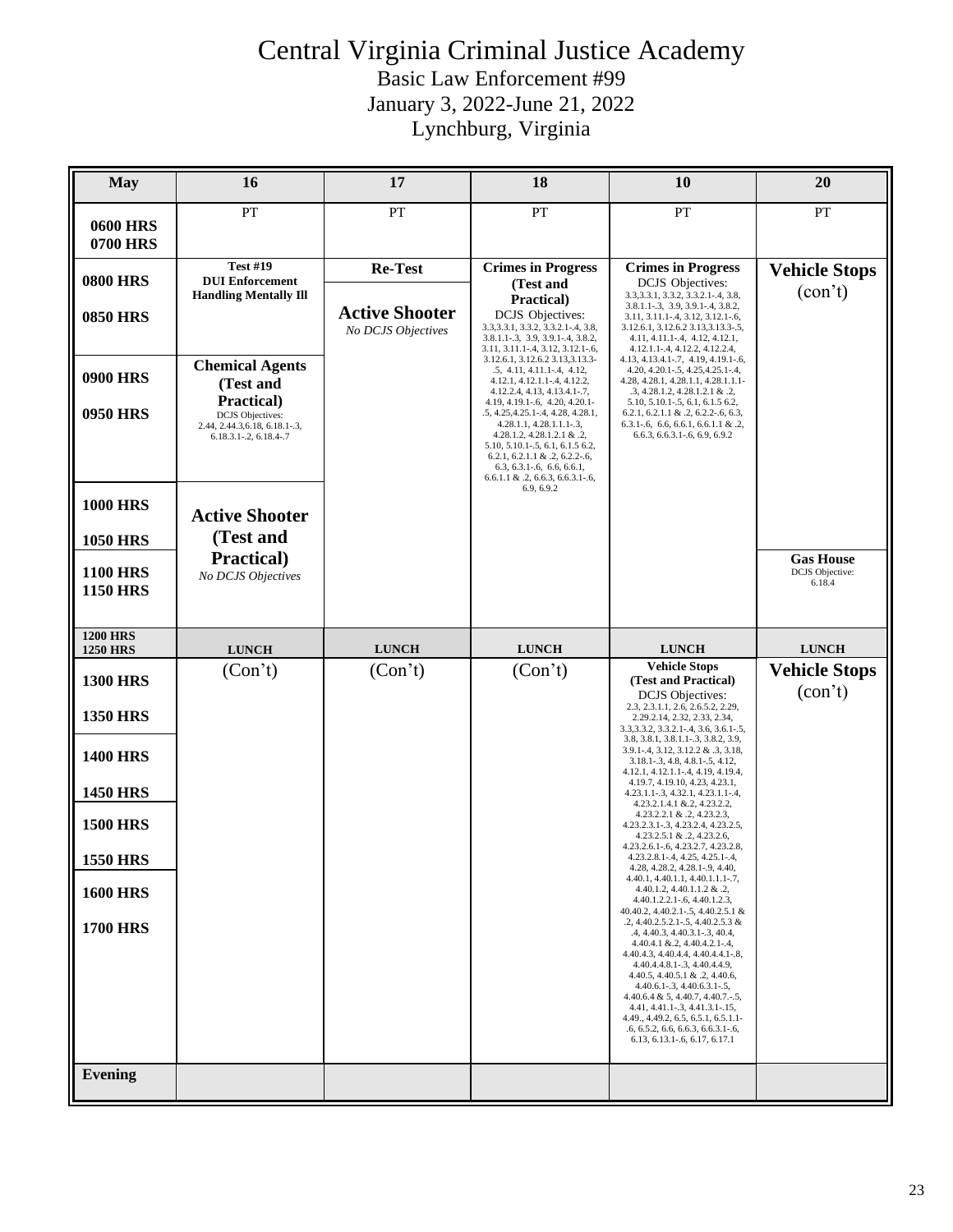| <b>May</b>                         | 23                                                                                                                                                                                                                                                                                                                                                                                                                                               | 24                                | 25                                | 26                                               | 27                                                                           |
|------------------------------------|--------------------------------------------------------------------------------------------------------------------------------------------------------------------------------------------------------------------------------------------------------------------------------------------------------------------------------------------------------------------------------------------------------------------------------------------------|-----------------------------------|-----------------------------------|--------------------------------------------------|------------------------------------------------------------------------------|
| <b>0600 HRS</b><br>0700 HRS        |                                                                                                                                                                                                                                                                                                                                                                                                                                                  |                                   |                                   |                                                  |                                                                              |
| <b>0800 HRS</b>                    | <b>Officer</b><br><b>Survival</b>                                                                                                                                                                                                                                                                                                                                                                                                                | <b>Officer</b><br><b>Survival</b> | <b>Officer</b><br><b>Survival</b> | <b>Officer Survival</b><br><b>Active Shooter</b> | <b>Test#20</b><br>Crimes in                                                  |
| <b>0850 HRS</b>                    | (Test and Practical)<br><b>DCJS Objectives</b><br>3.3, 3.3.1, 3.3.2, 3.3.2.1-.4, 3.8,<br>3.8.1.1-.3, 3.9, 3.9.1-.4, 3.8.2,<br>3.11, 3.11.1-.4, 3.12, 3.12.1-.6,<br>3.12.6.1, 3.12.6.2 3.13,3.13.3-                                                                                                                                                                                                                                               |                                   |                                   |                                                  | Progress<br>Vehicle Stops<br><b>Chemical Agents</b><br><b>Active Shooter</b> |
| <b>0900 HRS</b>                    | $.5, 4.11, 4.11.1 - .4, 4.12,$<br>4.12.1, 4.12.1.1-.4, 4.12.2,<br>4.12.2.4, 4.13, 4.13.4.1-.7,                                                                                                                                                                                                                                                                                                                                                   |                                   |                                   |                                                  |                                                                              |
| <b>0950 HRS</b>                    | 4.19, 4.19.1-.6, 4.20, 4.20.1-.5,<br>4.25, 4.25.1 - . 4, 4.28, 4.28.1,<br>$4.28.1.1, 4.28.1.1.1-.3,$<br>4.28.1.2, 4.28.1.2.1 & .2, 5.10,<br>5.10.1-.5, 6.1, 6.1.5 6.2, 6.2.1,<br>$6.2.1.1 \& .2, 6.2.2-.6, 6.3,$                                                                                                                                                                                                                                 |                                   |                                   |                                                  | Wrap Up<br>No DCJS<br><b>Objectives</b>                                      |
| <b>1000 HRS</b><br><b>1050 HRS</b> | $6.3.1 - 6$ , $6.6$ , $6.6.1$ , $6.6.1.1$ &<br>.2, 6.6.3, 6.6.3.1 - .6, 6.9, 6.9.2<br>.3, 2.3.1.1, 2.6, 2.6.5.2, 2.29,<br>2.29.2.14, 2.32, 2.33, 2.34,                                                                                                                                                                                                                                                                                           |                                   |                                   |                                                  |                                                                              |
|                                    | 3.3, 3.3. 2, 3.3. 2.1 - . 4, 3.6, 3.6. 1 -<br>.5, 3.8, 3.8.1, 3.8.1.1-.3, 3.8.2,                                                                                                                                                                                                                                                                                                                                                                 |                                   |                                   |                                                  |                                                                              |
| <b>900 HRS</b>                     | 3.9, 3.9.1-.4, 3.12, 3.12.2 & .3,<br>3.18, 3.18.1-.3, 4.8, 4.8.1-.5,<br>4.12, 4.12.1, 4.12.1.1-.4, 4.19,                                                                                                                                                                                                                                                                                                                                         |                                   |                                   |                                                  |                                                                              |
| <b>950 HRS</b>                     | 4.19.4, 4.19.7, 4.19.10, 4.23,<br>$4.23.1, 4.23.1.1-.3, 4.32.1,$<br>4.23.1.1-.4, 4.23.2.1.4.1 &.2,<br>4.23.2.2, 4.23.2.2.1 & .2,<br>4.23.2.3, 4.23.2.3.1-.3,<br>4.23.2.4, 4.23.2.5, 4.23.2.5.1 &<br>.2, 4.23.2.6, 4.23.2.6.1-.6,<br>4.23.2.7, 4.23.2.8, 4.23.2.8.1-<br>.4, 4.25,<br>4.23.2.8.1-.4, 4.25, 4.25.1-.4,<br>4.28, 4.28.2, 4.28.1-.9, 4.40,<br>4.40.1, 4.40.1.1, 4.40.1.1.1-.7,<br>4.40.1.2, 4.40.1.1.2 & .2,<br>$4.40.1.2.2.1 - .6$ , |                                   |                                   |                                                  |                                                                              |
| <b>1200 HRS</b><br><b>1250 HRS</b> | <b>LUNCH</b>                                                                                                                                                                                                                                                                                                                                                                                                                                     | <b>LUNCH</b>                      | <b>LUNCH</b>                      | <b>LUNCH</b>                                     |                                                                              |
| <b>1300 HRS</b>                    | 4.40.1.2.3, 40.40.2, 4.40.2.1-.5,<br>$4.40.2.5.1 \& .2, 4.40.2.5.2.1-.5,$<br>$4.40.2.5.3 \& .4, 4.40.3,$<br>$4.40.3.1 - .3, 40.4, 4.40.4.1 \& .2,$                                                                                                                                                                                                                                                                                               |                                   |                                   |                                                  | <b>Juvenile Law</b><br>(Test)<br>Objectives:                                 |
| <b>1350 HRS</b>                    | $4.40.4.2.1 - .4, 4.40.4.3,$<br>4.40.4.4, 4.40.4.4.1-.8,                                                                                                                                                                                                                                                                                                                                                                                         |                                   |                                   |                                                  | $2.6.2(1-9),$                                                                |
| <b>1400 HRS</b>                    | 4.40.4.4.8.1 - 3, 4.40.4.4.9,<br>4.40.5, 4.40.5.1 & .2, 4.40.6,<br>$4.40.6.1 - 3, 4.40.6.3.1 - 5,$                                                                                                                                                                                                                                                                                                                                               |                                   |                                   |                                                  | $2.6.4(1-4), 4.19,$<br>$4.19.8, 2.6.3(1-$<br>$2)$ , 2.6.1.(1&2),             |
| <b>1450 HRS</b>                    | $4.40.6.4 \& 5, 4.40.7, 4.40.7, -5,$<br>4.41, 4.41.1-.3, 4.41.3.1-.15,<br>4.49., 4.49.2, 6.5, 6.5.1,                                                                                                                                                                                                                                                                                                                                             |                                   |                                   |                                                  | 2.6.6, 2.6.6.2,                                                              |
| <b>1500 HRS</b>                    | $6.5.1.1 - 6, 6.5.2, 6.6, 6.6.3,$<br>$6.6.3.1 - 6, 6.13, 6.13.1 - 6, 6.17,$<br>6.17.1                                                                                                                                                                                                                                                                                                                                                            |                                   |                                   |                                                  | $2.6.5(1-2), 2.66,$<br>$2.6.6.1 - .3$                                        |
| <b>1550 HRS</b>                    | 7.2, 7.2.3-.7, 7.3, 7.4, 7.4.1,<br>7.4.4.4, 7.4.5.3                                                                                                                                                                                                                                                                                                                                                                                              |                                   |                                   |                                                  |                                                                              |
| <b>1600 HRS</b>                    |                                                                                                                                                                                                                                                                                                                                                                                                                                                  |                                   |                                   |                                                  |                                                                              |
| <b>1700 HRS</b>                    |                                                                                                                                                                                                                                                                                                                                                                                                                                                  |                                   |                                   |                                                  |                                                                              |
|                                    |                                                                                                                                                                                                                                                                                                                                                                                                                                                  |                                   |                                   |                                                  |                                                                              |
| <b>Evening</b>                     |                                                                                                                                                                                                                                                                                                                                                                                                                                                  |                                   |                                   |                                                  |                                                                              |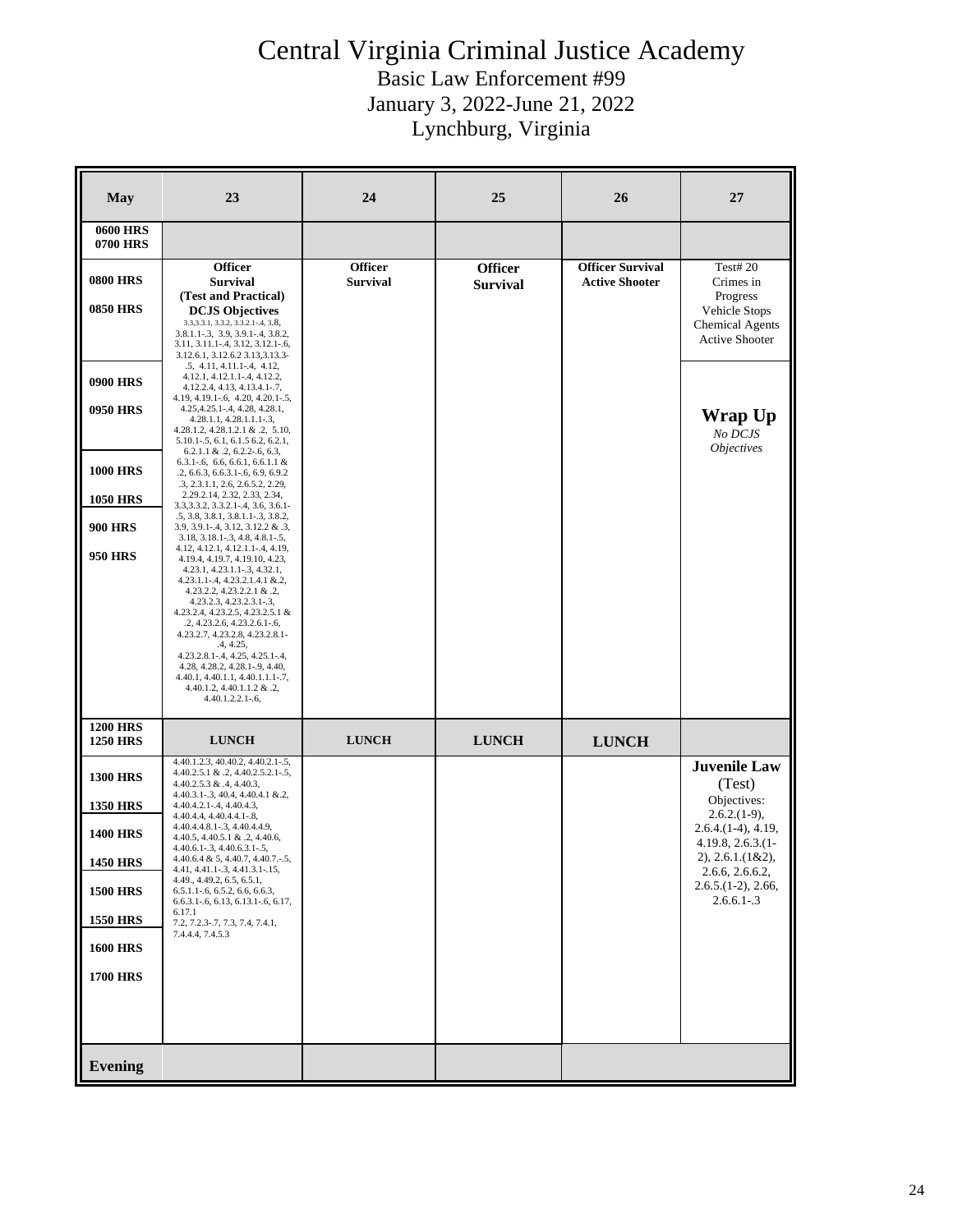| May/June                                                                                                                                      | 30      | 31                                                            | 01                                                        | 02                                                        | 03                               |
|-----------------------------------------------------------------------------------------------------------------------------------------------|---------|---------------------------------------------------------------|-----------------------------------------------------------|-----------------------------------------------------------|----------------------------------|
| <b>0600 HRS</b>                                                                                                                               |         | PT Post Test                                                  | <b>PT Post Test</b>                                       | PT Post Test                                              |                                  |
| <b>0700 HRS</b><br><b>0800 HRS</b><br><b>0850 HRS</b><br><b>0900 HRS</b><br>0950 HRS<br><b>1000 HRS</b><br><b>1050 HRS</b><br><b>1100 HRS</b> | Holiday | Re-Test<br><b>DCJS Review</b><br><b>Academy Final</b><br>Exam | <b>DCJS Review</b><br><b>Academy Final</b><br><b>Exam</b> | <b>DCJS Review</b><br><b>Academy Final</b><br><b>Exam</b> | <b>DCJS Final</b><br><b>Exam</b> |
| <b>1150 HRS</b>                                                                                                                               |         |                                                               |                                                           |                                                           |                                  |
| <b>1200 HRS</b><br><b>1250 HRS</b>                                                                                                            |         | <b>LUNCH</b>                                                  | <b>LUNCH</b>                                              | <b>LUNCH</b>                                              | <b>LUNCH</b>                     |
| <b>1300 HRS</b>                                                                                                                               |         | Cont                                                          | Cont                                                      | Cont                                                      | Cont                             |
| <b>1350 HRS</b>                                                                                                                               |         |                                                               |                                                           |                                                           |                                  |
| <b>1400 HRS</b>                                                                                                                               |         |                                                               |                                                           |                                                           |                                  |
| <b>1450 HRS</b>                                                                                                                               |         |                                                               |                                                           |                                                           |                                  |
| <b>1500 HRS</b>                                                                                                                               |         |                                                               |                                                           |                                                           |                                  |
| <b>1550 HRS</b>                                                                                                                               |         |                                                               |                                                           |                                                           |                                  |
| <b>1600 HRS</b>                                                                                                                               |         |                                                               |                                                           |                                                           |                                  |
| <b>1700 HRS</b>                                                                                                                               |         |                                                               |                                                           |                                                           |                                  |
| <b>Evening</b>                                                                                                                                |         |                                                               |                                                           |                                                           |                                  |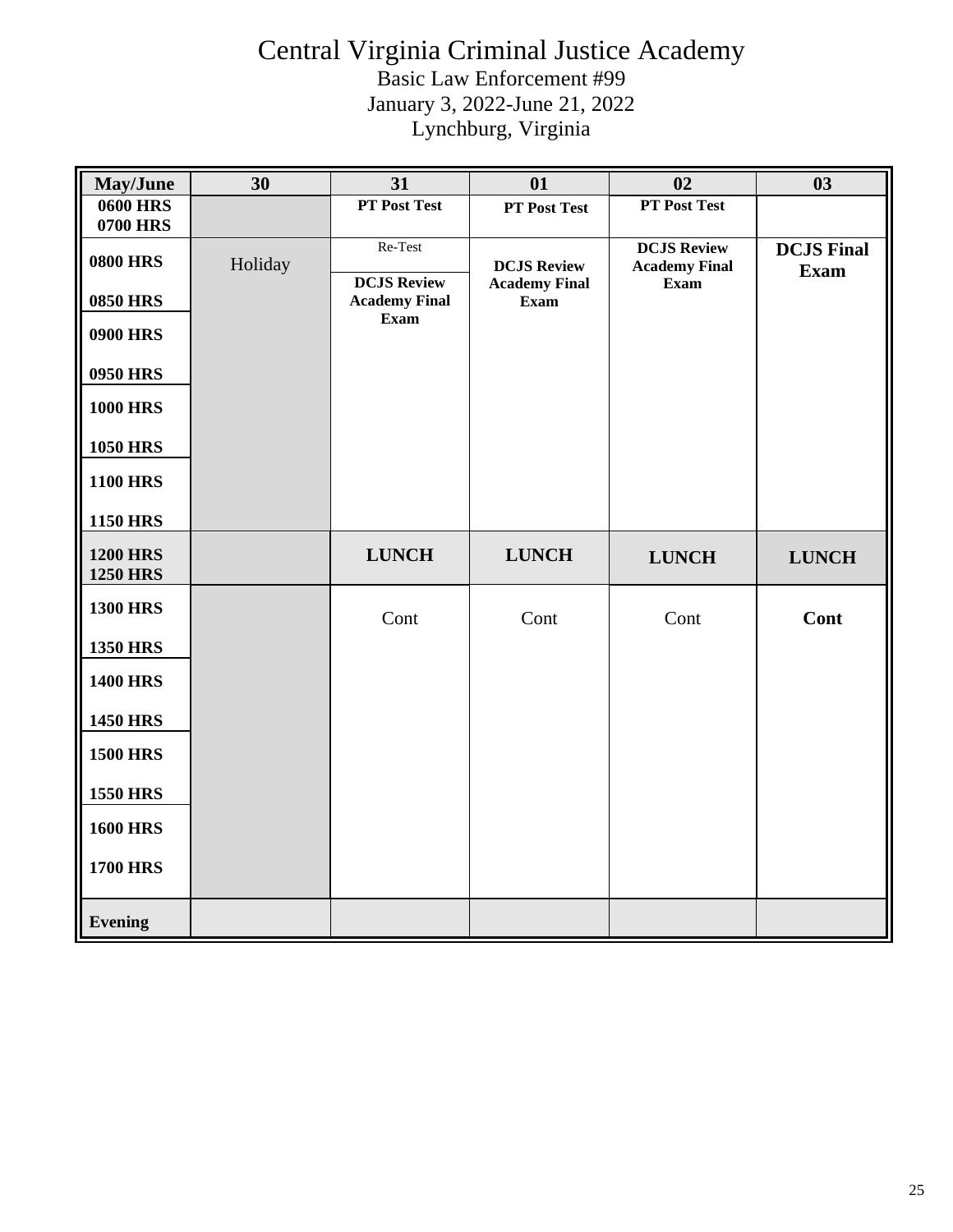| <b>June</b>                        | 06                               | 07                                  | 08                                       | 09                                       | 10                                   |
|------------------------------------|----------------------------------|-------------------------------------|------------------------------------------|------------------------------------------|--------------------------------------|
| <b>0600 HRS</b><br><b>0700 HRS</b> |                                  |                                     |                                          |                                          |                                      |
| <b>0800 HRS</b>                    | <b>ERASE</b><br><b>Mandatory</b> | <b>ERASE</b><br><b>Mandatory</b>    | <b>ERASE</b><br><b>Mandatory</b>         | <b>ERASE</b><br><b>Mandatory</b>         | <b>ERASE</b><br><b>Mandatory</b>     |
| <b>0850 HRS</b>                    | Group $1 & 2$                    | Group 1                             | Group 1                                  | Group 2                                  | Group 2                              |
| <b>0900 HRS</b>                    |                                  |                                     |                                          |                                          |                                      |
| <b>0950 HRS</b>                    |                                  | <b>Fair and</b><br><b>Impartial</b> | <b>Mental Health</b><br><b>First Aid</b> | <b>Mental Health</b><br><b>First Aid</b> | <b>Mental</b><br><b>Health First</b> |
| <b>1000 HRS</b>                    |                                  | Group 2                             | Group 2                                  | Group 1                                  | Aid<br>Group 1                       |
| <b>1050 HRS</b>                    |                                  |                                     |                                          |                                          |                                      |
| <b>900 HRS</b>                     |                                  |                                     |                                          |                                          |                                      |
| <b>950 HRS</b>                     |                                  |                                     |                                          |                                          |                                      |
| <b>1200 HRS</b><br><b>1250 HRS</b> | <b>LUNCH</b>                     | <b>LUNCH</b>                        | <b>LUNCH</b>                             | <b>LUNCH</b>                             | <b>LUNCH</b>                         |
| <b>1300 HRS</b>                    | Cont                             | Cont                                | Cont                                     | Cont                                     | Cont                                 |
| <b>1350 HRS</b>                    |                                  |                                     |                                          |                                          |                                      |
| <b>1400 HRS</b>                    |                                  |                                     |                                          |                                          |                                      |
| <b>1450 HRS</b>                    |                                  |                                     |                                          |                                          |                                      |
| <b>1500 HRS</b>                    |                                  |                                     |                                          |                                          |                                      |
| <b>1550 HRS</b>                    |                                  |                                     |                                          |                                          |                                      |
| <b>1600 HRS</b>                    |                                  |                                     |                                          |                                          |                                      |
| <b>1700 HRS</b>                    |                                  |                                     |                                          |                                          |                                      |
| <b>Evening</b>                     |                                  |                                     |                                          |                                          |                                      |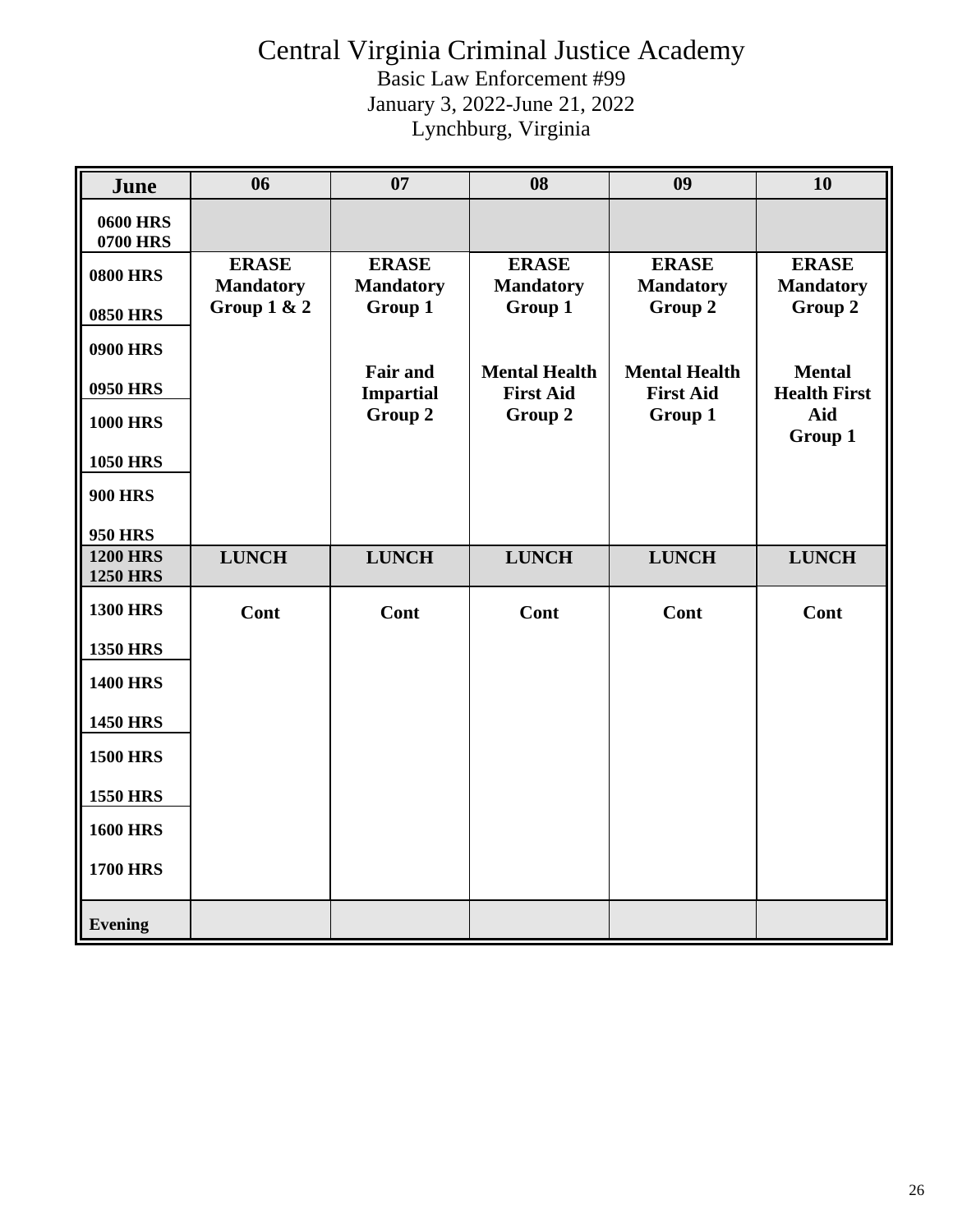| June                               | 13                             | 14                             | 15                             | 16                       | 17                              |
|------------------------------------|--------------------------------|--------------------------------|--------------------------------|--------------------------|---------------------------------|
| <b>0600 HRS</b><br><b>0700 HRS</b> |                                |                                |                                |                          |                                 |
| <b>0800 HRS</b>                    | <b>FFO</b><br><b>Mandatory</b> | <b>FFO</b><br><b>Mandatory</b> | <b>FFO</b><br><b>Mandatory</b> | <b>RADAR</b><br>Optional | <b>RADAR</b><br><b>Optional</b> |
| <b>0850 HRS</b>                    |                                |                                |                                |                          |                                 |
| <b>0900 HRS</b>                    |                                |                                |                                |                          |                                 |
| <b>0950 HRS</b>                    |                                |                                |                                |                          |                                 |
| <b>1000 HRS</b>                    |                                |                                |                                |                          |                                 |
| <b>1050 HRS</b>                    |                                |                                |                                |                          |                                 |
| <b>0900 HRS</b>                    |                                |                                |                                |                          |                                 |
| <b>0950 HRS</b>                    |                                |                                |                                |                          |                                 |
| <b>1200 HRS</b><br><b>1250 HRS</b> | <b>LUNCH</b>                   | <b>LUNCH</b>                   | <b>LUNCH</b>                   | <b>LUNCH</b>             | <b>LUNCH</b>                    |
| <b>1300 HRS</b>                    |                                |                                |                                |                          |                                 |
| <b>1350 HRS</b>                    |                                |                                |                                |                          |                                 |
| <b>1400 HRS</b>                    |                                |                                |                                |                          |                                 |
| <b>1450 HRS</b>                    |                                |                                |                                |                          |                                 |
| <b>1500 HRS</b>                    |                                |                                |                                |                          |                                 |
| <b>1550 HRS</b>                    |                                |                                |                                |                          |                                 |
| <b>1600 HRS</b>                    |                                |                                |                                |                          |                                 |
| <b>1700 HRS</b>                    |                                |                                |                                |                          |                                 |
| <b>Evening</b>                     |                                |                                |                                |                          |                                 |
|                                    |                                |                                |                                |                          |                                 |